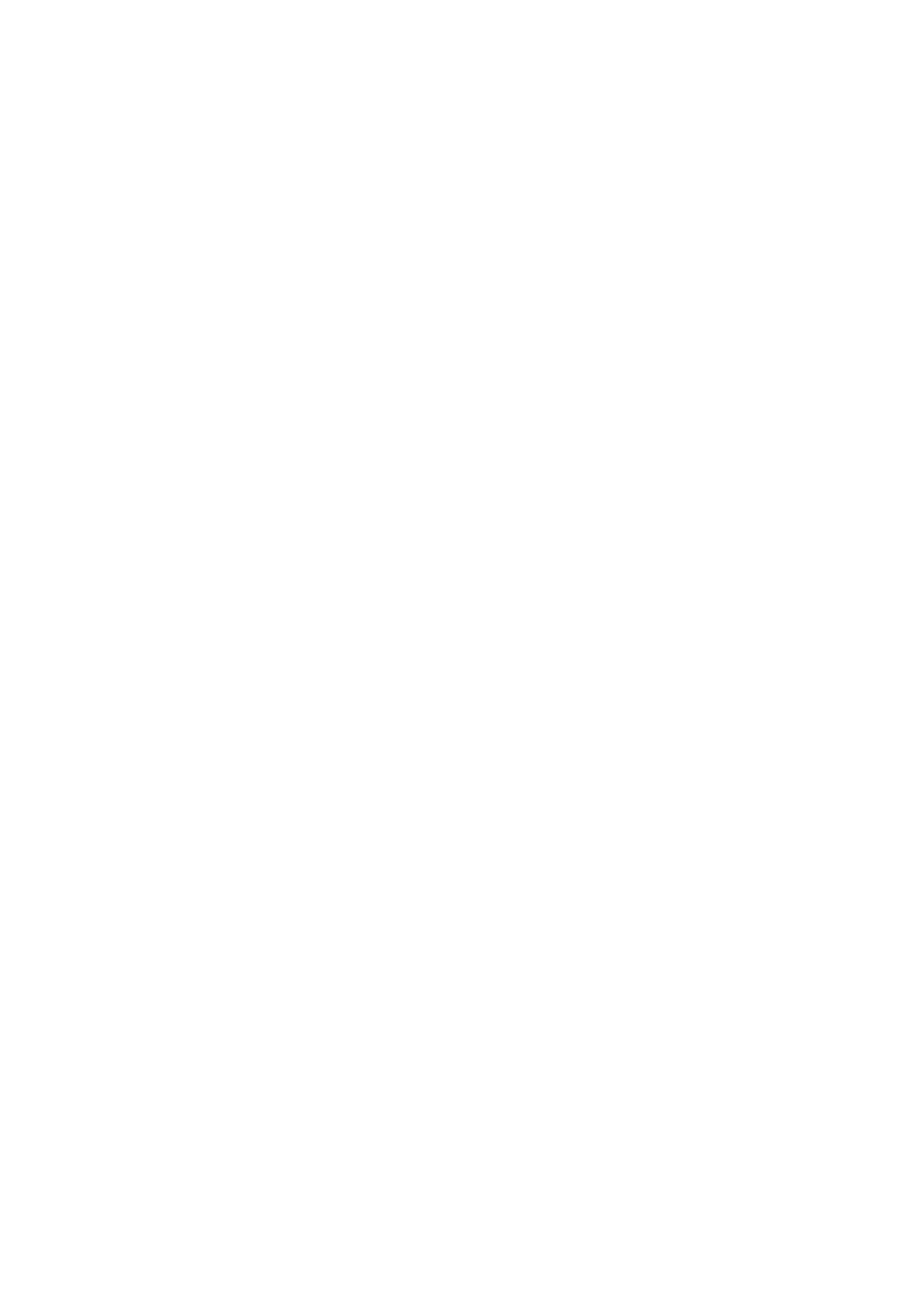

Department of the Environment

# Consultation Paper

### **Disposal of foul sewage** 8th February 2012

#### **Purpose and type of consultation**

This Consultation Paper sets out the Minister for Planning and Environment's proposals to introduce planning guidance relating to the treatment and disposal of domestic sewage from new developments. This guidance will outline the policy context for foul sewage treatment, the potential risks for the environment, amenity and public health, and the information that is required for relevant planning applications.

The intention of the current Island Plan policy is to ensure that developments which discharge domestic sewage connect to the public foul sewer where it is reasonable to do so. There is some allowance, however, for the use of private non-mains sewerage systems in exceptional circumstances. Where a private system is proposed, applicants and designers are encouraged to provide sufficient detailed information at the planning application stage to enable a proper assessment of the suitability of the proposed system and its likely impact on the water environment.

The Minister would like to hear the views of those interested in and affected by the guidance. The Minister also wishes to gather views about the long-term direction of the Island's strategy for the treatment and disposal of foul sewage.

\_\_\_\_\_\_\_\_\_\_\_\_\_\_\_\_\_\_\_\_\_\_\_\_\_\_\_\_\_\_\_\_\_\_\_\_\_\_\_\_\_\_\_\_\_\_\_\_\_\_\_\_\_\_\_\_\_\_\_\_\_\_\_\_\_\_\_\_\_

**Closing date:** 21st March 2012

#### **Summary**

Water is one of the Island's most precious natural resources and land use planning has an important role to play in reducing the risk of pollution of ground water, surface waters and coastal waters from activities associated with new developments, including domestic sewage.

Island Plan Policy LWM2 (Foul sewerage facilities) requires proposed developments which will discharge sewage to connect to the public foul sewer where it is economically feasible to do so, taking into account viability and practicability. In exceptional circumstances, however, where connection to the public sewer is not feasible, the policy does allow for the use of packaged treatment plants and, for certain small-scale developments, the use of tight tanks, or suitable/improved existing septic tanks. Where these private non-mains sewerage systems are proposed, the policy requires the submission of sufficient information to allow a proper assessment of the proposals.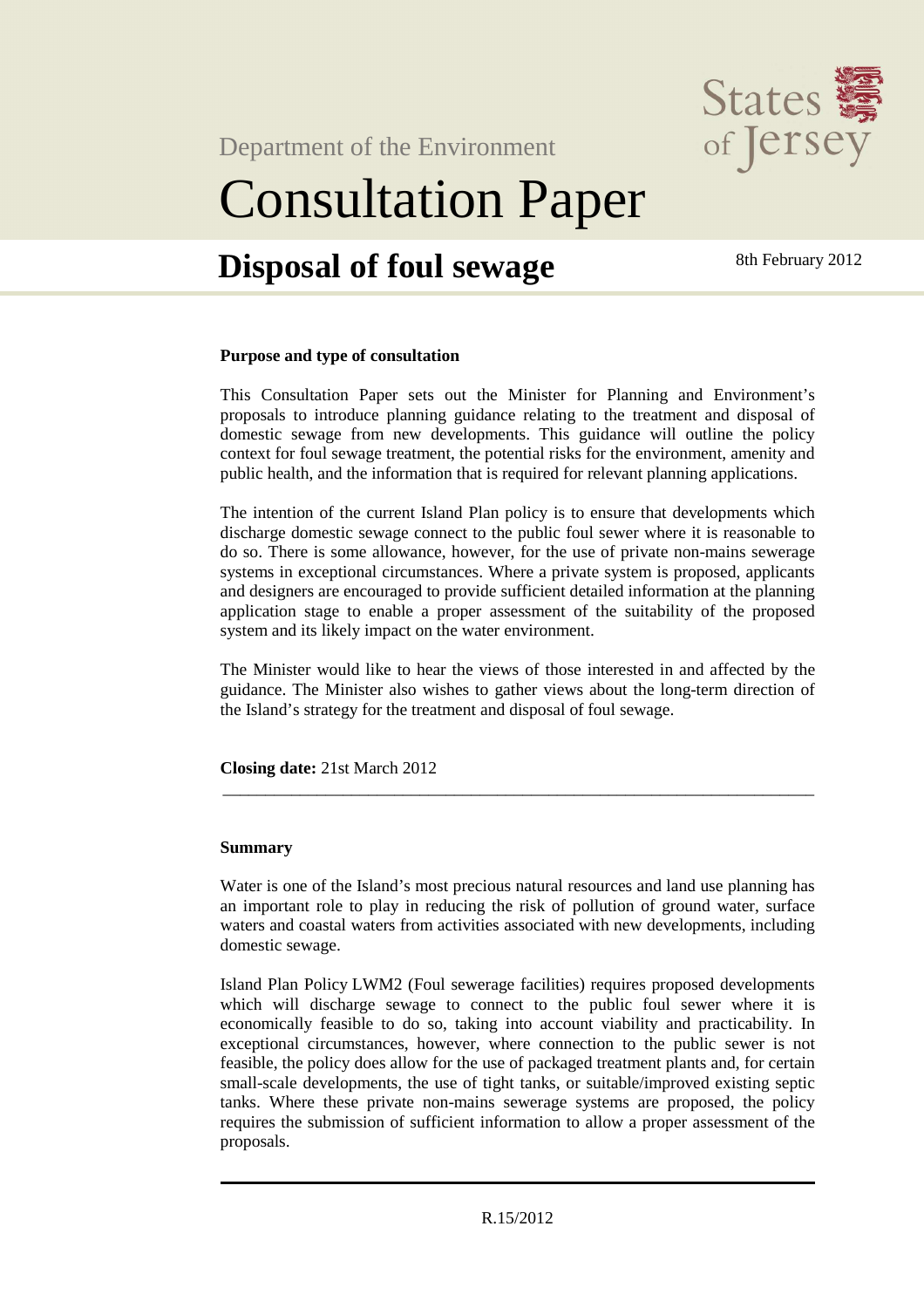This draft guidance sets out the information which must be submitted with planning applications to demonstrate the suitability of the proposed sewerage arrangements. In doing so, it emphasizes the importance of connecting new development to the public foul sewer wherever it is reasonable to do so, to reduce the risks of pollution to the Island's water environment associated with private non-mains sewerage systems (in accord with Policy LWM2).

Where it is proposed to use a private system, applicants must submit a detailed **'Foul Sewer Assessment'** (FSA). This must demonstrate that the possibility of connection to the public sewer has been properly investigated and found to be either impracticable or not reasonably cost-effective, having regard to the cost thresholds included in the guidance. The FSA must also provide sufficient information to enable assessment of the suitability of the proposed private system. If the proposed private system is not a package sewage treatment plant, evidence must be included as to why such provision is not considered reasonable.

The draft guidance includes a simplified flowchart to assist applicants in selecting the best sewerage system for their proposed development and a checklist to help ensure that the relevant principles and requirements set out in the guidance are duly addressed.

In future, proposals for private sewerage systems must be properly addressed in detail as part of planning applications, and not simply reserved by condition for later consideration under the Building Byelaws. To assist with decision-making and to ensure a more efficient and effective service, building control officers will be involved in the assessment of the foul drainage aspects of development schemes at the planning application stage.

#### **Further information:**

The consultation can be viewed online at: www.gov.je/consult

Printed copies are available on request from the Department of the Environment, South Hill, St. Helier, Jersey, JE2 4US.

#### **Please send your comments to:**

Principal Planner, Planning and Building Services, South Hill, St. Helier, JE2 4US.

#### **How to contact us:**

| 01534 448 409     |
|-------------------|
| 01534 445 528     |
| r.corfield@gov.je |
|                   |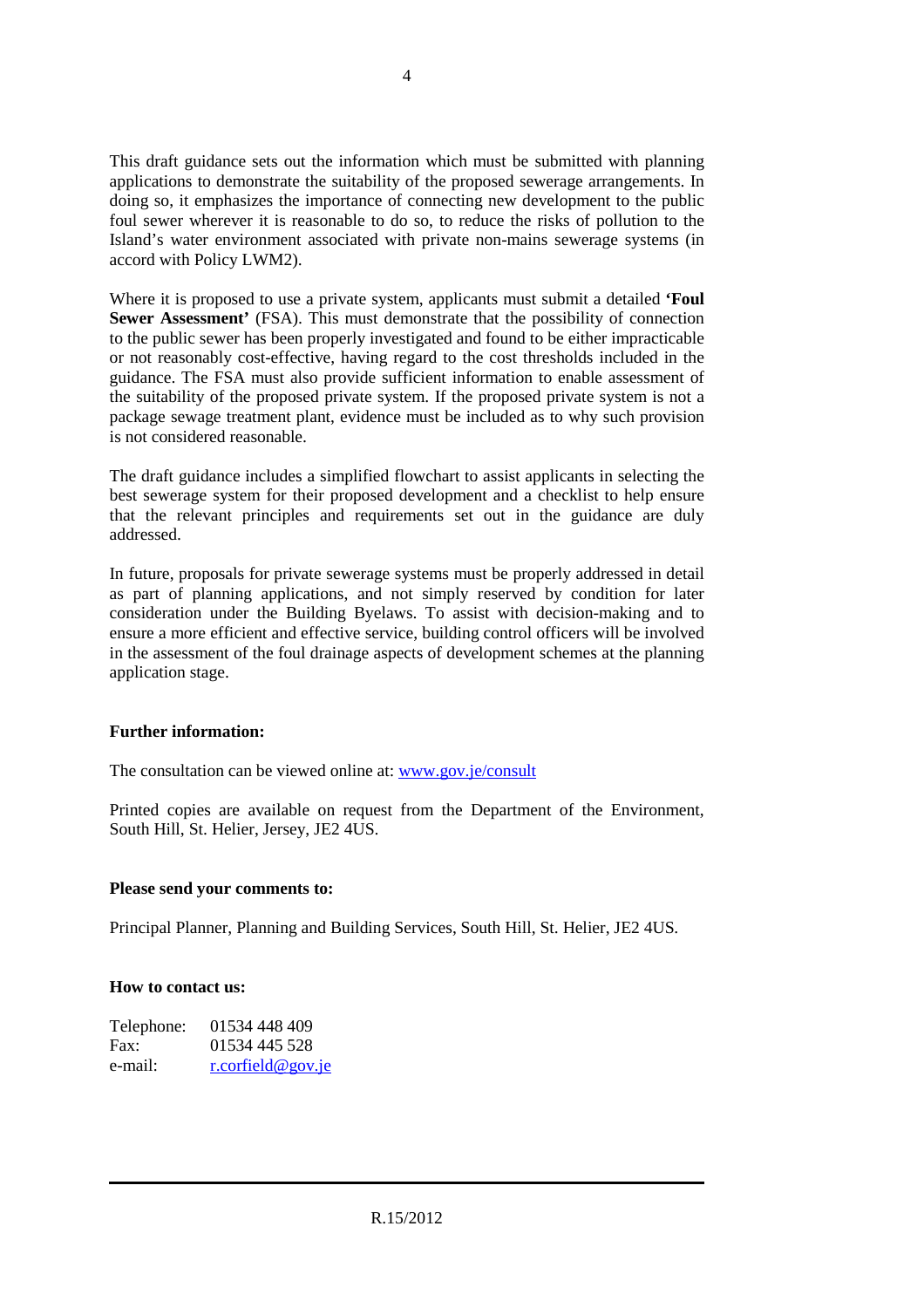#### **This Consultation Paper has been sent to the following individuals/organisations and will be presented to the States as an official Report:**

Chairman – Environment Scrutiny Panel Director – Building Control Director – Development Control Director – Environmental Protection Transport and Technical Services Property Holdings Association of Jersey Architects Jersey Construction Council Chamber of Commerce Environment Section, Société Jersiaise Public Consultation Register

#### **Supporting documents attached:**

Consultation draft advice note – Disposal of foul sewage

#### **Consultation response:**

A series of statements about the guidance and the strategic policy direction which underpins it are set out below, which may help with your response. Alternatively, you may submit any other comment that you wish to make on the content of this draft guidance note.

You may do this online on www.gov.je/consult or you can print and submit the questionnaire (which starts overleaf) to the address below.

> Policy and Projects Section Department of the Environment South Hill St. Helier Jersey JE2 4US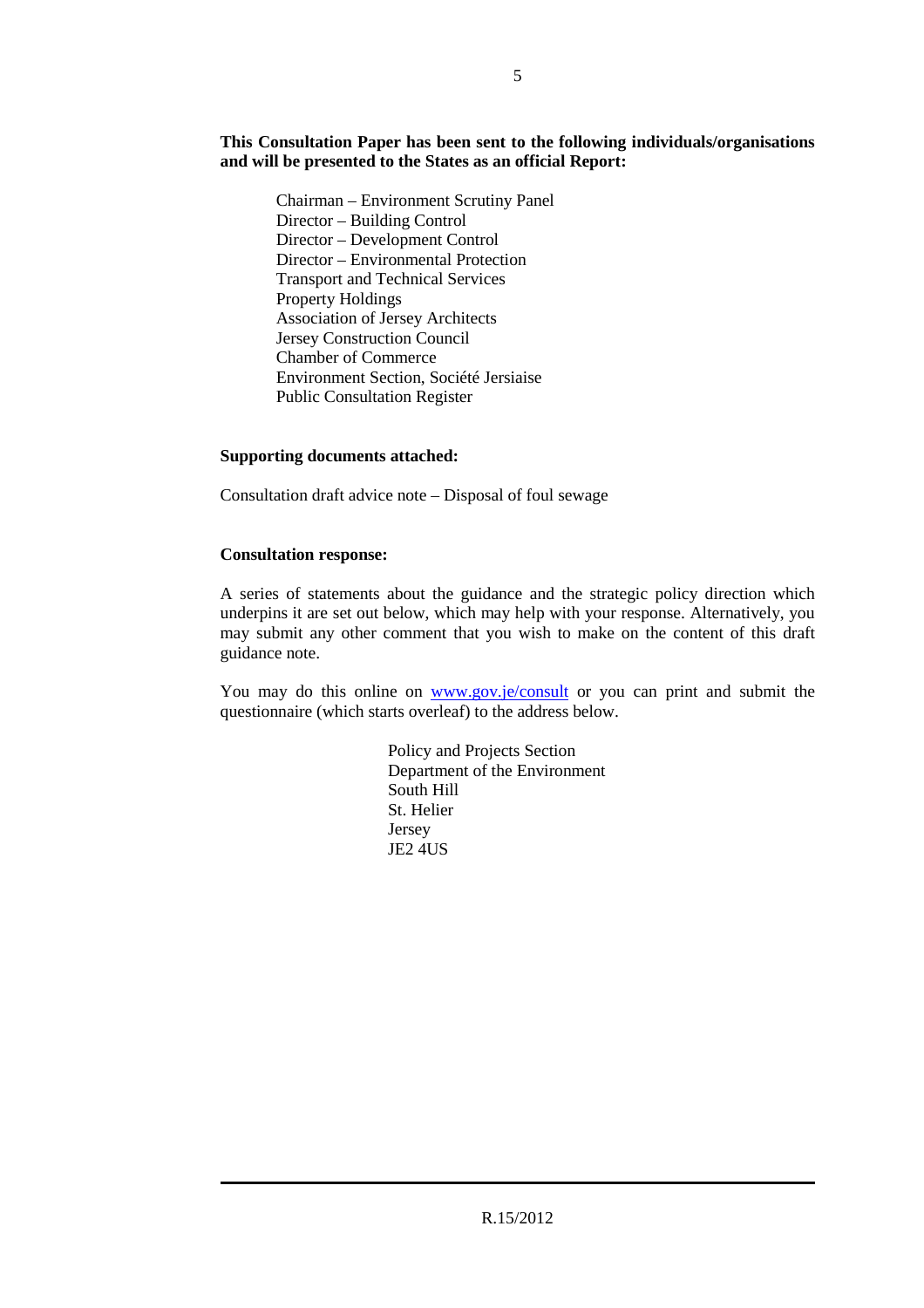| 1. It is important to make full<br>use of the planning process to<br>help reduce the risk of pollution<br>to the water environment from<br>treatment<br>the<br>sewage<br>and<br>disposal arrangements for new<br>developments.<br>Please give reasons for your answer | Strongly<br>agree | Agree | Don't<br>know | Disagree | Strongly<br>Disagree |
|-----------------------------------------------------------------------------------------------------------------------------------------------------------------------------------------------------------------------------------------------------------------------|-------------------|-------|---------------|----------|----------------------|
| 2. There is a need for planning<br>guidance on sewage treatment<br>and disposal systems for new                                                                                                                                                                       | Strongly<br>agree | Agree | Don't<br>know | Disagree | Strongly<br>Disagree |
| developments.                                                                                                                                                                                                                                                         |                   |       |               |          |                      |
| Please give reasons for your answer                                                                                                                                                                                                                                   |                   |       |               |          |                      |
| 3. The strategy of requiring new<br>development to be connected to<br>the public foul sewer, whenever<br>it is economically feasible and<br>practicable<br>do<br>to<br>SO,<br>is<br>appropriate.                                                                      | Strongly<br>agree | Agree | Don't<br>know | Disagree | Strongly<br>Disagree |
| Please give reasons for your answer                                                                                                                                                                                                                                   |                   |       |               |          |                      |
| 4. The strategy to only allow for<br>the use of private non-mains<br>foul sewage systems in areas not<br>served by the public sewer, in<br>exceptional<br>circumstances,<br>is.<br>appropriate.                                                                       | Strongly<br>agree | Agree | Don't<br>know | Disagree | Strongly<br>Disagree |
| Please give reasons for your answer                                                                                                                                                                                                                                   |                   |       |               |          |                      |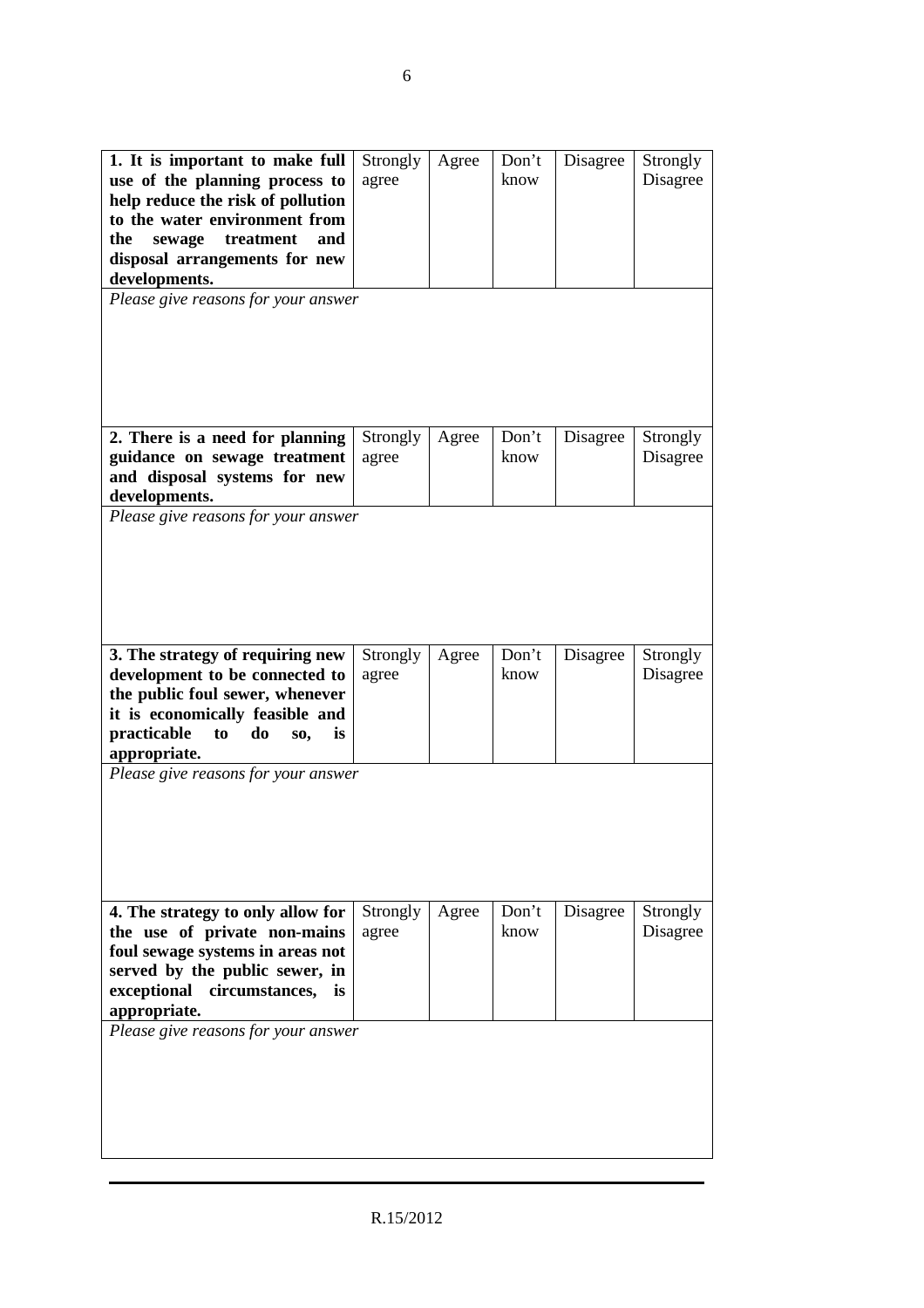| 5. The hierarchy of drainage<br><b>based</b><br>options –<br>on<br>a<br>presumption<br>in<br>favour<br><b>of</b><br>connection to the public sewer,<br>followed by the potential use of<br>package treatment plants, septic<br>tanks and tight tanks, only in<br>exceptional circumstances - is<br>appropriate.<br>Please give reasons for your answer | Strongly<br>agree | Agree | Don't<br>know | Disagree | Strongly<br>disagree |
|--------------------------------------------------------------------------------------------------------------------------------------------------------------------------------------------------------------------------------------------------------------------------------------------------------------------------------------------------------|-------------------|-------|---------------|----------|----------------------|
| 6. The form of the planning<br>guidance is clear and easy to<br>understand and use.                                                                                                                                                                                                                                                                    | Strongly<br>agree | Agree | Don't<br>know | Disagree | Strongly<br>disagree |
| Please give reasons for your answer<br>7. The cost of making<br>a<br>connection to the public sewer<br>and any local upgrading should<br>borne by the applicant/<br>be<br>developer.                                                                                                                                                                   | Strongly<br>agree | Agree | Don't<br>know | Disagree | Strongly<br>disagree |
| Please give reasons for your answer                                                                                                                                                                                                                                                                                                                    |                   |       |               |          |                      |
| 8. It is appropriate to ensure<br>satisfactory<br>drainage<br>arrangements are made, prior<br>determining<br>a planning<br>to<br>application.                                                                                                                                                                                                          | Strongly<br>agree | Agree | Don't<br>know | Disagree | Strongly<br>disagree |
| Please give reasons for your answer                                                                                                                                                                                                                                                                                                                    |                   |       |               |          |                      |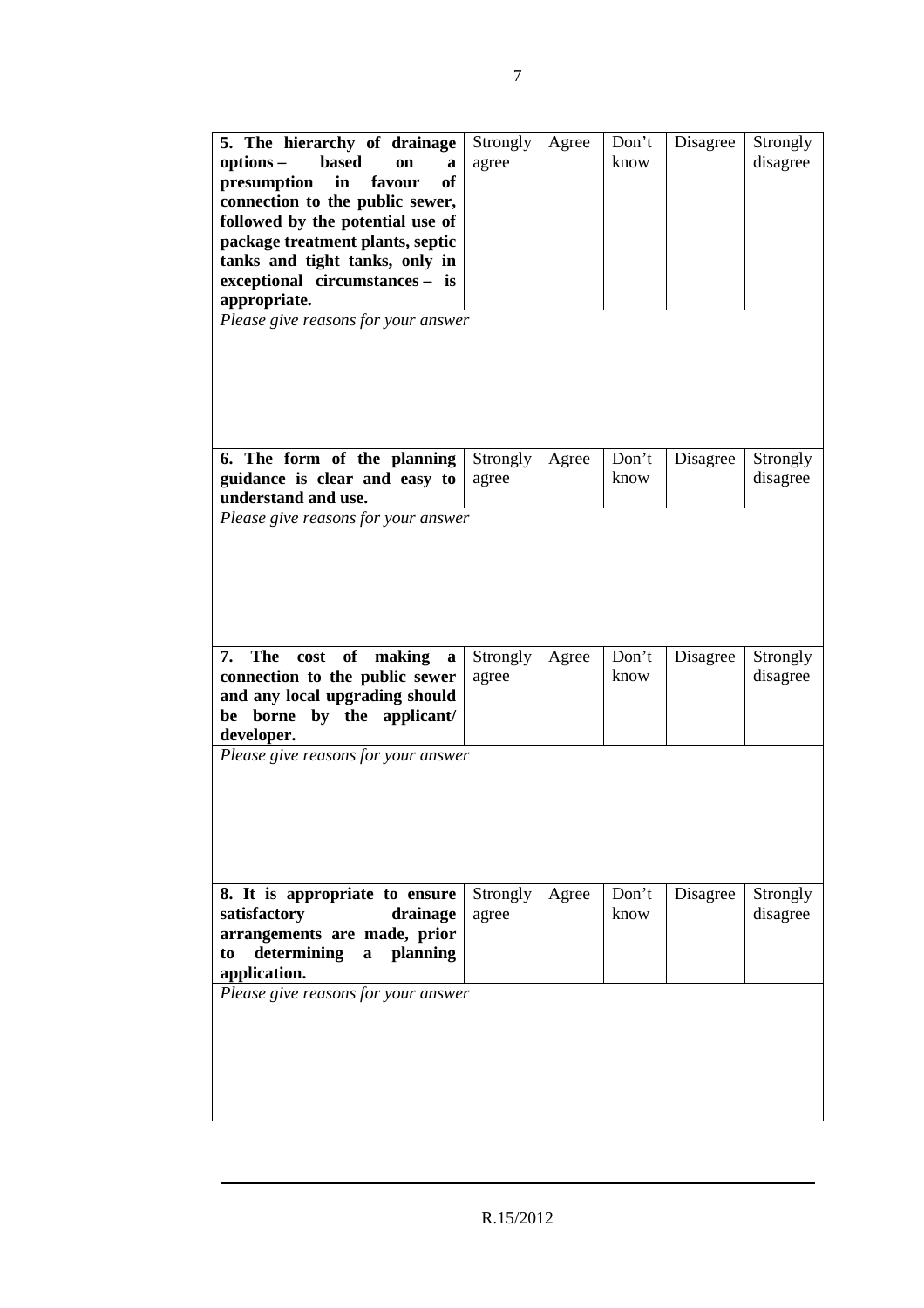| 9. 'Foul Sewer Assessments'<br>have an important role to play<br>in helping to ensure that private<br>non-mains<br>sewerage<br>systems<br>are suitable and will not create<br>a pollution problem.<br>Please give reasons for your answer | Strongly<br>agree | Agree | Don't<br>know | Disagree | Strongly<br>disagree |
|-------------------------------------------------------------------------------------------------------------------------------------------------------------------------------------------------------------------------------------------|-------------------|-------|---------------|----------|----------------------|
| 10. The proposed information<br>requirements to be provided in<br>a Foul Sewer Assessment are<br>appropriate.                                                                                                                             | Strongly<br>agree | Agree | Don't<br>know | Disagree | Strongly<br>disagree |
| Please give reasons for your answer<br>11. The proposed indicative cost                                                                                                                                                                   | Strongly          | Agree | Don't         | Disagree | Strongly             |
| thresholds for determining the<br>feasibility<br>economic<br>of<br>connecting to the public sewer,<br>are appropriate.                                                                                                                    | agree             |       | know          |          | Disagree             |
| Please give reasons for your answer                                                                                                                                                                                                       |                   |       |               |          |                      |
| application details<br>12.<br>The<br>support<br>of<br>required<br>in<br>$\mathbf{a}$<br>proposed package treatment<br>system are appropriate.                                                                                             | Strongly<br>agree | Agree | Don't<br>know | Disagree | Strongly<br>Disagree |
| Please give reasons for your answer                                                                                                                                                                                                       |                   |       |               |          |                      |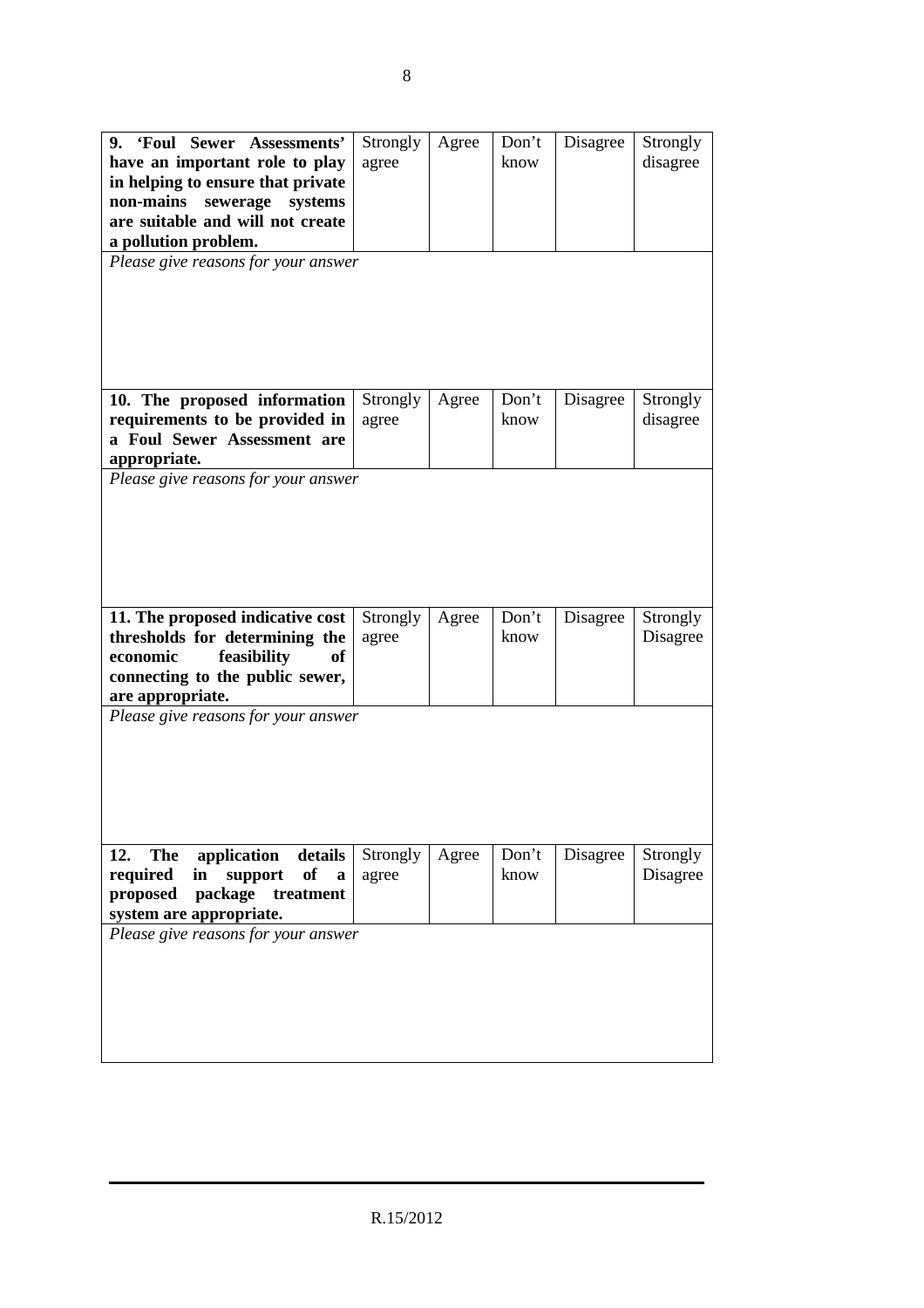| 13.<br><b>The</b><br>application<br>details<br>required<br>of<br>in<br>support<br>$\mathbf{a}$<br>proposal to<br>use an existing<br>private non-mains system are<br>appropriate.<br>Please give reasons for your answer | Strongly<br>agree | Agree | Don't<br>know | Disagree | Strongly<br>Disagree |
|-------------------------------------------------------------------------------------------------------------------------------------------------------------------------------------------------------------------------|-------------------|-------|---------------|----------|----------------------|
| application<br>details<br>14.<br>The<br>required<br>operating,<br>on<br>maintaining<br>monitoring<br>and<br>private<br>proposed<br>non-mains<br>systems are appropriate.<br>Please give reasons for your answer         | Strongly<br>agree | Agree | Don't<br>know | Disagree | Strongly<br>Disagree |
| 15. The flowchart on page 24<br>will be useful in helping to<br>choose the best sewerage system<br>option<br>for<br>proposed<br>$\mathbf a$<br>development.<br>Please give reasons for your answer                      | Strongly<br>agree | Agree | Don't<br>know | Disagree | Strongly<br>Disagree |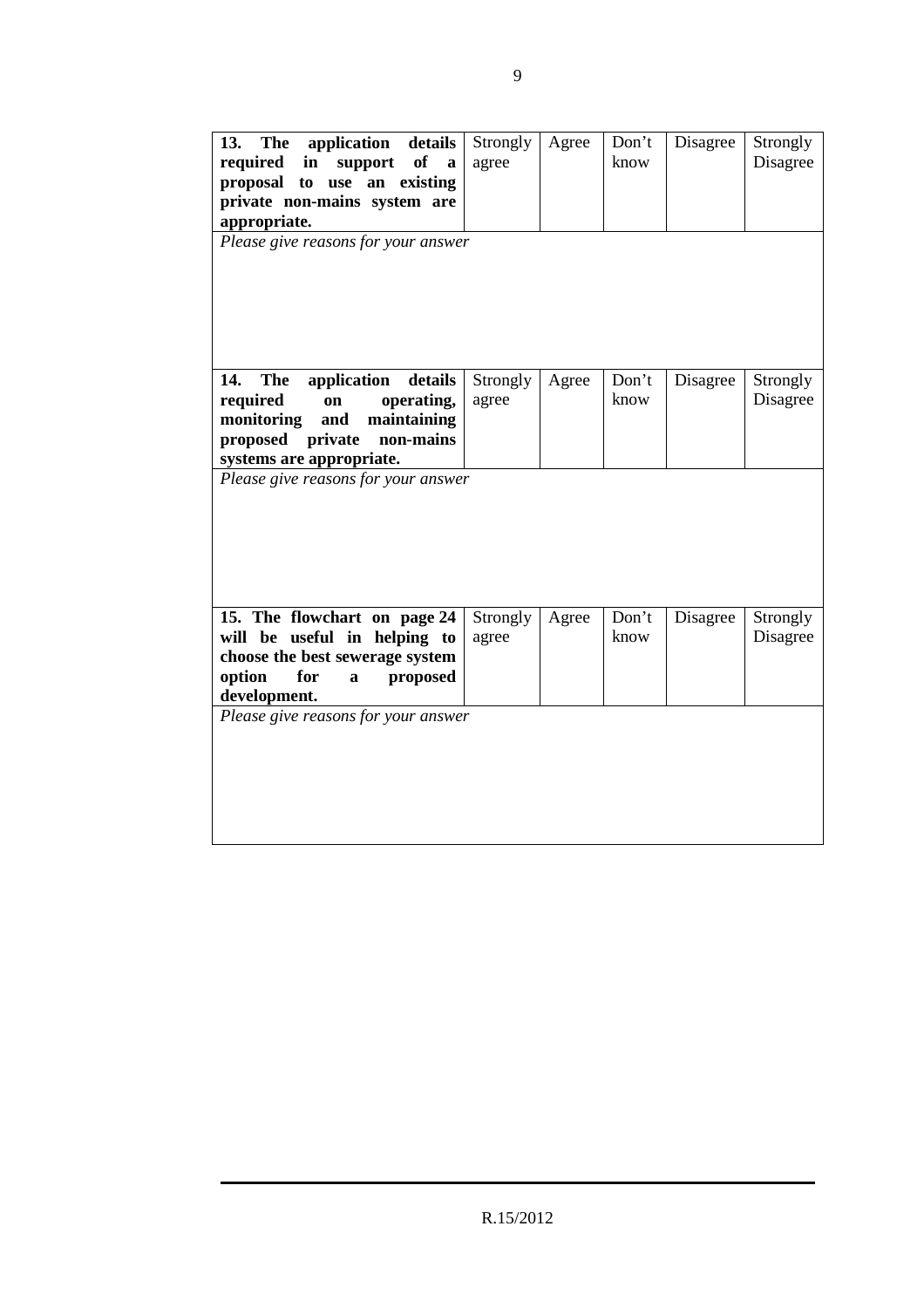Please note that consultation responses may be made public (sent to other interested parties on request, sent to the Scrutiny Office, quoted in a published report, reported in the media, published on www.gov.je, listed on a consultation summary, etc.). If you have a particular wish for confidentiality please indicate this clearly when submitting a response.

| I agree that my comments may be made public and attributed to me:                       |  |
|-----------------------------------------------------------------------------------------|--|
| I agree that my comments may be made public but not attributed (i.e. anonymous): $\Box$ |  |
| I don't want my comments made public:                                                   |  |

If you agree to your comments being attributed to you, please provide your details below:

| Name:             | Organisation: |
|-------------------|---------------|
| <b>Address:</b>   |               |
|                   |               |
|                   |               |
| <b>Telephone:</b> | e-mail:       |

Other comments can be submitted in writing or by e-mail to the address below:

Policy and Projects Section Department of the Environment South Hill St. Helier Jersey JE2 4US

If you or your organisation would like to discuss these proposals further, or would like more information, please contact the Principal Planner on 01534 448 409 or by e-mail at r.corfield@gov.je .

#### **Deadline for consultation responses**: 21st March 2012.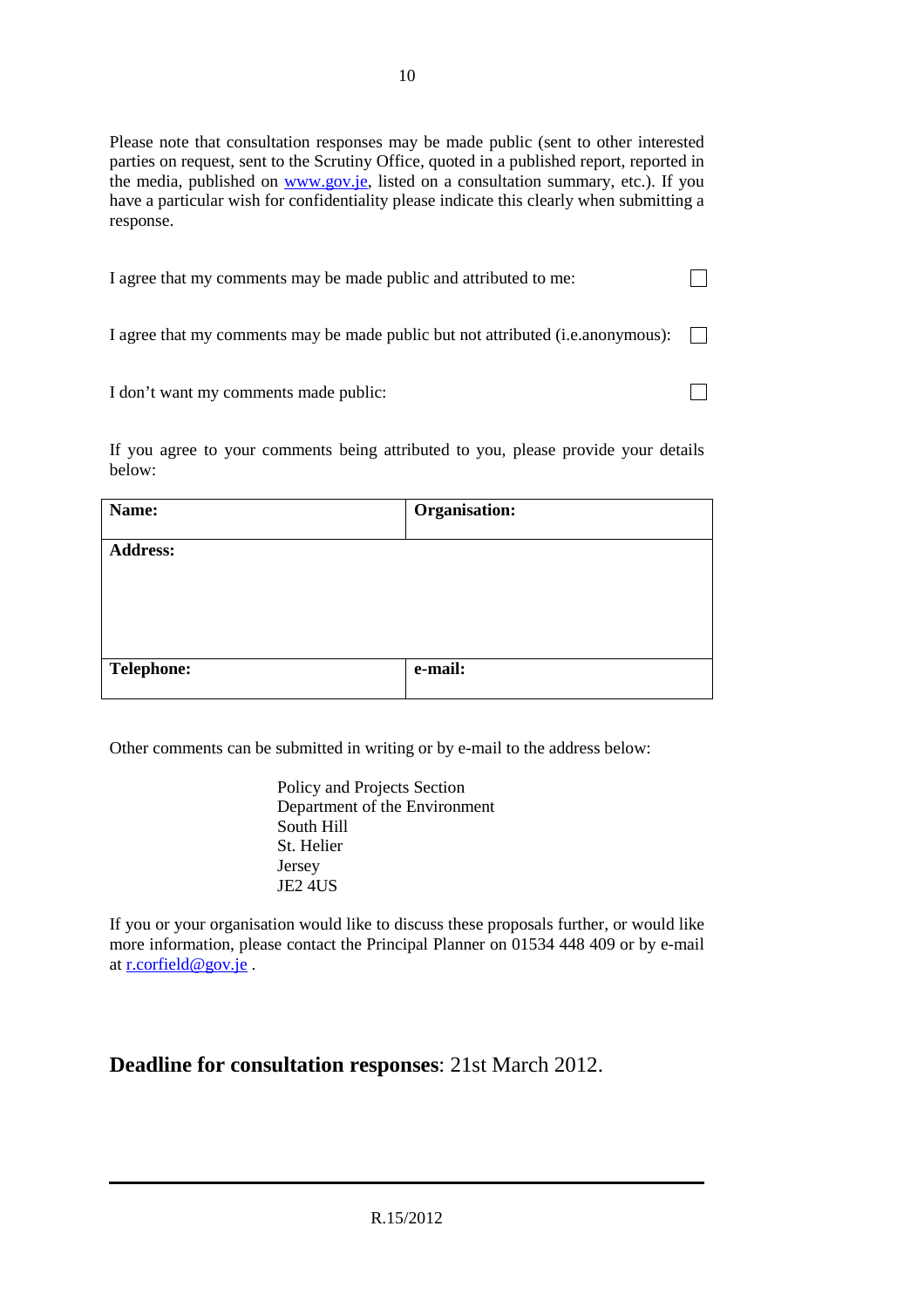### Department of the Environment Supplementary Planning Guidance **Draft advice note**



### Consultation Draft

#### **Disposal of Foul Sewage**

#### **About supplementary planning guidance**

The Minister for Planning and Environment may publish guidelines and policies (supplementary planning guidance) in respect of: development generally; any class of development; the development of any area of land; or the development of a specified  $site<sup>1</sup>$ .

Supplementary planning guidance may cover a range of issues, both thematic and sitespecific, and provides further detail about either, policies and proposals in the Island Plan, or other issues relevant to the planning process. It can also be used to provide information about how the planning system operates.

Where relevant, supplementary planning guidance will be taken into account as a material consideration in making decisions.

Supplementary planning guidance is issued in a number of different forms, including –

- **Advice notes**, which offer more detailed information and guidance about the ways in which Island Plan policies are likely to be operated, interpreted and applied in decision-making;
- **Policy notes**, which can be issued by the Minister, following consultation with key stakeholders, in-between reviews of the Island Plan, to supplement and complement the existing planning policy framework;
- **Masterplans, development frameworks and planning briefs** provide more detailed information and guidance about the development of specific sites and areas of the Island; and
- **Practice notes**, which aim to provide information about how the planning system's protocols and procedures operate.

The current supplementary planning guidance is listed and can be viewed on the States of Jersey website at www.gov.je/planningguidance.

Hard copies of all supplementary planning guidance can be obtained from Planning and Building Services, Department of the Environment, South Hill, St. Helier, JE2 4US, telephone: 01534 445 508, e-mail: planning@gov.je

<sup>&</sup>lt;sup>1</sup> Under Article 6 of the **Planning and Building (Jersey)** Law 2002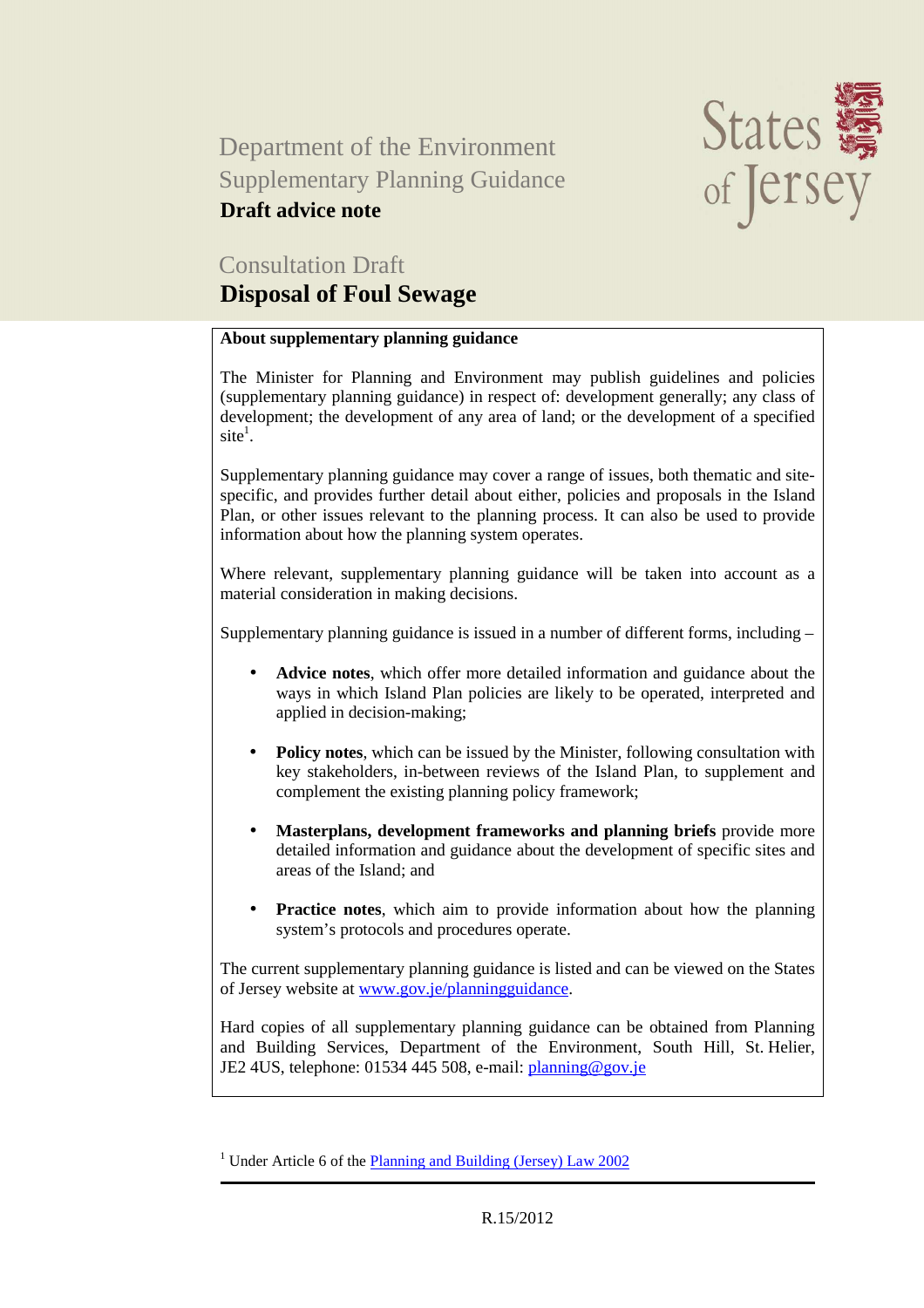#### **TABLE OF CONTENTS**

| <b>Section</b> | <b>Item</b>                                                    | Page |
|----------------|----------------------------------------------------------------|------|
| $\mathbf{1}$   |                                                                | 13   |
| 2              |                                                                | 14   |
| 3              |                                                                | 16   |
| 4              |                                                                | 17   |
| 5              |                                                                | 17   |
| 6              |                                                                | 19   |
| $\overline{7}$ |                                                                | 23   |
| 8              |                                                                | 24   |
| 9              | Why can't the development connect to the Public Sewer?         | 25   |
| 10             |                                                                | 30   |
| 11             | Details of any existing system which is to be utilised for the | 31   |
| 12             |                                                                | 31   |
| 13             |                                                                | 33   |
| 14             | Circumstances where a package treatment plant might be         | 35   |
| 15             | Demonstrating that the proposed system is satisfactory         | 36   |
| 16             | Selecting the best option for sewage treatment/disposal        | 40   |
| 17             |                                                                | 41   |
| 18             |                                                                | 41   |
| 19             |                                                                | 41   |
|                |                                                                | 46   |
|                |                                                                | 48   |
|                |                                                                | 49   |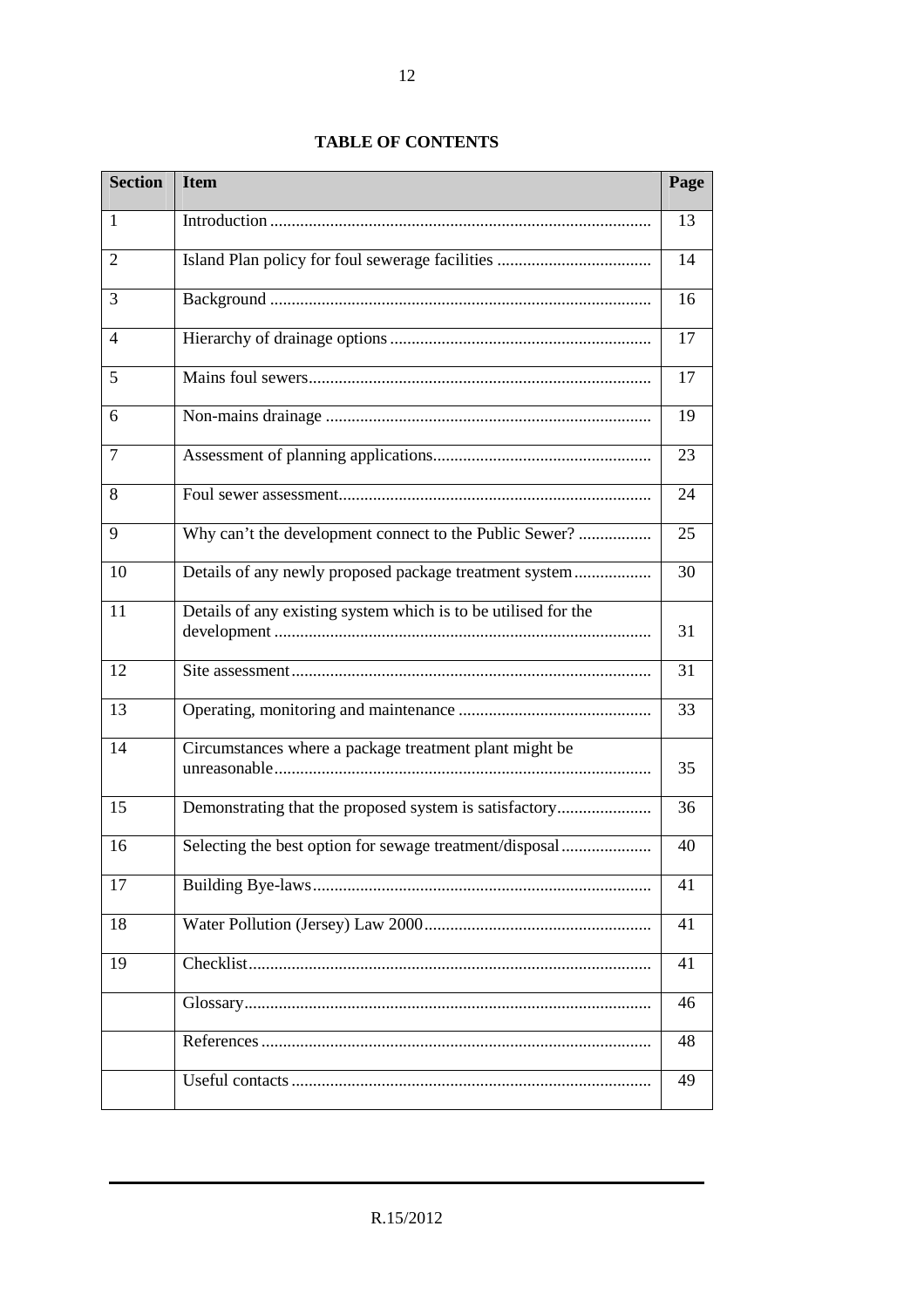#### **Report**

#### **1. Introduction**

- 1.1 Planning policy for the disposal of foul sewage is contained in Policy LWM2 of the 2011 Island Plan. The policy is set out in full in Section 2 and included among its main provisions are –
	- a presumption in favour of connecting new developments (which involve the discharge of sewage) to the mains public foul sewer;
	- allowance for considering the installation of packaged treatment plants in exceptional circumstances where connection to the mains public foul sewer is not economically feasible; and
	- allowance for considering the use of existing septic tanks (where they have been shown to be performing adequately) and tight tanks for appropriate small-scale developments in exceptional circumstances where connection to the main drains is not feasible and the installation of a packaged treatment plant would be unreasonable.
- 1.2 This guidance has been prepared to elaborate on Policy LWM2 and clarify how planning controls will be exercised on sewage disposal aspects of future developments through the planning application process.

#### **Status of the guidance**

1.3 This is currently draft guidance produced for consultation with key stakeholders and interested parties. It is intended to supersede Planning Advice Note 1: 'Disposal of Foul Sewage' (October 2005) and will be reviewed and amended in response to consultation.

#### **What is this guidance for?**

- 1.4 The main purposes of this guidance are to
	- set out the Minister's interpretation of Policy LWM2 and its detailed requirements;
	- **Permission** prevent sewerage systems for new developments giving rise to environmental, amenity or public health problems;
	- outline the information that must be included with any relevant application; and
	- help provide consistency and a measure of certainty in decisionmaking.

#### **Who is the guidance intended for?**

1.5 This guidance is principally aimed at assisting landowners, developers, builders, architects, designers, and all those who are involved in preparing and processing planning applications for new development.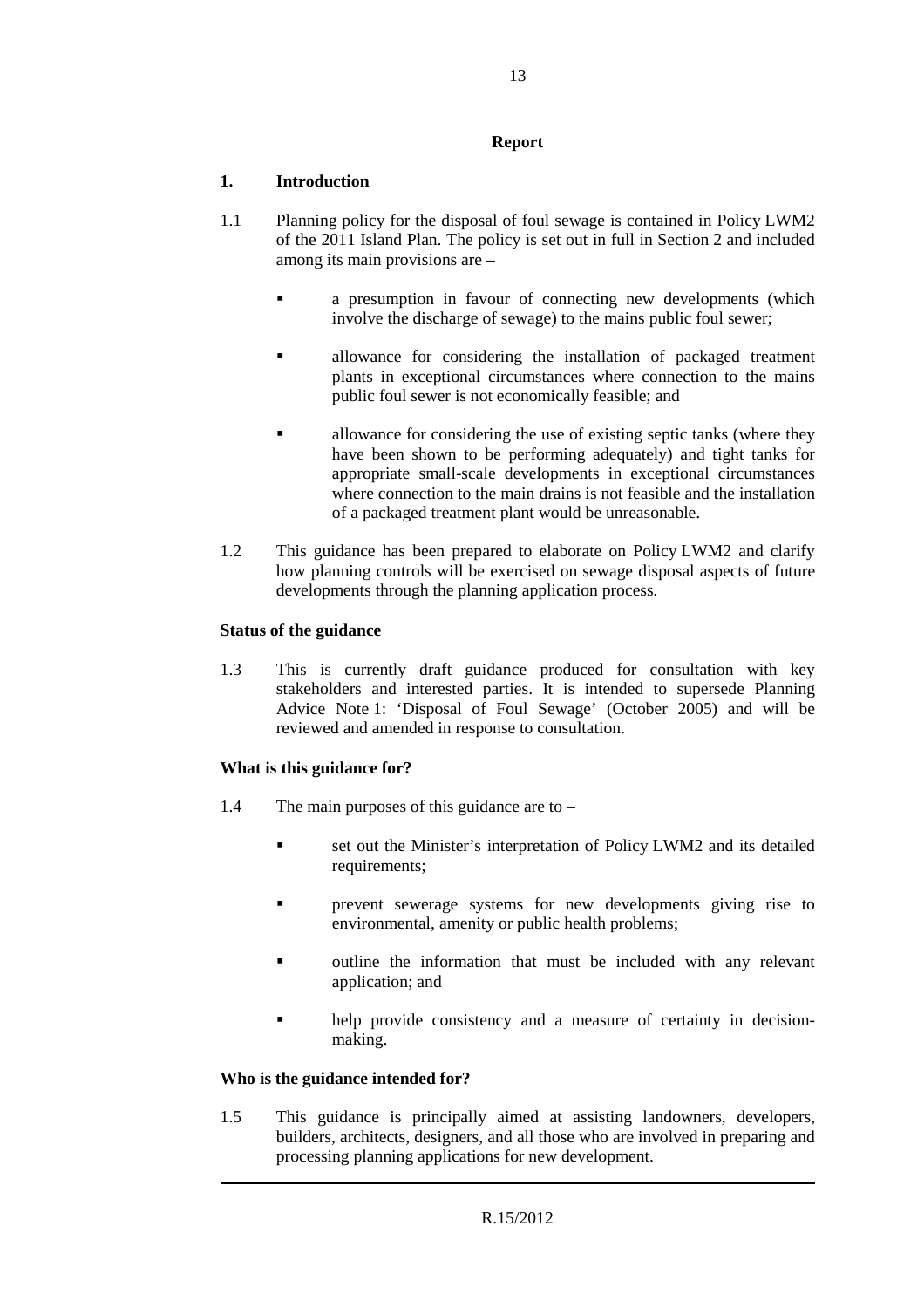#### **What type of development does this guidance apply to?**

- 1.6 This guidance applies to all new development which results in the discharge of sewage and/or an increase in sewage discharge to a drainage system. For the avoidance of doubt, *new development* includes –
	- building work or material change of use of a building (whether it is to construct or convert a building to create a new dwelling or other use, or to extend an existing building);
	- development which would potentially increase the occupancy of a building (including the creation of additional bedroom or potential bedroom accommodation in existing homes); and
	- the replacement of a cesspool (tight tank drainage system) with a sewage treatment system.
- 1.7 For the purposes of the guidance, sewage is defined as *"the contents of lavatories and water which has been used for cooking and washing"*<sup>2</sup> . It allows for the domestic activities of those who work in commercial premises, as opposed to the effects of the business activities. It does not refer to trade effluent, unless the effluent is very similar to domestic sewage.

#### **2. Island Plan policy for foul sewerage facilities**

2.1 For ease of reference, Policy LWM2 is set out in full below.

Development which results in the discharge of sewage effluent will not normally be permitted unless it provides a system of foul drainage that connects to the mains public foul sewer (to the satisfaction of the Minister for Planning and Environment in consultation with the Minister for Transport and Technical Services).

Responsibility for the cost of making a connection and/or providing increased capacity in the public foul sewerage systems and pumping stations, so as to accept any additional flow from the development, will be the applicant's, and this may be the subject of a legal agreement between the applicant and the Minister.

In exceptional circumstances and where it has been demonstrated by the applicant that connection to the mains public foul sewer is not economically feasible, taking into account viability and practicability, consideration may be given to a packaged treatment plant offering full treatment, provided it is demonstrated that:

1. the final effluent from the development will meet standards and conditions set by the Environment Department and the Minister of Transport and Technical Services; and

<sup>&</sup>lt;sup>2</sup> Department of Transport and the Regions, Circular 3/99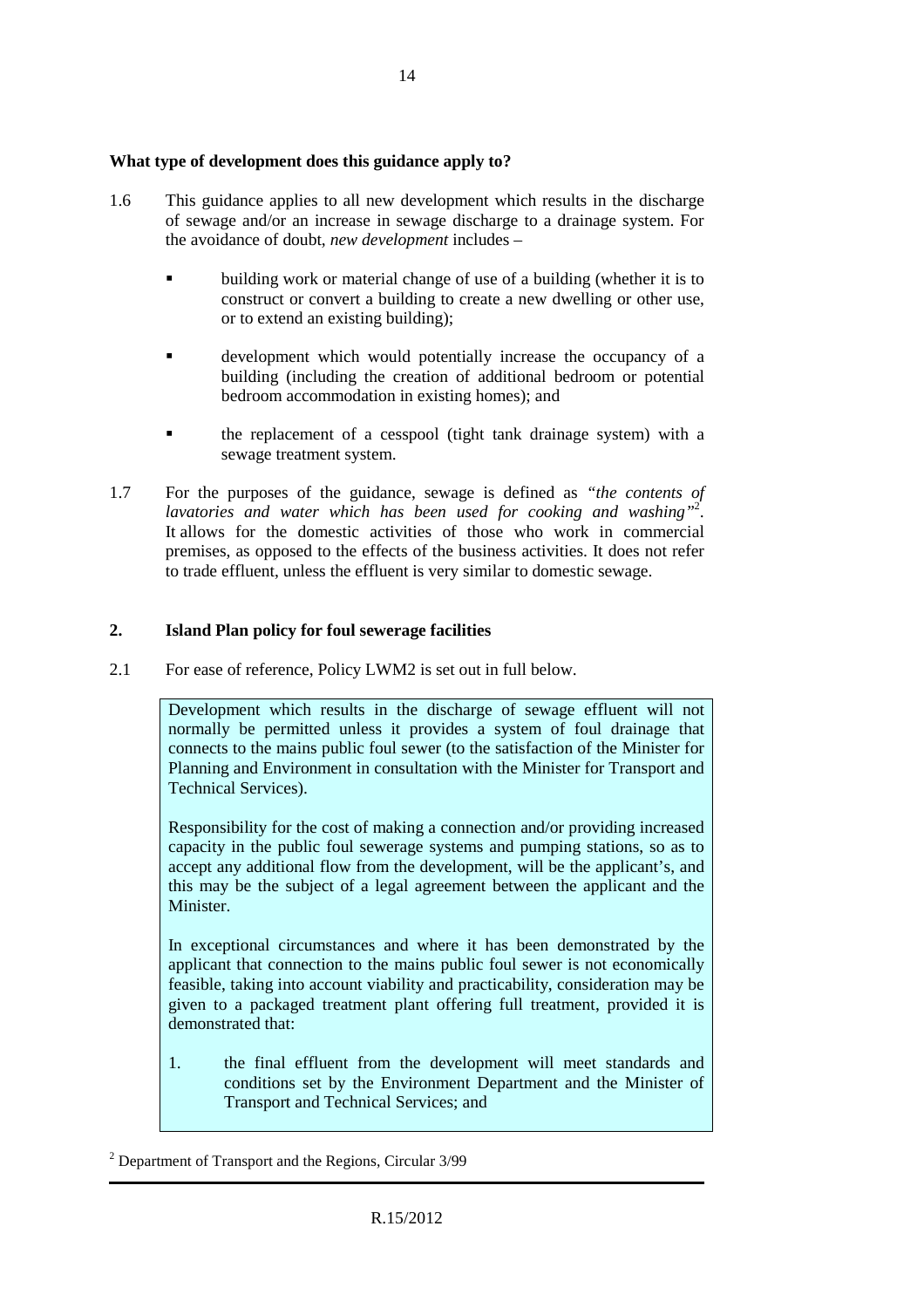2. adequate provision is made for future operation, monitoring/telemetry and maintenance throughout the life of the plant, which is to the satisfaction of the Minister for Planning and Environment in consultation with the Minister for Transport and Technical Services and which is supported by a planning obligation agreement and meets the terms of the conditions of any required "Discharge Permit". Planning permission may be granted in exceptional circumstances for smallscale development which results in an increase of foul sewage discharge and relies on non-mains sewerage disposal, including existing septic tanks (where these have been shown to be performing adequately) and tight tanks. Such developments might include: extensions and alterations to existing residential properties; conversions of existing non-residential buildings to create no more than two dwelling units or other similar small scale uses; incidental buildings within the curtilage of domestic dwellings; essential agricultural workers' accommodation; and other small scale developments; where these would otherwise be considered appropriate having regard to Policy NE6 'Coastal National Park', Policy NE7 'Green Zone' and other relevant policies of the Plan. In such cases, the applicant must successfully demonstrate that: 1. connection to the mains drains is not feasible; 2. the installation of a packaged treatment plant would be unreasonable; 3. the increase in the amount of effluent as a result of development will be negligible; 4. ground conditions are appropriate and the development plot is of adequate size to provide an adequate sub-soil drainage system; 5. development will not create or add to a pollution problem; 6. the development will not place an unacceptable burden on amenity or cause health or environmental problems; 7. adequate provision is made for maintenance and monitoring; and 8. the development is in accordance with other principles and policies within the plan. Where it is proposed to increase the potential sewage discharge to an existing non-mains sewerage system, which may give rise to the problems referred to above, there will be a requirement to make suitable improvements to the system, which may include a requirement to replace an old septic tank with a new packaged treatment plant. For the avoidance of doubt, proposals for the use of septic tank systems, tight tanks and other such systems will not be permitted where: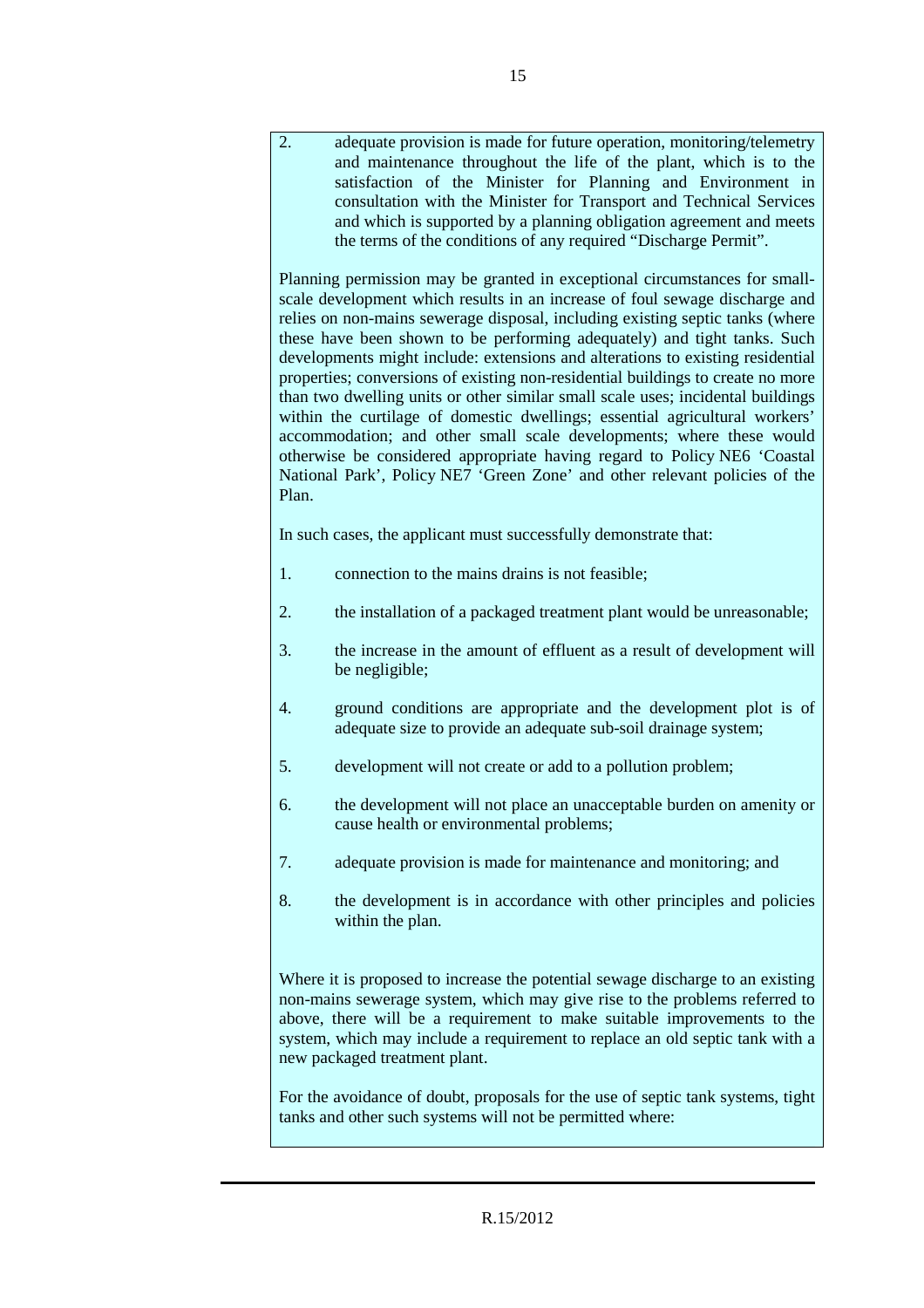- 1. a 'Discharge Permit' is unlikely to be forthcoming; and
- 2. the proposals are put forward as a temporary measure with the intention of connecting drainage to the public sewerage system at a later date and may give rise to problems referred to above.

Applicants are required to submit sufficient information regarding the means of sewage disposal to allow a proper assessment of the proposals. Where this information is not provided, the application will be refused.

Regard will be made to constraints on the capacity of the existing Sewage Treatment Facility and Drainage System in consultation with the Minister for Transport and Technical Services.

Proposals for the development of land in the vicinity of sensitive foul sewerage facilities, as indicated on the Proposals Map, including the packaged treatment plant at Bonne Nuit, tanker discharge points and pumping stations with odour control units, will only be permitted where they will not unduly restrict the activities of these facilities.

#### **3. Background**

- 3.1 Water is one of the Island's most vital natural resources. Clearly, it is essential to sustain life, but it also plays a crucial role in our economic development and social well-being. Particular attention, however, needs to be paid to the protection of water resources, because they are susceptible to a wide range of threats from activities associated with various land uses.
- 3.2 The overriding objective of Policy LWM2 is to reduce the risk of pollution to the Island's water environment by effluent from the foul water systems of new developments, where this would give rise to environmental, amenity and public health problems. The water environment includes groundwater, surface waters (e.g. streams, ponds and reservoirs) and coastal waters.
- 3.3 The above objective is reflected by the emphasis placed on connecting to mains public drainage wherever possible. It is recognised, however, that the mains public foul sewerage system does not cover the whole Island, that resources for future sewer extensions are unlikely to the available in the foreseeable future and that many of the more remote rural areas might never be reached by mains drains. As a consequence, a considerable number of Island properties (i.e. approximately 14% in 2011) currently rely on a variety of non-mains drainage systems, including septic tanks, tight tanks and private sewage treatment plants.<sup>3</sup>
- 3.4 In the circumstances, it is considered unreasonable to simply place a moratorium on areas not served by mains drains, when it will not be feasible for many buildings in the countryside to connect to mains drains. It is also acknowledged that in exceptional circumstances it may be appropriate to make use of alternative private on-site non-mains sewerage solutions for some new development proposals which may otherwise be desirable / permissible.

<sup>&</sup>lt;sup>3</sup> See Section 6 for definitions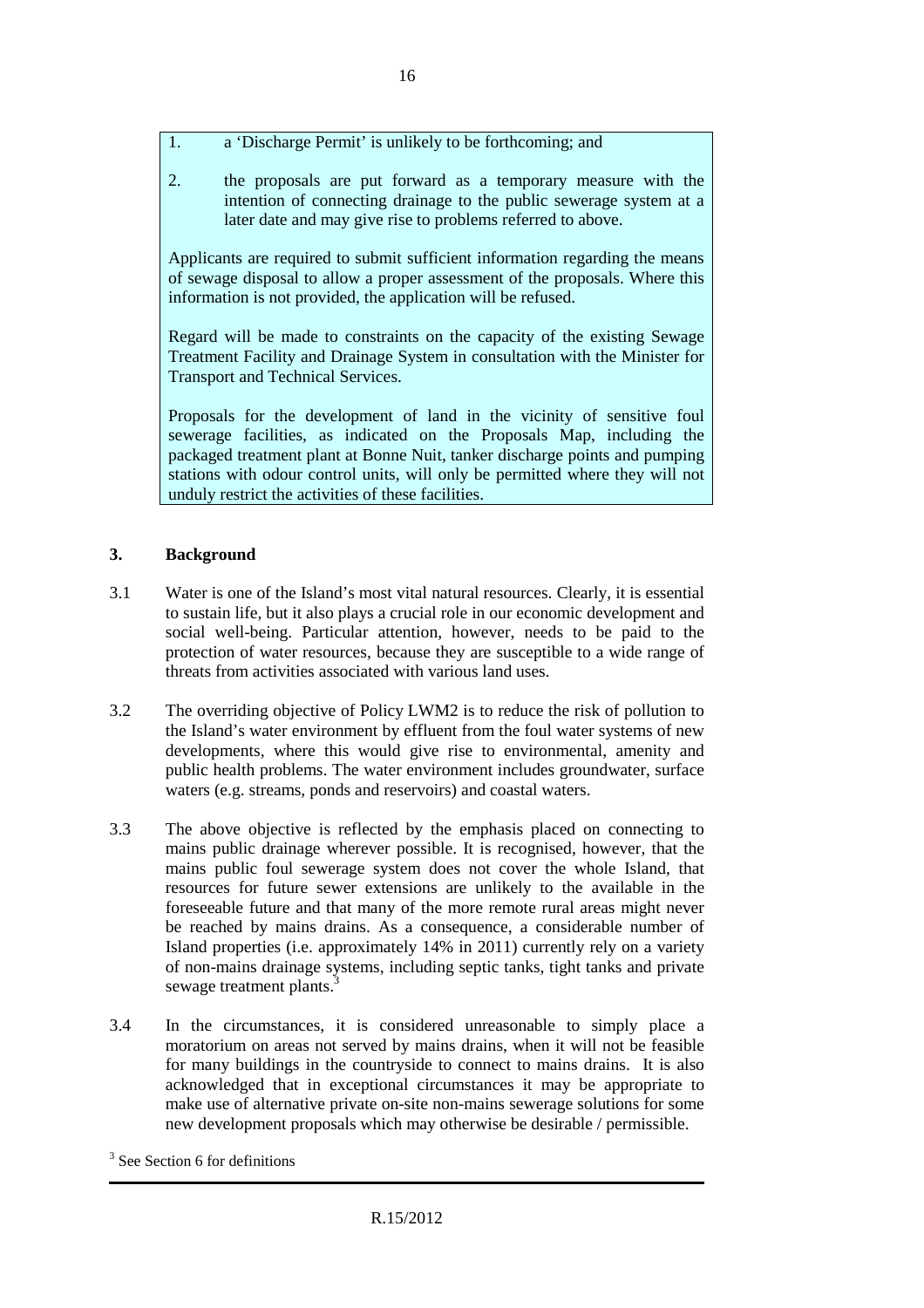- 3.5 There are often, however, environmental, amenity and public health problems associated with existing non-mains sewerage systems (e.g. because they are poorly sited, overloaded, badly maintained, or used beyond their effective life). Relying on these systems may, either individually or cumulatively, increase the risk of pollution, which can adversely affect the ecology and chemical quality of the water environment. To ensure these problems are not perpetuated in any future developments, it is important to adopt effective policies, practices and procedures.
- 3.6 The Minister for Planning and Environment is particularly keen to avoid establishing undesirable precedents for non-mains systems which have implications for future planned developments across the Island, leading to environmental, amenity and health concerns and serving to undermine ongoing efforts to extend the provision of public sewers. It is maintained that connection to the sewer offers the most environmentally, economically and socially appropriate long-term solution for the Island.

#### **4. Hierarchy of drainage options**

- 4.1 Owing to the potential for and frequency of pollution of the water environment from private non-mains drainage systems, Policy LWM2 is based on a hierarchy of drainage options. The basic options are set out below and must be considered and discounted in the following order of priority –
	- connection to a public sewer; **Particle 1** private sewer connecting to a public sewer; packaged sewage treatment plant offering full treatment; a tight tank (for 'small-scale' development); an adequate existing septic tank, with a land drain to provide secondary treatment (for small extensions and alterations to existing dwellings).
- 4.2 These are described below in sections 5 and 6.

#### **5. Mains foul sewers**

5.1 When drawing up sewerage proposals in association with new developments, the first presumption must always be to provide a system of foul drainage which is connected to the Island's public sewerage system where it is reasonable to do so. This can either be a direct gravity connection, or a connection via the use of an existing private sewer, or new pumped main where this is deemed to be achievable. Connection to the public sewer is the preferred option because, in this way, the sewage is directed to a purpose built and closely monitored sewage treatment system and avoids the additional environmental risks associated with using private non-mains sewerage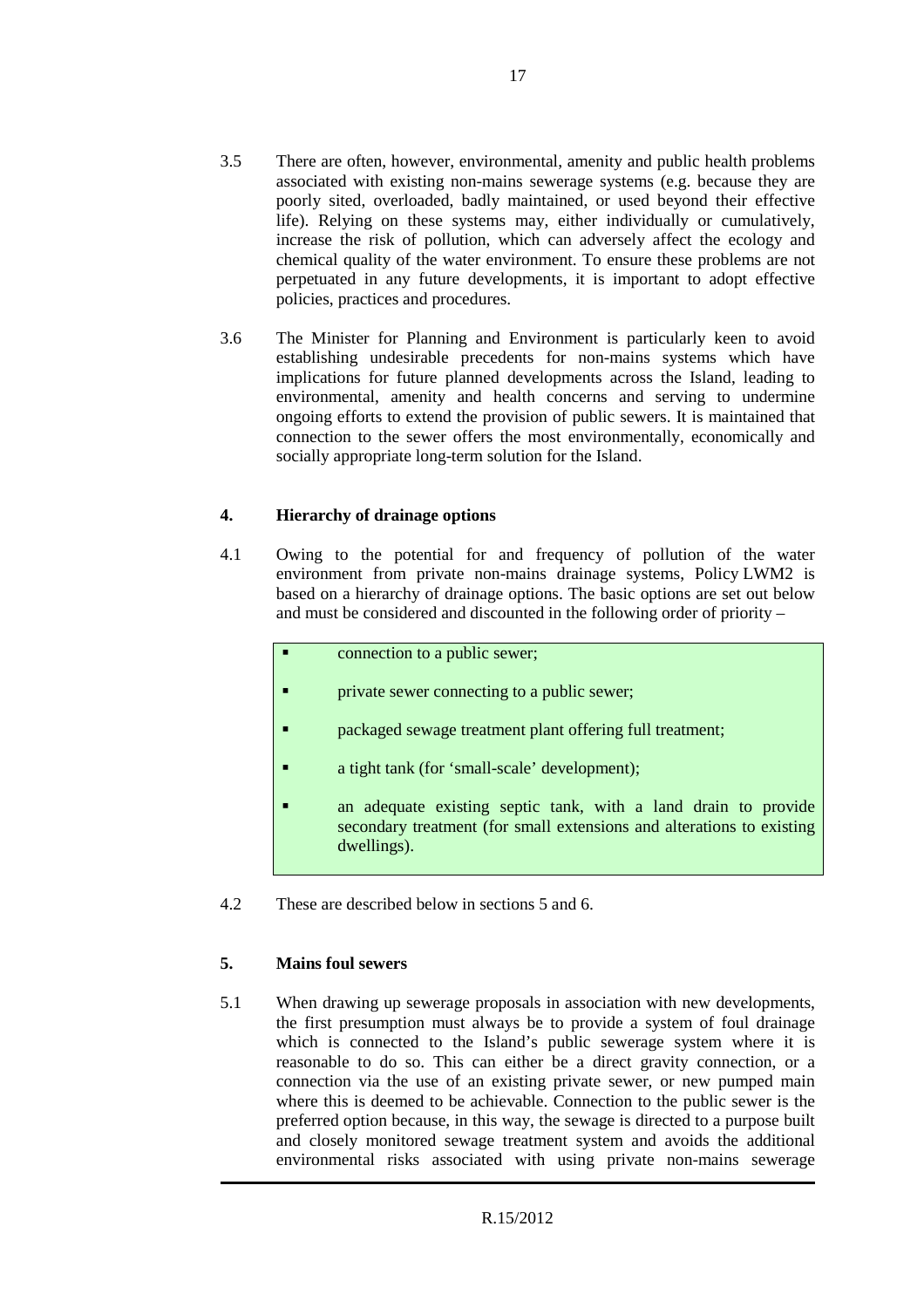systems. Proposals involving discharge to the foul sewer should be drawn up in consultation with the Department of Transport and Technical Services, which is responsible for administering the Island's public sewerage system.

- 5.2 Other than in the exceptional circumstances described in Policy LWM2 and elaborated on in this guidance, the foul drainage from new developments should discharge into the mains public foul sewer. Non-mains drainage systems are not considered environmentally acceptable in areas where public sewers are readily available and will not be approved.
- 5.3 It should be noted that the existence of capacity problems or other operating problems with the mains public foul sewer and any associated pumping stations will not be regarded as a valid reason for non-connection, where this is reasonable in other respects. Nor will it be appropriate to put forward temporary provision of private sewerage systems for developments in areas where a connection to the public sewer is proposed at some future date.
- 5.4 The cost of making a connection to the public sewer and/or providing increased capacity in the sewer and any associated pumping station (i.e. so that it is able to accept the additional flow from the development) will fall to the applicant/developer. These costs may be the subject of a legal agreement.
- 5.5 The applicant/developer may also need to obtain agreements from the owners of land over which the drainage will run in order to connect to the public sewer.
- 5.6 Where an application proposes to connect new development to the existing public mains sewer system, the applicant/developer should provide the following information –

#### *Scaled plans* **showing –**

- **the location of the nearest public sewer and proposed connection** point/s;
- **the proposed route of the drainage connection to the public sewer** (N.B. this should be planned to avoid as far as possible potential damage to trees and archaeological remains);
- **a** any land not in the applicant's ownership in which drainage will be placed (i.e. between the site and the public sewer) and proof of agreement with the landowner;
- details of any required above-ground pumping station/s structures (i.e. plans, elevations, sections);
- a dimensioned distance from the development site boundary to the public sewer; and
- the invert level of the proposed connection to the sewer and the finished ground levels of the development site.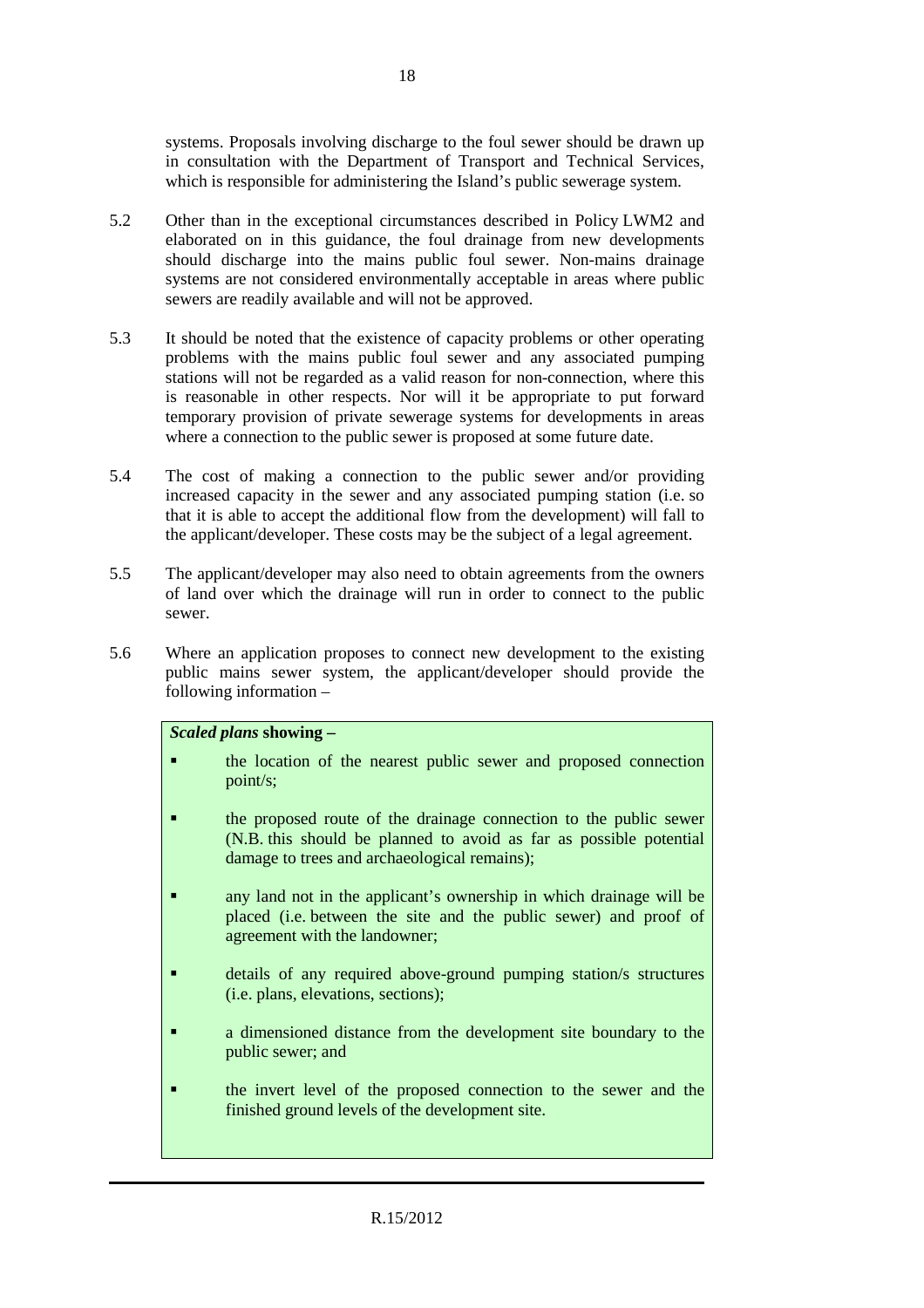*Written confirmation from the Department of Transport and Technical Services* **that –** 

- the public foul sewer is able to accept the sewage effluent from the development; and
- the proposals incorporate or make provision for required infrastructure improvements, where appropriate.

#### **6. Non-mains drainage**

- 6.1 The use of non-mains drainage solutions for the disposal of foul sewage effluent will only be considered where it has been demonstrated that a connection to mains sewerage is not economically feasible.
- 6.2 Non-mains systems depend on their proper operation and regular maintenance if they are to function effectively (even if they have been appropriately sited, designed and installed). Where this is not the case, they can give rise to pollution of land and the water environment with associated environmental, amenity and/or public health problems.
- 6.3 The options for non-mains drainage include package sewage treatment plants, tight tanks and septic tanks and these are described below.

#### **Package treatment plants**

- 6.4 A package sewage treatment plant is a wastewater treatment system constructed with minimal site work using prefabricated components, which offer high degrees of biological sewage treatment. There are numerous variants of package plants, each with a slightly different treatment technique. The two most common system types are *'Extended Aeration Plants'* which are for regular domestic use and *'Three Stage Sewage Treatment Plants'* which can also be used for larger developments. All these plants involve settling the solids before and/or after a biological treatment stage, where micro-organisms are used to break down the organic matter in the sewage. They also all use electricity for the sewage treatment process (e.g. for mechanical aerators, air blowers and pumps, motors, compressors etc needed to oxygenate the liquid based treatment system). The final effluent that is produced in the plants is then disposed of to ground via a suitable drainage field. The plants will require maintenance and emptying of the settled gross solids at regular intervals.
- 6.5 There is a third type of package treatment plant currently on the market, known as a *'Filter Treatment Plant'*. This has certain advantages over other systems. The plant separates liquid from solid waste in a pre-filter tank and waste water is biologically filtered to remove pollutants. The biological filtering uses a combination of natural stone fibre material (where bacteria grow and digest trapped organic material) and natural (oxygen rich) air draft. The main advantages include: cheaper running costs (because they use no electricity, require less servicing and need less frequent de-sludging); greater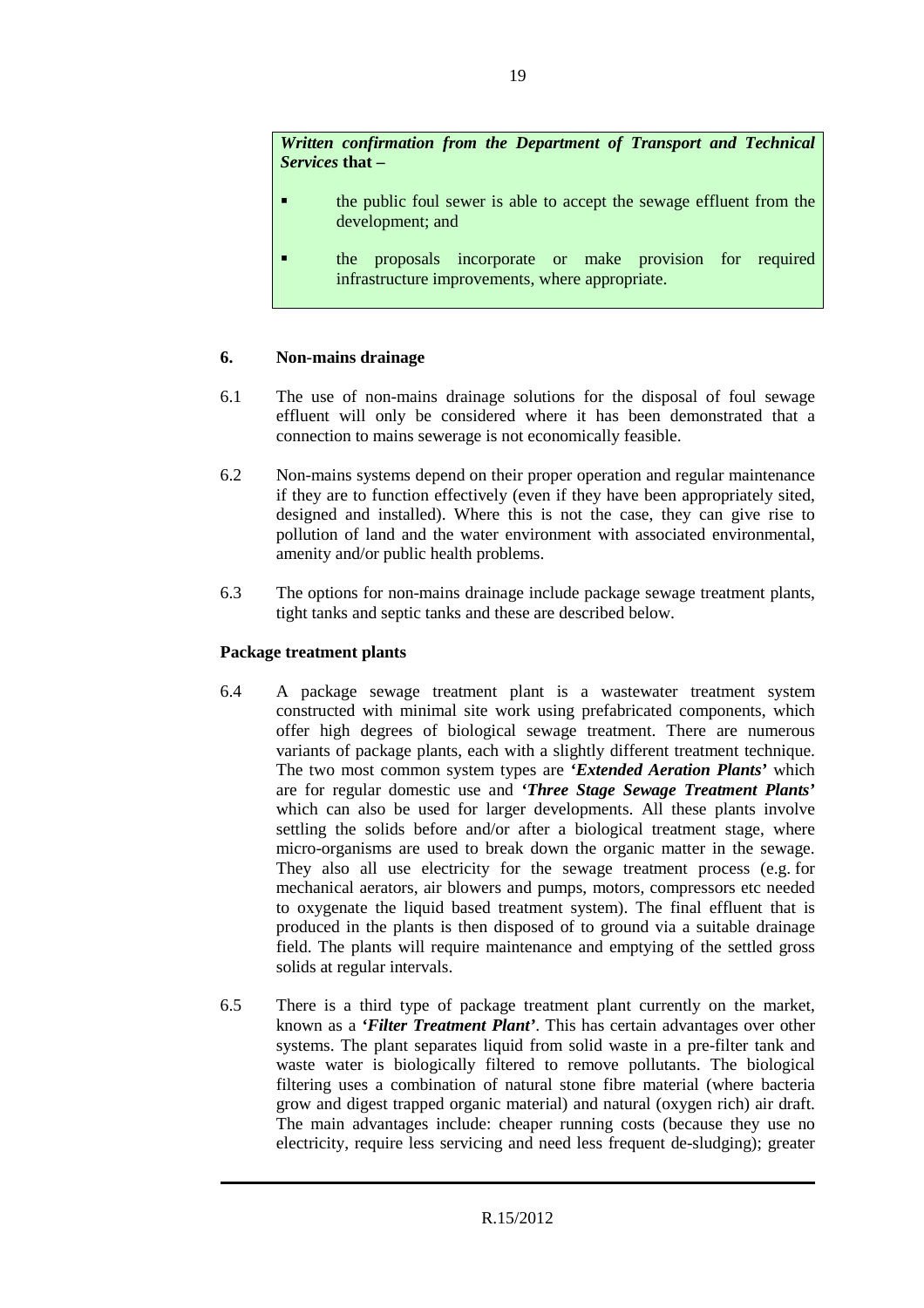resilience to normal household items poured down the sink or flushed down the toilet (e.g. tampons, baby wipes, fats, household cleaners); and better effluent quality.

- 6.6 All package sewage treatment plants will treat sewage effluent to a far higher standard than septic tanks. However, only those plants which offer full sewage treatment (including the addition of some form of secondary and if necessary tertiary treatment) are considered suitable for use in Jersey. These are the preferred non-mains sewerage option under Policy LWM2, should connection to the public sewer prove unfeasible, because, with proper care and appropriate conditions, they are more capable of treating sewage to a sufficient standard for it to be discharged to the water environment, without causing pollution and harming the environment, amenity and public health. They are also the only type of non-mains sewage treatment system that may be considered acceptable for areas where there are drinking water abstractions or where ground water is vulnerable to pollution. The Building Bye-laws require package treatment plants to be connected to an appropriate drainage field to provide further treatment.
- 6.7 Where the intention is to discharge into particularly sensitive/vulnerable water environments, or when the volume of discharge is relatively large, additional treatment of sewage effluent may be required. Examples of possible additional treatment include: reed-bed systems; disinfection; filtration; stabilisation ponds and gravel beds.
- 6.8 There a potential problems which can arise when using package sewage treatment plants. Biological treatment will only work effectively if the microorganisms have the right conditions to stay healthy and problems can arise (depending on the chosen plant) where –
	- A development is likely to generate erratic or intermittent sewage loads (e.g. holiday accommodation) and the introduction of a flow balancing system will not be able to create a sufficiently even and steady flow;
	- The system is not regularly de-sludged in accordance with the manufacturer's instructions and the sludge is allowed to build up so that sewage cannot flow freely through the unit (N.B. typically sludge should be removed annually for a single dwelling and much more regularly for a multiple occupancy unit);
	- Inappropriate substances are put into the plant that might damage or kill the micro-organisms (e.g. bleach and other chemicals used in cleaning, solvents, oil, grease and fats);
	- Surface water (e.g. from roofs and parking areas) is allowed to enter the system, reducing its capacity and causing solids to be flushed out, resulting in flooding and pollution;
	- A break in the power supply to plants using electricity (e.g. due to power failure or irregular occupation) leads to the death of microorganisms; and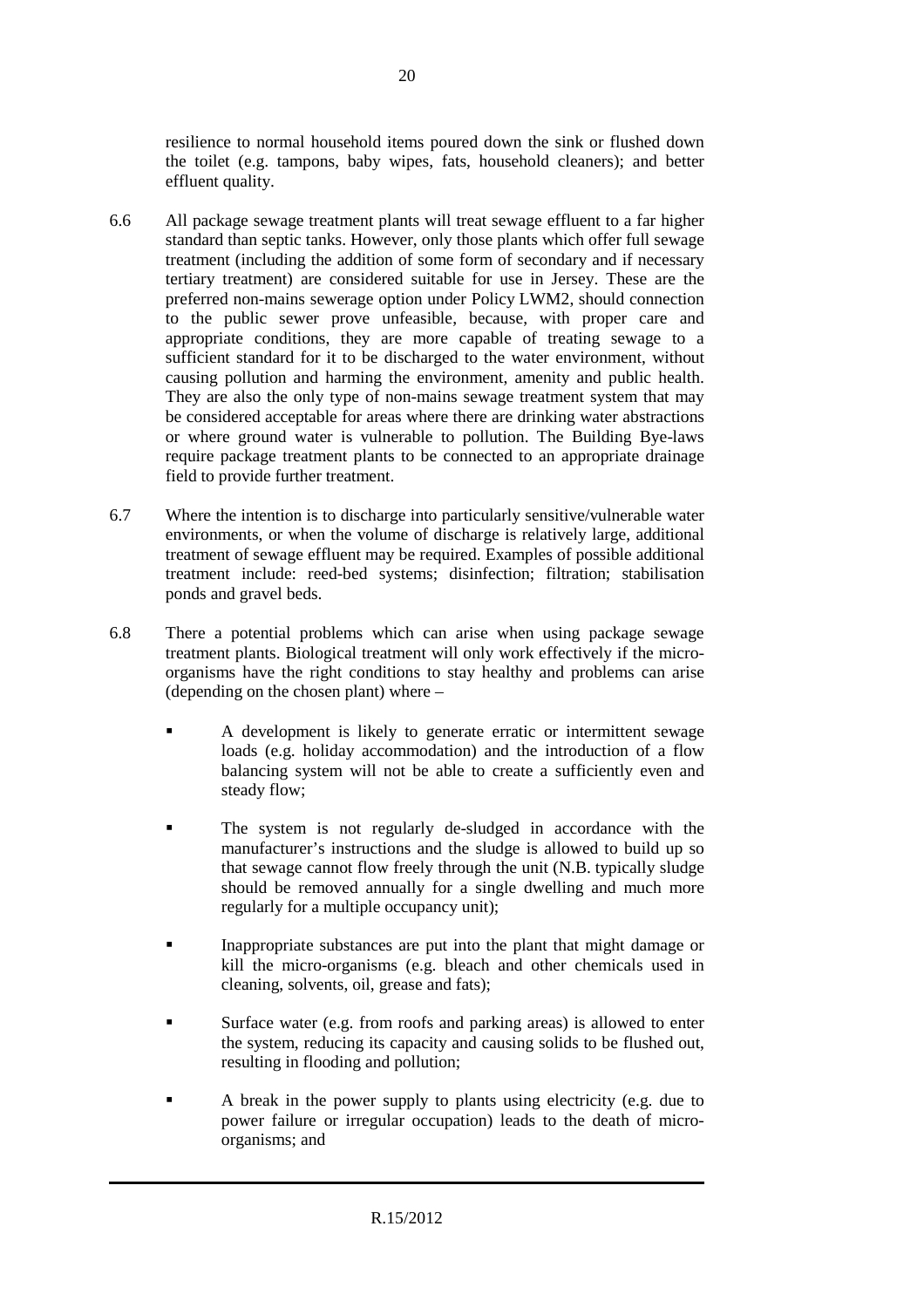- The plant is not properly maintained in accordance with the manufacturer's instructions.
- 6.9 Use of 'Filter Treatment Plants' can reduce the risk and scale of the problems, because: the plants require emptying less often (i.e. 2–3 year intervals); the treatment does not rely on electricity; there are no moving parts needing replacement; the system is generally more able to cope with a greater range of household waste items; and the effluent quality is higher.

#### **Tight tanks (cesspools)**

- 6.10 Tight tanks do not provide any treatment of sewage effluent. They are large sealed/watertight underground holding tanks used for collecting and storing sewage and they have no outlet for discharges. In principle, therefore, if they are properly constructed and maintained, they should not lead to environmental, amenity or public health problems. However, they require regular emptying by a tanker which takes the raw sewage to the sewage treatment works. The frequency of required emptying can range from around 30 to 45 days or so, depending on use, in order to prevent overflow. As such, tight tanks are not particularly sustainable from an economic or an environmental perspective.
- 6.11 Because tight tanks do not discharge effluent to the ground, they may be permissible in the case of certain small scale developments where –
	- it is not economically feasible to connect to the foul sewer;
	- the installation of a packaged sewage treatment plant would be unreasonable;
	- **Example 1** around conditions are not suitable for a drainage field or an inadequate area of land for a drainage field is available; and/or
	- there will be infrequent use (e.g. holiday accommodation) which may not be suitable for a treatment plant.
- 6.12 Policy LWM2 provides examples of what might be regarded as small-scale developments. This includes: extensions and alterations to existing residential properties; conversions of existing non-residential buildings to create no more than 2 dwelling units or other similar small-scale uses; incidental buildings within the curtilage of domestic dwellings, essential agricultural workers' accommodation; and other small scale developments.
- 6.13 It should be borne in mind that tight tanks must be installed on campsites to receive the chemical toilet waste which would kill a septic tank or package sewage treatment plant.
- 6.14 There are Building Bye-law requirements relating to the use, size and location of tight tanks and it is expected that their use will be limited.
- 6.15 There are potential problems which can arise when using tight tanks. Although they are simply holding tanks, the use of tight tanks can in practice give rise to pollution of the water environment if they overflow. This could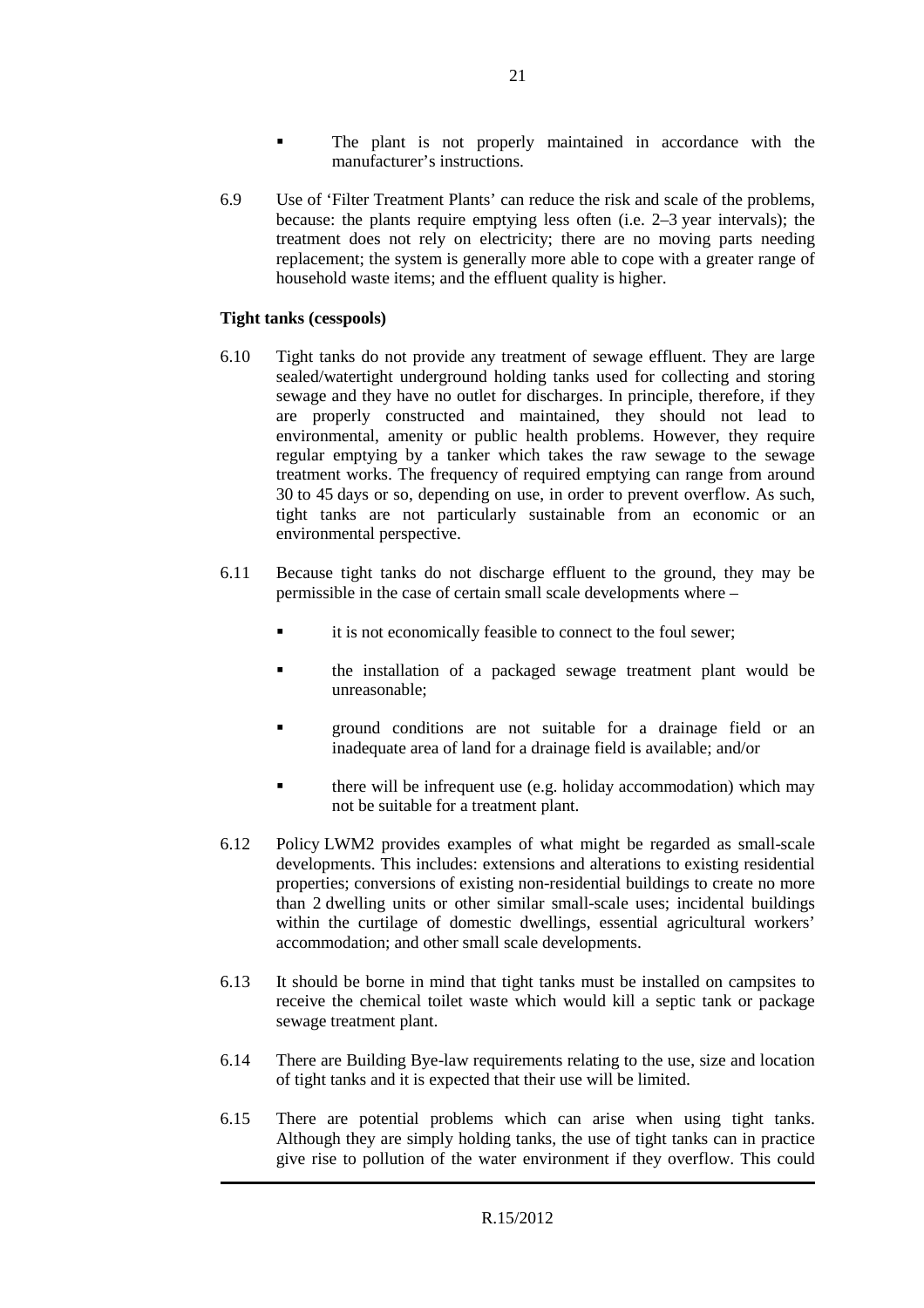occur as a result of insufficient capacity, poor maintenance, irregular emptying and/or lack of a suitable vehicular access for emptying. To help ensure that tight tanks do not overflow, the Building Bye-laws require a warning device to be fitted which alerts occupants of the building when the tight tank is 75% full.

6.16 Problems can also occur when tight tanks are damaged or misused or deteriorate. As a consequence, they might no longer be impervious to the ingress of groundwater or surface water, or they might leak sewage effluent.

#### **Septic tanks**

- 6.17 Septic tanks are the traditional method of sewage treatment in rural areas, but they provide only a basic level of sewage treatment, far below that of package treatment plants. They generally comprise a two- or three-chamber system, which holds sewage from a property for sufficient time to allow the solids to settle and form into sludge at the bottom of the tank, where it undergoes very limited/rudimentary decomposition. The remaining liquid effluent in the tank then drains into the ground by means of an outlet pipe.
- 6.18 The liquid effluent in the tank typically contains about 70% of the original polluting matter and this is normally disposed of by soakage into the ground via a sub-surface soakaway/drainage field. A common form of soakaway currently in use in Jersey is the 'pit-soakaway' (deep borehole soakaway), although these are no longer permissible under the Building Bye-laws, because they often fail to work in wet weather conditions and invariably intercept the water table resulting in the effluent discharging directly and rapidly into the groundwater. Because septic tanks only provide basic treatment, the Building Bye-laws no longer permit the installation of this type of system.
- 6.19 It is because there is a high pollution risk to surface waters or groundwater resources from the liquid effluent discharge, that there is a general presumption against the use of septic tanks for new developments. Policy LWM2 only allows for the use of existing septic tanks for appropriate new 'small-scale' developments, in exceptional circumstances, where these have been shown to be performing adequately. Such developments might normally comprise small extensions and alterations to existing dwellings. Furthermore, where there are proposals to increase the potential sewage discharge to an existing septic tank (i.e. where no opportunities exist to make a mains connection), the policy requires suitable improvements to the system to enhance effluent quality. This will be especially important when the receiving water environment is sensitive.
- 6.20 In the case of small-scale extensions and alterations to existing dwellings, required improvements might include upgrading the existing system with a properly designed drainage field (or drainage mound) and additional treatment where appropriate (e.g. reed-bed system, filtration, or gravel beds).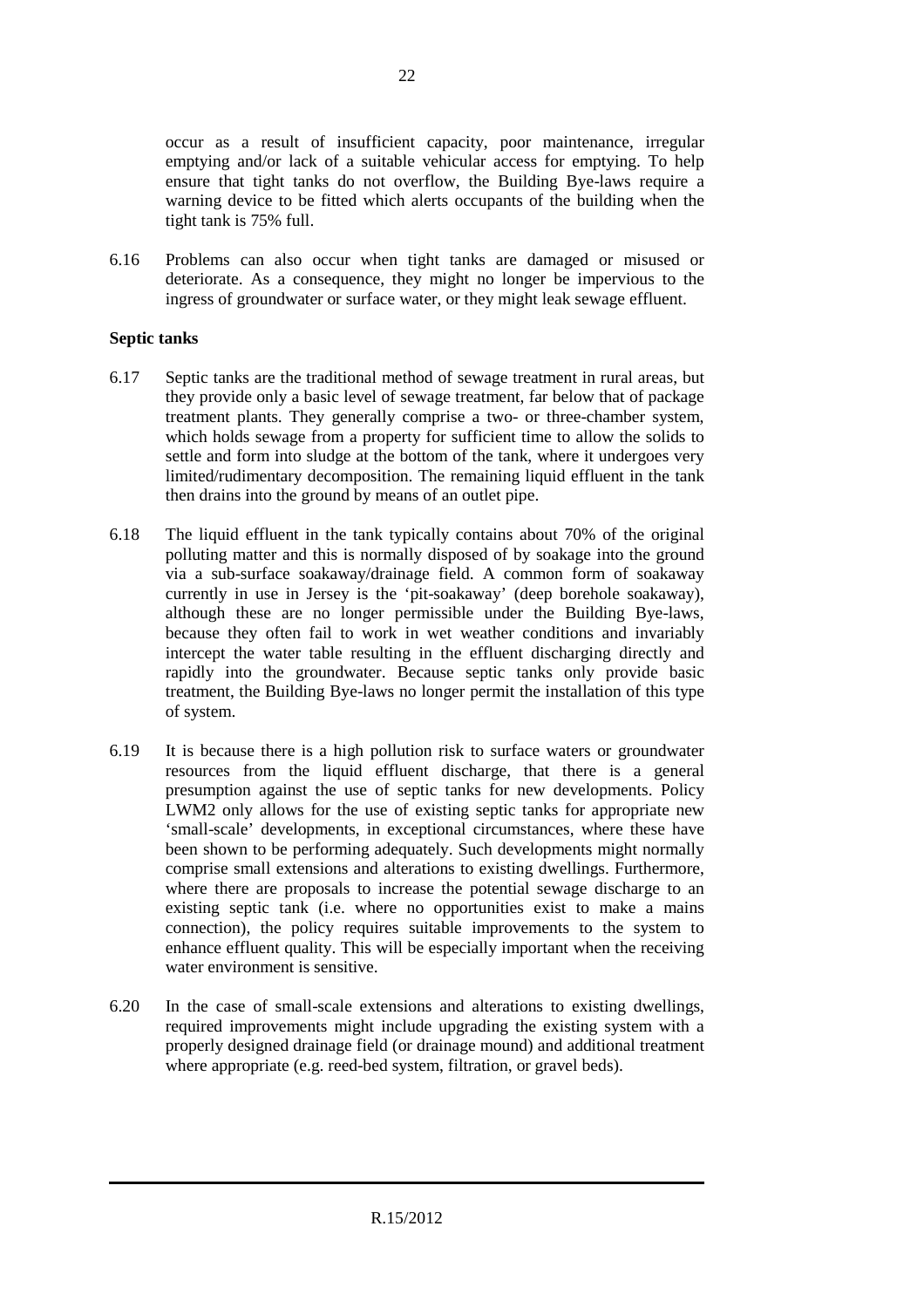- 6.21 For other developments, improvements are likely to include
	- replacement of the septic tank with a new package sewage treatment plant; or
	- installing a new package sewage treatment plant as an add-on to the septic tank outlet pipe, to convert it into a full sewage treatment system.
- 6.22 As alluded to above, there are potential problems which can arise when using septic tanks. The most common problems with on-site sewage treatment systems are associated with drainage field failure. It is not unusual for many of these to fail within 10 years, but the speed of failure will depend on a number of factors, including –
	- *levels of maintenance* if the system is not de-sludged at least annually, sludge discharges into the drainage field and the porous ground becomes blocked. As a consequence, the effluent cannot soak away and the system fills up, causing it to fail.
	- *overly deep land drains* if these are deeper than one metre below ground level, they are in the anaerobic soil layer. Anaerobic bacterial growth produces a slime which again blocks the porosity of the soil leading to drainage field failure;
	- *soil conditions* clay-based soils are not appropriate for drainage fields, because they have poor percolation characteristics. Even the porosity of sandy soils will eventually be destroyed by high levels of suspended solids and the black slime that results from decomposition  $(i.e. over 15 to 25 years):$
	- *the height of the water table* if the winter water table rises higher than the tank outlet, water will be drained from the drainage field back into the tank. When the water table falls again, the effluent from the tank which is full of solids drains from the outlet pipe and blocks the soil porosity of the drainage field;
	- **a** *added loads* adding the sewage from another home/s without increasing the size of the drainage field will leave it overloaded and unable to cope with the additional volume of effluent.

#### **7. Assessment of planning applications**

7.1 It is primarily the responsibility of the applicant/developer to demonstrate, through the submission of sufficient information that a proposed new development will be effectively served by a sewerage system. It then falls to the Minister for Planning and Environment to be satisfied that the sewerage arrangements are suitable, **prior to determining the planning application**. Where insufficient information is provided to allow a proper assessment of the sewerage arrangements, or such arrangements are assessed as being unsatisfactory, planning permission will be refused.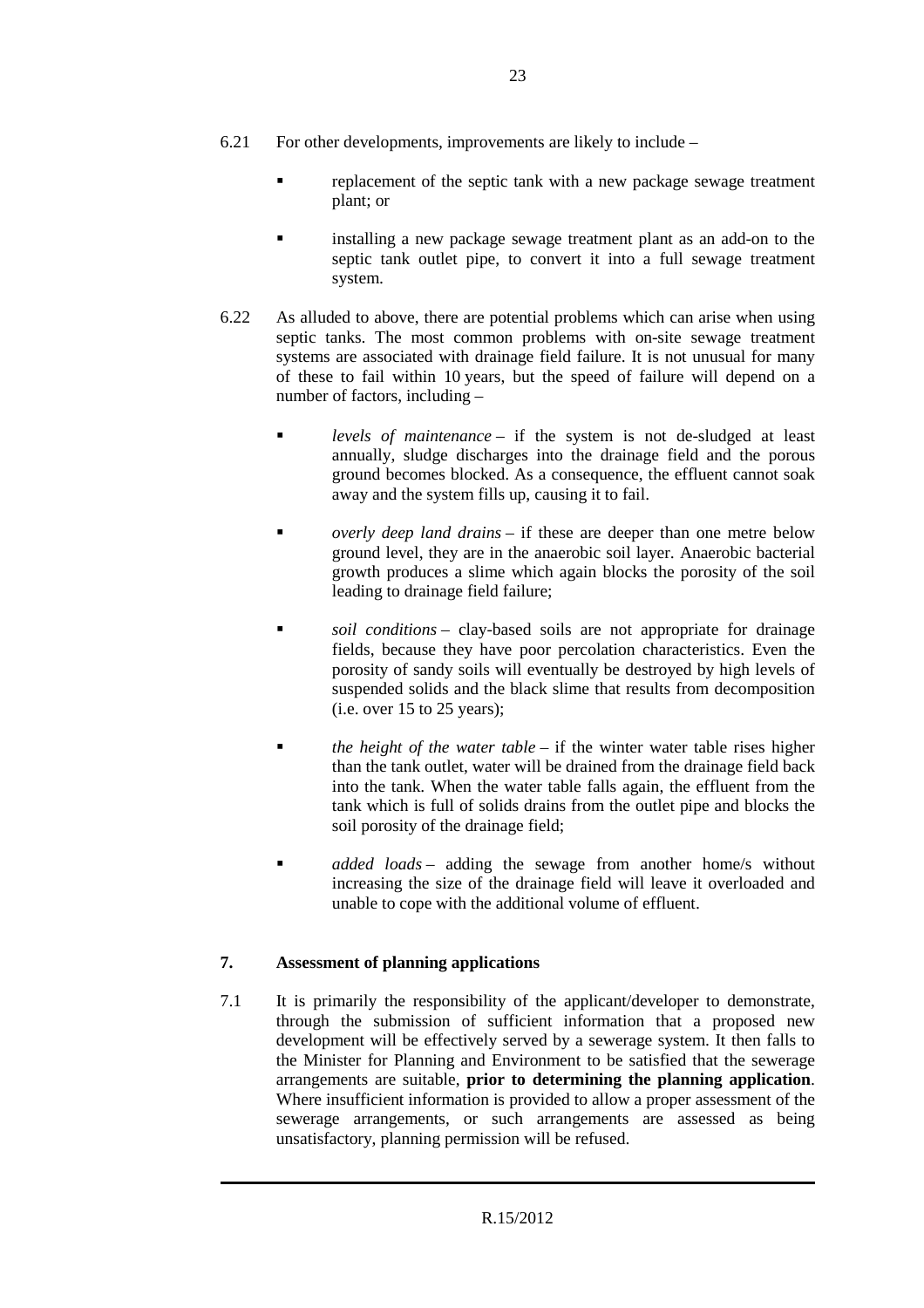- 7.2 To assist in assessing the acceptability or otherwise of proposed sewerage arrangements, the Minister for Planning and Environment will consult with and have regard to the views and information provided by appropriate bodies and interested parties. Key consultees will include –
	- Building Control,
	- **Transport and Technical Services Drainage Engineers,**
	- Health Protection,
	- Environment Protection,
	- Jersey Water (where there are proposals for non-mains drainage in 'Water Pollution Safeguard Areas'); and
	- **a** any other party which the Minister of Planning and Environment considers can provide constructive and relevant information.
- 7.3 The Minister's decision will be based on
	- The information supplied by the applicant/developer:
	- The comments and information provided by consultees; and
	- **Planning and Building Law and related policy considerations.**

#### **8. Foul sewer assessment**

- 8.1 Where non-mains drainage is proposed, applicants/developers must submit a detailed **'Foul Sewer Assessment' (FSA)**. This must provide sufficient information to –
	- show that the possibility of public sewer connection has been properly investigated; and
	- **Example 1** provide the Minister, the Department and consultees sufficient detail to assess the suitability of the proposed system and properly determine whether the arrangements for the treatment of effluent would create or add to a pollution problem.
- 8.2 The assessment should include the following
	- **a statement explaining why a connection to the public sewer system is not practicable or economically feasible;**
	- **an estimate of the 'construction costs' of the approved new development, provided by a suitably qualified person (e.g. a chartered quantity surveyor);**
	- **an estimate of the cost of providing a connection to the public sewer, confirmed in a report by a suitably qualified person (e.g. a**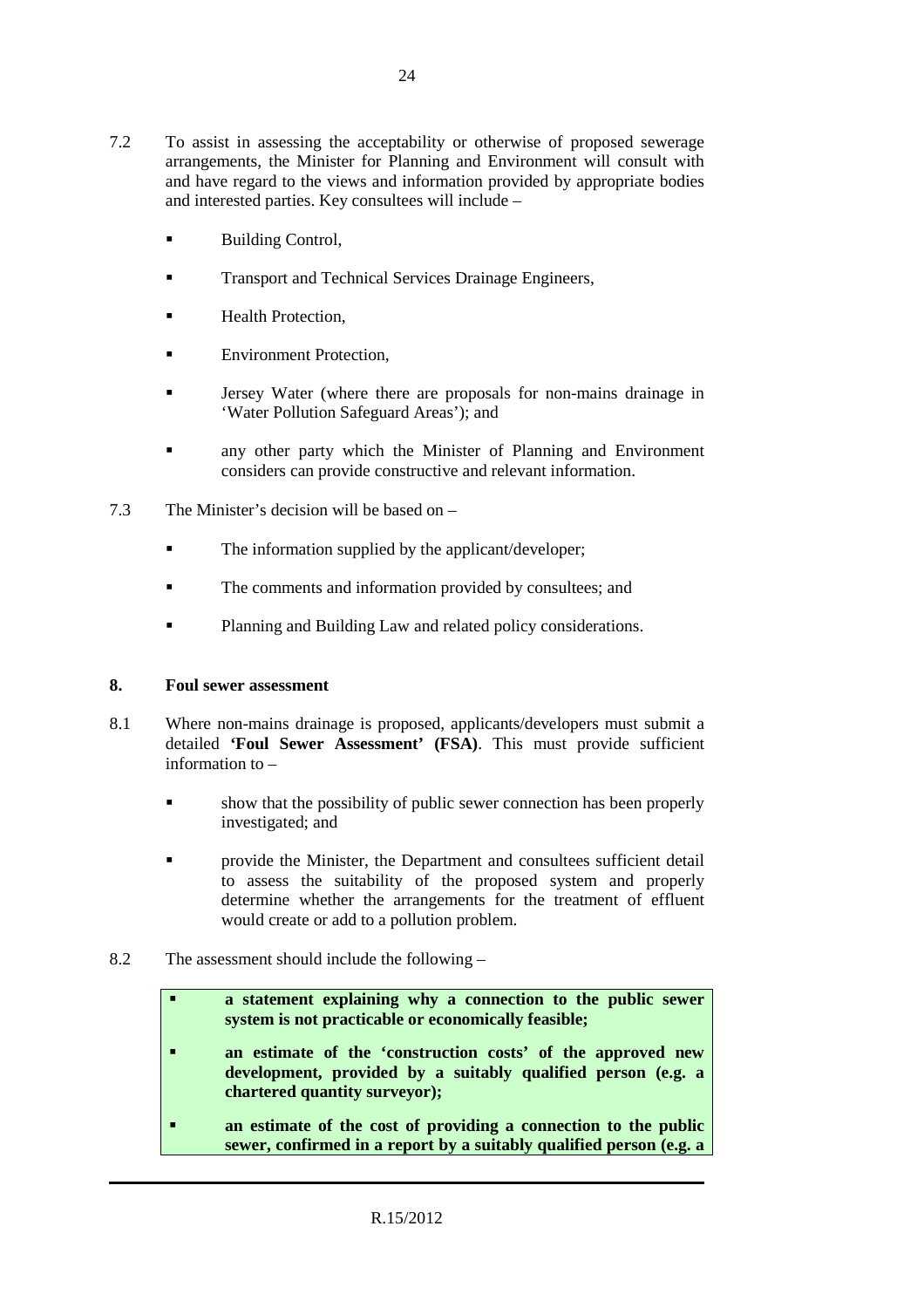**chartered quantity surveyor);** 

- **details of the proposed onsite sewage treatment system, including for existing systems a report of its condition and capacity;**
- **results of the site assessment for the development, including ground percolation tests and trial hole analysis;**
- **provision for the future replacement of the drainage field (N.B. drainage fields do not operate indefinitely and eventually need to be replaced, so this needs to be accounted for at the design stage);**
- **details of the measures that will be put in place to operate, monitor and maintain the system;**
- **where applicable, a statement of why the use of a packaged treatment plant would be unreasonable; and**
- **such other additional supporting information as may be considered appropriate to allow proper determination of the drainage proposals in accordance with Policy LWM2.**

#### **9. Why can't the development connect to the Public Sewer?**

- 9.1 This is the fundamental question that must be answered by any applicant/ developer proposing the use of a non-mains system. In such cases, they must provide written evidence to demonstrate that they have fully explored all the ways in which their development might connect to a pubic foul sewer and show them to be either impracticable or not reasonably cost-effective. This evidence should be supported by accurate scale plans showing the location of the nearest connection point to the public sewer and its relationship to the development site boundary and any land in the applicant's ownership situated between the site and the public sewer.
- 9.2 In assessing whether new developments should connect to the public sewer, the Minister will take into account cost and practicality. All new development in 'sewer available areas' should connect to the public sewer, unless there are insurmountable factors which prevent connection being made (e.g. access for drainage over private land being denied).

#### **Sewer available areas**

9.3 A 'sewer available area' is an area of land served by an existing public sewer. Its size will vary depending on topography and/or the size and characteristics of proposed developments. In the UK, the minimum size for a 'sewer available area' is generally considered to be any land within 30 metres (100 ft) of an existing public sewer. This is the broad qualified definition used by the Environment Agency and reflects the fact that under the UK Building Act 1984, local authorities are given powers to require connection of premises that are within 30 metres of a public sewer when plans are submitted under the UK Building Regulations. In Jersey, however, the Transport and Technical Services Department has historically determined (in practice) that properties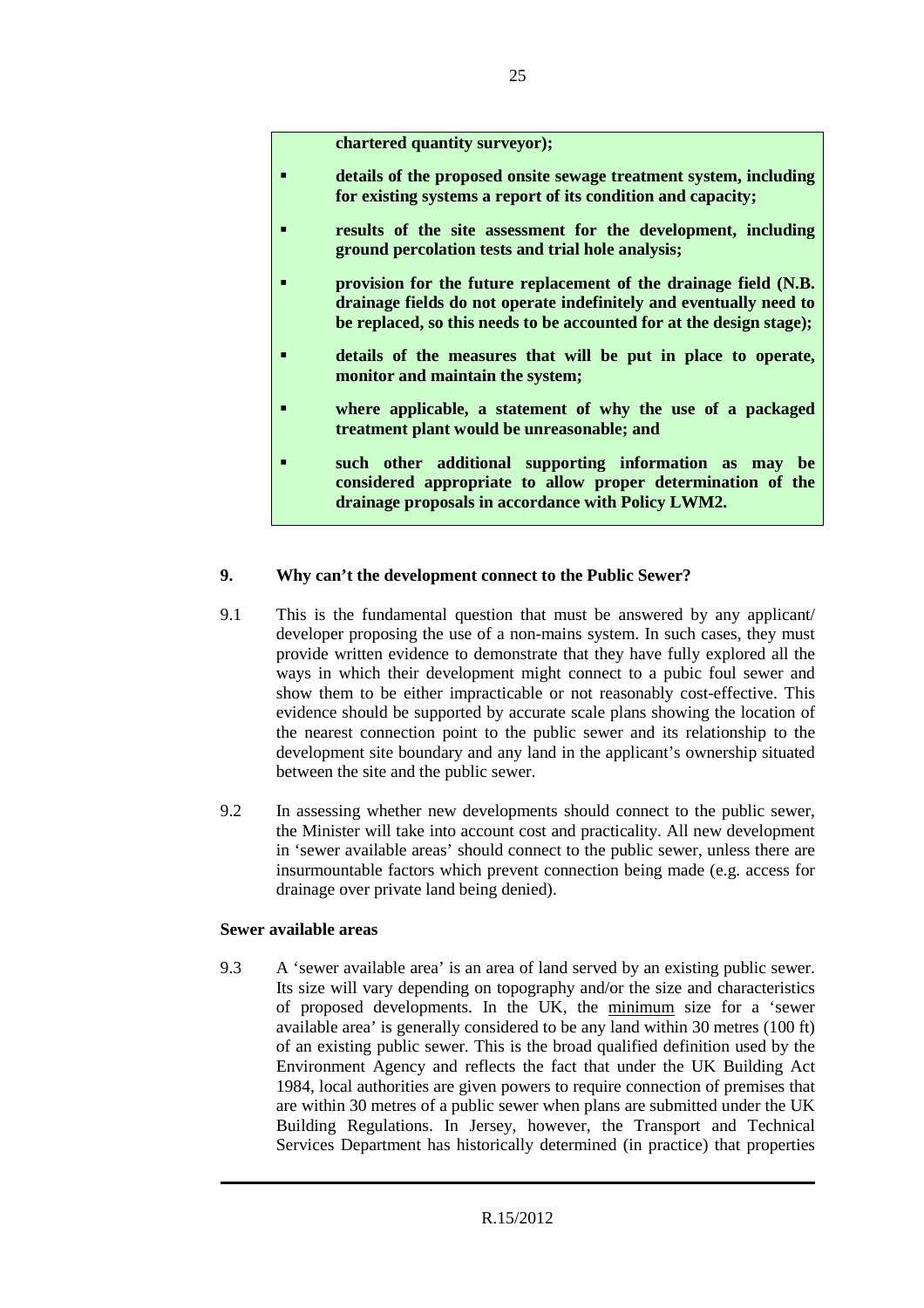within 100 metres of a public sewer are 'connectable properties', or properties which can be served by a public sewer.

- 9.4 It is important to recognise that this 100 metres 'rule of thumb' takes no account of topography, or the nature of specific development proposals. Topographical features could, for instance, render impracticable or prohibitively expensive any option to connect some proposed developments to a public sewer, even if they are within 100 metres distance. Whereas, for larger developments it is held that the extent of the 'sewer available area' should be increased because it is more likely to be easier and cheaper to connect to a public sewer over a distance significantly in excess of 100 metres.
- 9.5 The current extent of the Island's foul sewerage network is shown geographically in Figure 1 and more detailed information is available on the Department's website at: www.gov.je/PlanningBuilding/LawsRegs/SPG/AdviceNotes/Pages/DisposalF oulSewage.aspx



*Figure 1: Foul Sewerage Network in Jersey* 

#### **Costs**

- 9.6 The costs involved in connecting to a public sewer will depend on a number of factors, including –
	- the number of homes or premises;
	- the distance to the sewer;
	- the depth of the sewer;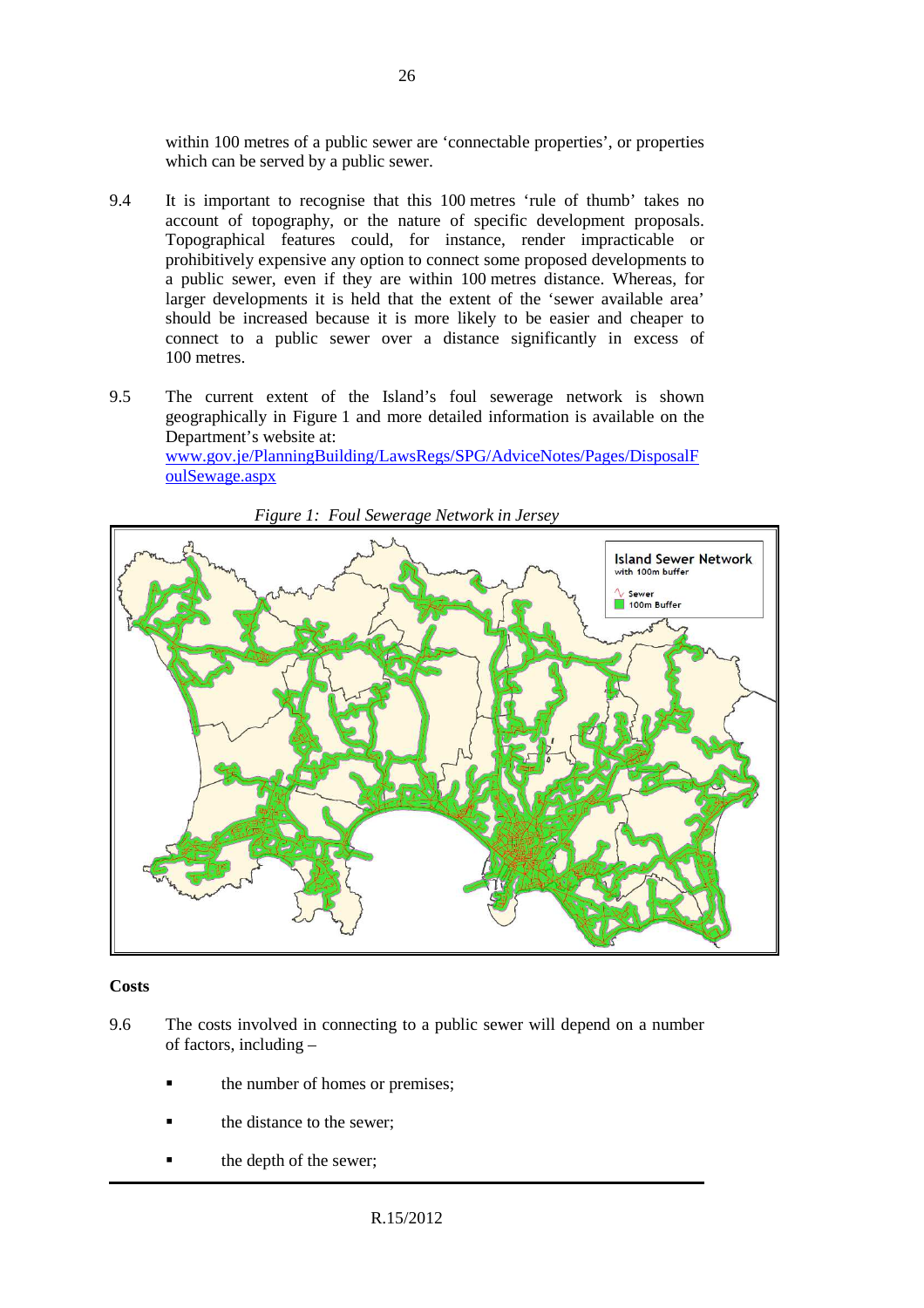- any required improvements to the public sewerage system to enable the acceptance of additional flow from the development; and
- land constraints (e.g. due to topography, existing developments, land ownership, sites of natural or historic importance).
- 9.7 In determining whether connection to the sewer is reasonably cost-effective, it will be necessary to weigh up the cost of making a connection against the cost of the overall development. In addition, it is generally held to be reasonable that there should be a premium for connecting new developments to the public sewer, over and above the cost of installing a private non-mains system. This reflects the benefits of main sewer connection to the environment, the developer, owners and occupiers. These benefits include enhanced property values; less risk of pollution and the avoidance of ongoing maintenance.
- 9.8 The level of the appropriate premium will vary depending on the nature and scale of the proposed development. As a general rule, the Minister is unlikely, from a cost viewpoint, to require a development to connect to the public sewer where –

**the cost of connection to the public sewer would exceed –** 

- **10% of all the construction costs of the proposed new development up to £500,000, plus**
- **the cost of a private treatment system (including installation costs) combined; or**
- **10% of all the construction costs of the proposed new development up to £500,000, plus**
- **5% of all construction costs above £500,000, plus**
- **the cost of a private treatment system (including installation costs) combined.**
- **(N.B. subject to a minimum premium of £5,000 at 2012 prices.)**
- 9.9 Thus, by way of example, if the cost of connection to the public sewer is greater than the thresholds set out in the following table (for different-sized developments), then a private sewage disposal system is likely to be acceptable from a **cost** viewpoint.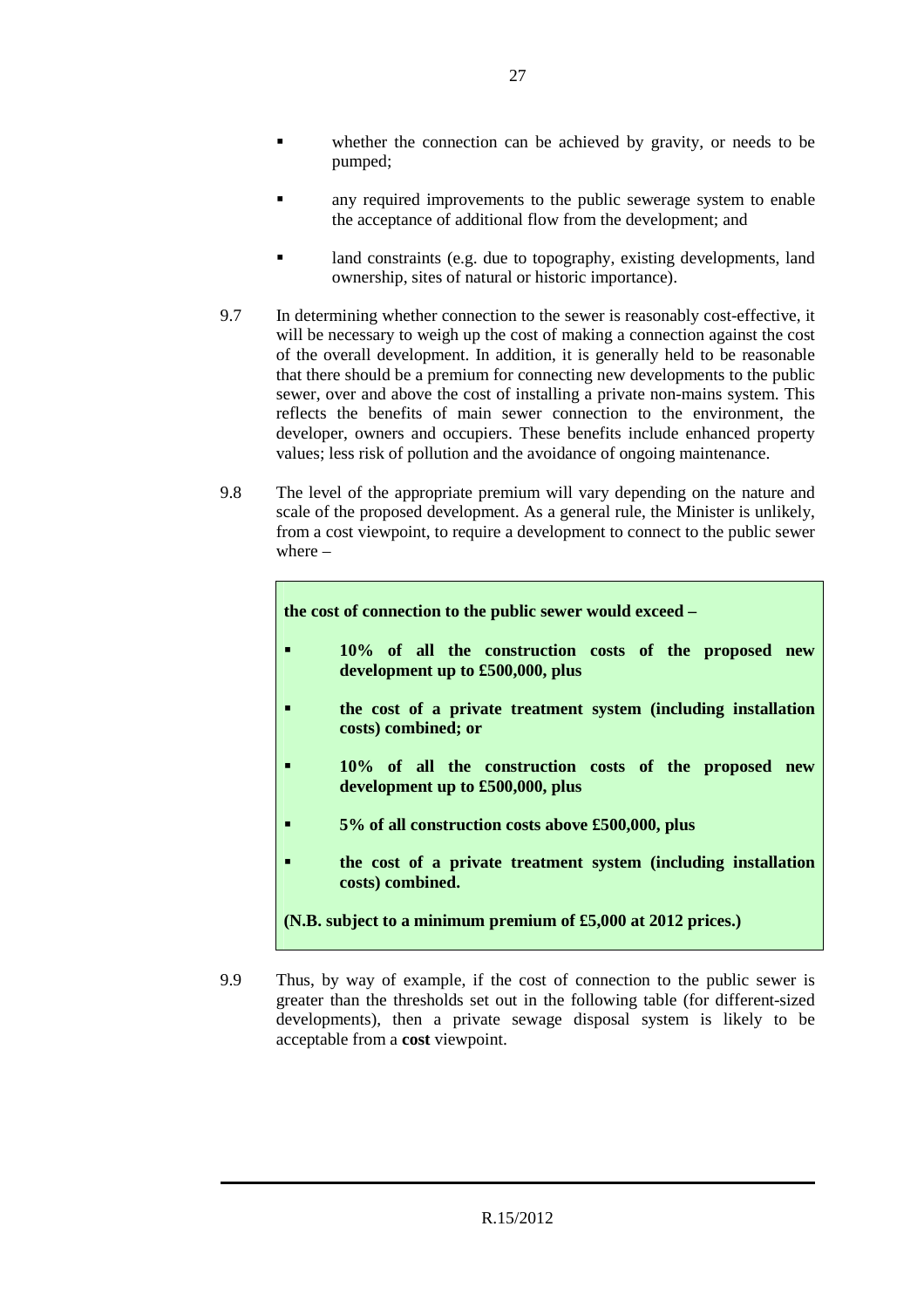| <b>Construction</b><br>costs<br>$\mathbf{f}(\mathbf{f})$<br>50,000 | % construction<br>costs<br>$10\%$ up to<br>£500,000<br>and 5% above<br>$\mathbf{f}(\mathbf{f})$<br>5,000<br>(minimum<br>premium) | <b>Example cost for</b><br>installed private<br>treatment plant<br>(Q 2012)<br>$\mathbf{f}(\mathbf{f})$<br>$15 - 20,000$ | <b>Threshold</b><br>connection cost<br>above which a<br>private sewage<br>disposal system<br>likely to be<br>acceptable<br>(L)<br>$20 - 25,000$ |
|--------------------------------------------------------------------|----------------------------------------------------------------------------------------------------------------------------------|--------------------------------------------------------------------------------------------------------------------------|-------------------------------------------------------------------------------------------------------------------------------------------------|
| 100,000                                                            | 10,000                                                                                                                           | $15 - 20,000$                                                                                                            | 25-30,000                                                                                                                                       |
| 200,000                                                            | 20,000                                                                                                                           | $15 - 20,000$                                                                                                            | 35-40,000                                                                                                                                       |
| 300,000                                                            | 30,000                                                                                                                           | $15 - 20,000$                                                                                                            | 45-50,000                                                                                                                                       |
| 400,000                                                            | 40,000                                                                                                                           | $15 - 20,000$                                                                                                            | 55-60,000                                                                                                                                       |
| 500,000                                                            | 50,000                                                                                                                           | $15 - 20,000$                                                                                                            | 65-70,000                                                                                                                                       |
|                                                                    |                                                                                                                                  |                                                                                                                          |                                                                                                                                                 |
| 1,000,000                                                          | 75,000                                                                                                                           | $15 - 20,000$                                                                                                            | 90-95,000                                                                                                                                       |
| 2,000,000                                                          | 125,000                                                                                                                          | $15 - 20,000$                                                                                                            | 140-145,000                                                                                                                                     |

9.10 Where the development proposal is simply to replace an existing non-mains drainage system (e.g. a tight tank or septic tank) with a package sewage treatment plant, the Minister still wishes to examine the economic feasibility of connection to the public sewer as a preferred option. In such cases, the Minister is unlikely to require connection to the public sewer, where –

> **The cost of connection to the public sewer would exceed the cost of a private treatment system (including installation costs) by £5,000 or more (@ 2012 prices)\***

*\* cost to rise annually in line with RPI.*

- 9.11 To assist with the Minister's considerations, an applicant who proposes to use non-mains drainage must submit details of the costs for both connecting to the public sewer and providing a private sewage treatment system. For these comparative purposes, the costs for private sewerage provision should take into account the following preliminary and capital cost items, where applicable –
	- preliminary site investigation work;
	- plant unit costs;
	- **installation costs:**
	- commissioning;
	- pumping stations;
	- land drainage field;
	- outfall;
	- sampling point;
	- site access.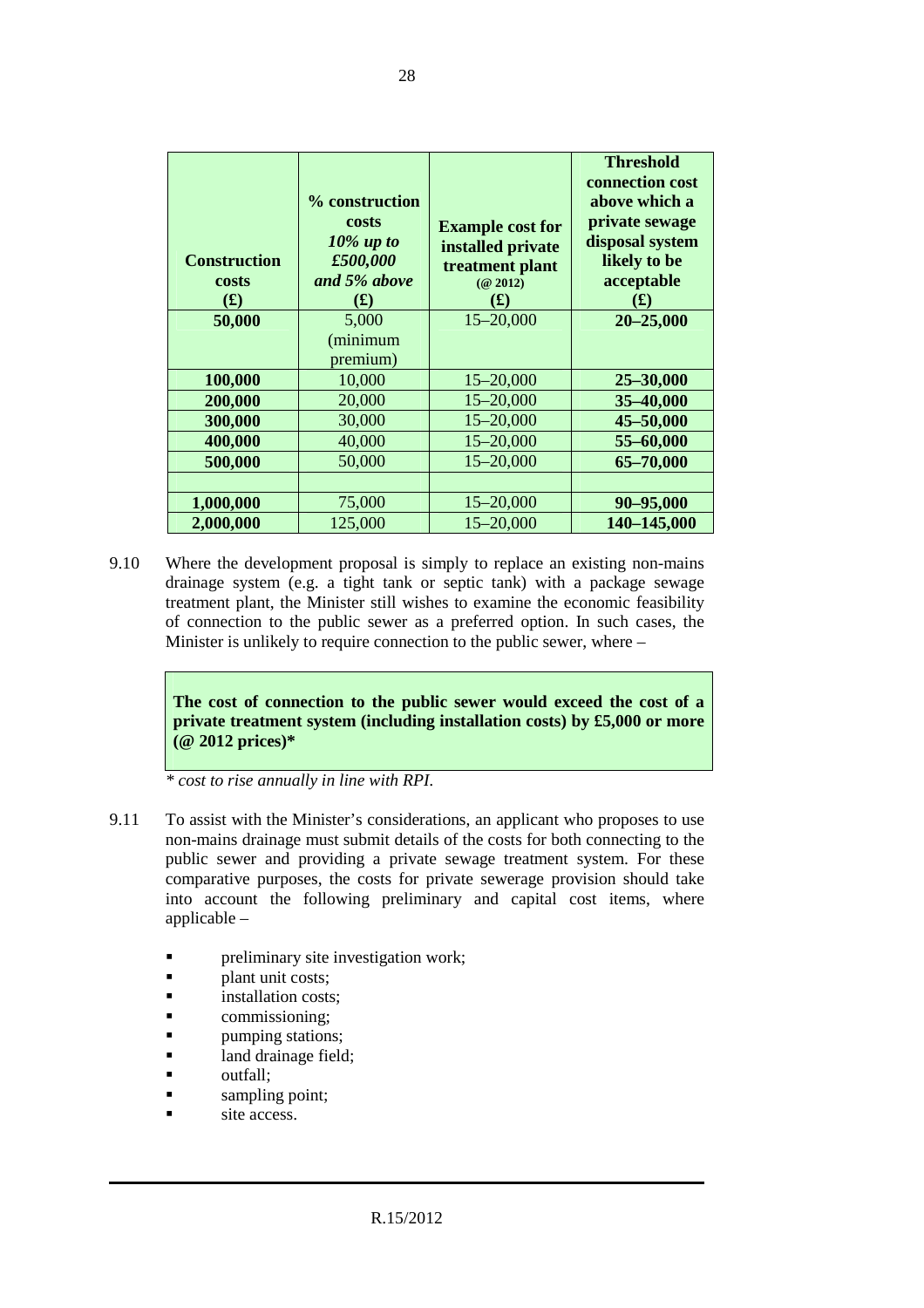#### **Other costs**

- 9.12 When considering the comparative costs of connection to the public sewer and non-mains sewerage systems, applicants are also advised to take into account ongoing operational and maintenance costs associated with any proposed private sewerage system. This is important to avoid underestimating costs and ensure value for money. The ongoing costs for operating a non-mains system can be significant and will include, where applicable –
	- power consumption costs;
	- maintenance/service contract costs (N.B. which should cover the cost of replacing major mechanical and electrical items over the life of the plant);
	- sludge removal and disposal;
	- periodic replacement of the system.
- 9.13 Costs will vary significantly between different types of system. A report produced by the Environment Agency entitled *'Effluent disposal in sewered areas'* (December 2008) provides useful guidance for comparing relative costs for different types of private sewage treatment systems, notwithstanding that the indicative costs are at 2005 prices.

#### **Practicality**

- 9.14 There may be issues of practicality that are material to an assessment of sewage disposal options. Consideration of whether it is practicable to connect to a public sewer will depend on whether there are prohibitive physical, legal and technical barriers to connection. Where this is the case, the developer should submit details in the 'foul sewer assessment'. Examples of such barriers to connection might be where –
	- the volume of the sewage effluent discharge is too small to pump over the required distance without giving rise to septicity problems<sup>4</sup>;
	- the sewer run would need to pass under a major road or be diverted around a site of historic or archaeological importance or similar, making the cost unreasonable;
	- the ground conditions are not suitable for laying a sewer (e.g. where bedrock is close to the surface, leading to unreasonable costs);
	- the applicant/developer has no legal right to cross land between the development and the connection point to the public sewer and access is denied by the private landowner.

<sup>&</sup>lt;sup>4</sup> Septicity occurs in sewage when the micro-organisms have utilised all the dissolved oxygen and nitrates. When sewage becomes septic it produces hydrogen sulphide and organic sulphides which have extremely unpleasant odours which can cause a severe public nuisance. The hydrogen sulphide can also cause corrosion of the fabric of the sewer, including concrete sections, mortar joints and metals.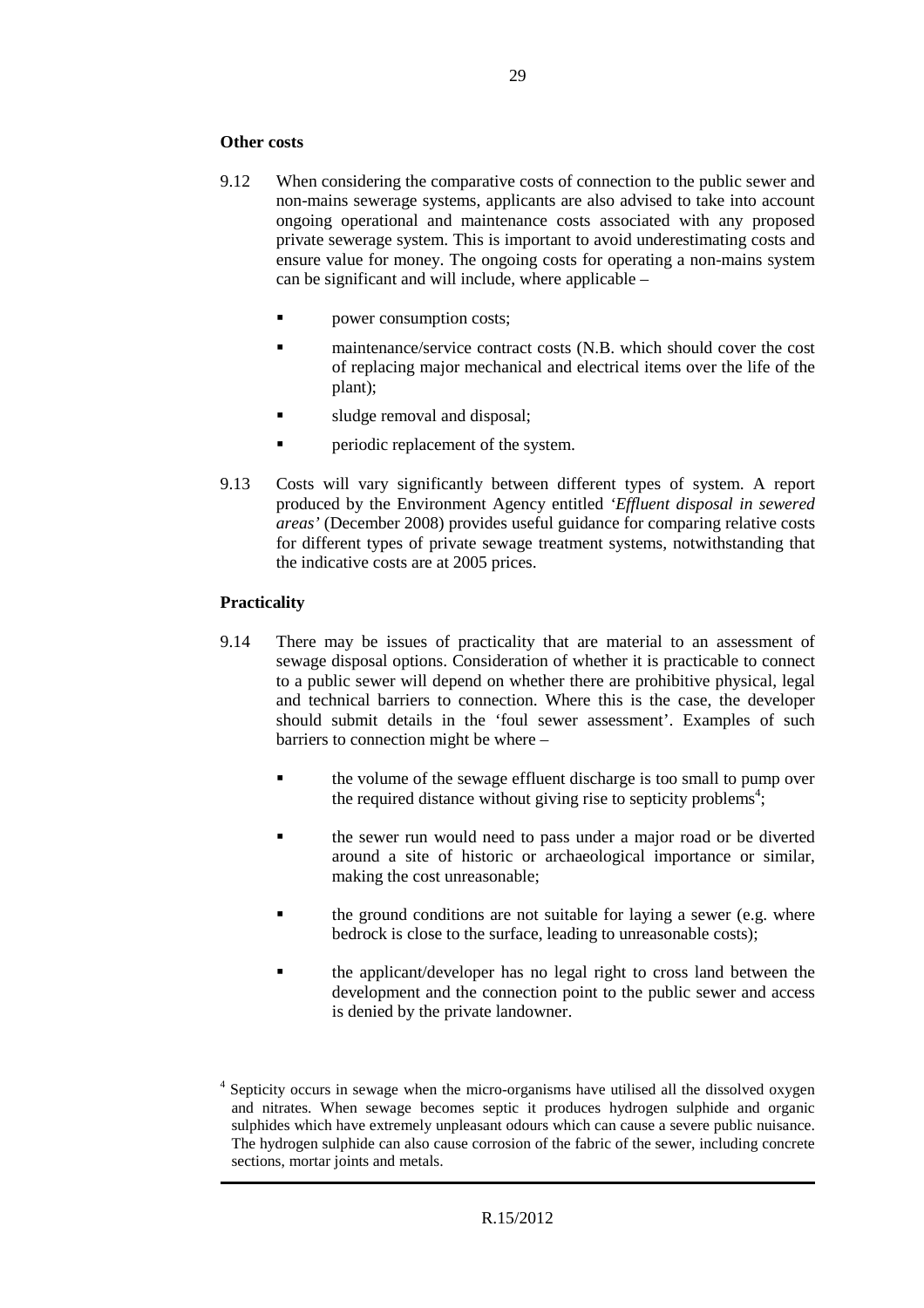#### **10. Details of any newly proposed package treatment system**

10.1 Where there is considered to be justification for a non-mains sewer connection and a package treatment system is proposed, the applicant should provide the following details of the proposed system as an integral part of any planning application –

|      | the type of package treatment system proposed and manufacturer;                                                                                               |
|------|---------------------------------------------------------------------------------------------------------------------------------------------------------------|
|      | a copy of a test certificate confirming the plant has been tested in<br>accordance with EN 12566-3-2005;                                                      |
|      | performance results for the plant showing the treatment efficiency;                                                                                           |
|      | design occupancy for the plant and design occupancy for the<br>proposed development;                                                                          |
|      | provisions made for operating the plant in the event of power failure;                                                                                        |
|      | design calculations for drainage fields and a plan showing size and<br>location;                                                                              |
|      | design calculations and plans showing any additional treatment<br>(e.g. reed-bed systems, disinfection, filtration, stabilisation ponds,<br>gravel beds); and |
|      | a copy of the proposed maintenance plan for the plant.                                                                                                        |
| N.B. | Where a tight tank is proposed, it should be sized in accordance with<br>the Building Bye-laws.                                                               |

10.2 The quality of final effluent discharge from sewage treatment systems is measured in terms of Biological Oxygen Demand (BOD), the Suspended Solids (SS) and the Ammonia (NH3). This is expressed in the form BOD: SS: NH3 and is measured in mg/L. Typically, the effluent from a septic tank (without a drainage field) measures 120:180:80, whereas that from a 'Filter Treatment' Package Sewage Treatment Plant might measure 4:3:3. By way of comparison, distilled water is 0:0:0 and the Royal Commission Standard for effluent quality from sewage treatment systems in the UK is 20:30:20.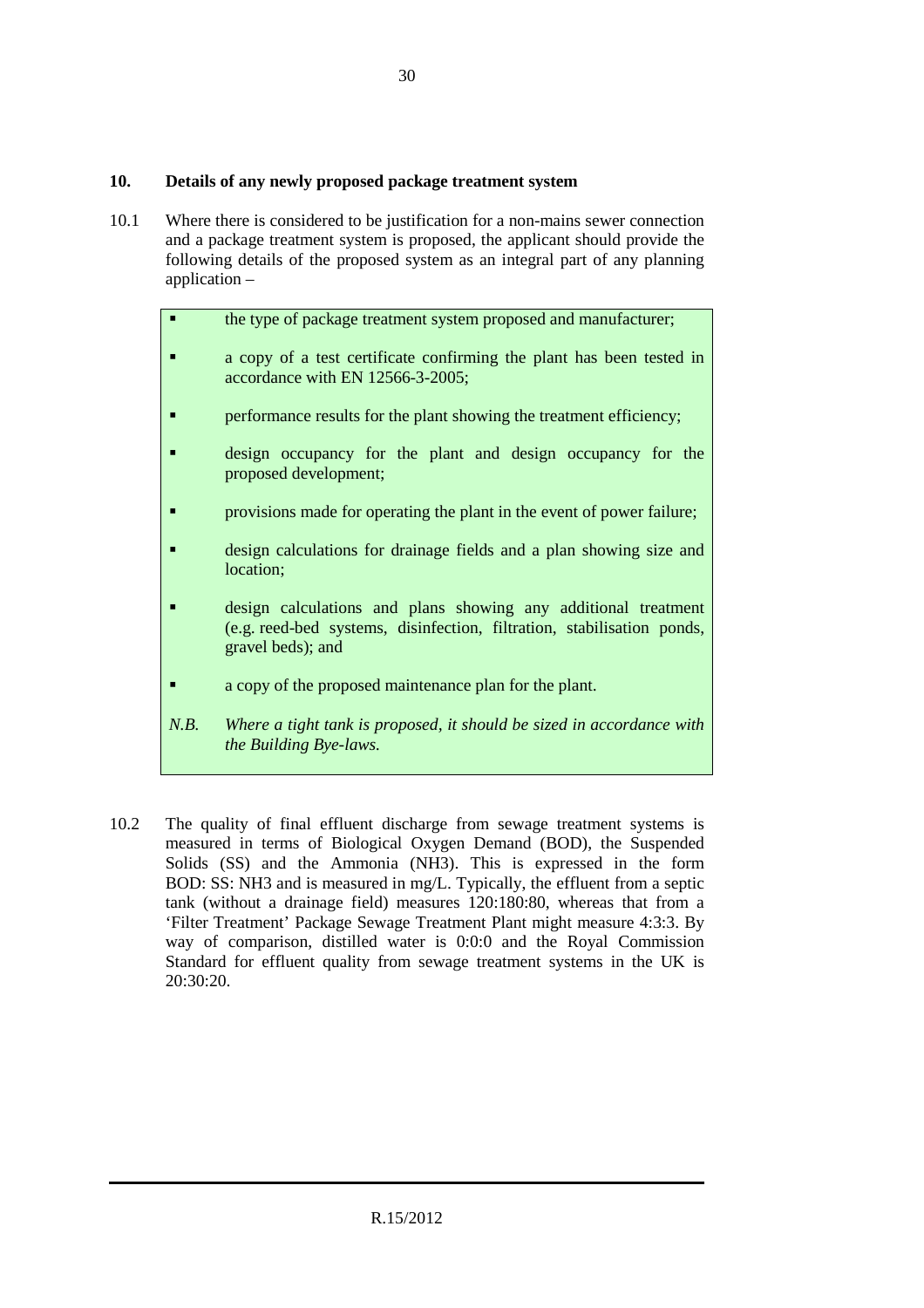#### **11. Details of any existing system which is to be utilised for the development**

- 11.1 The applicant should provide details of the existing system and any proposed changes, including –
	- details of the Building Permit for the existing system;
		- details of any 'Discharge Permit', where applicable;
	- the age and the design occupancy/capacity of the system;
	- a demonstration that the system has performed adequately (including the historic record for inspections, maintenance, problems arising, remedial works and any improvements);
	- a 'system evaluation report' by a suitably qualified professional to give an overview of the system's status and functionality and to certify that it is working properly (N.B. it is expected that the evaluation will include a 'hydraulic load test');
	- the design occupancy for the proposed development;
	- details of any proposed improvements to the system to increase capacity, improve treatment and enhance effluent quality (e.g. additional plant, a new or improved drainage field and proposed additional treatment);
	- design calculations for the proposed improved system; and
	- a copy of the proposed maintenance plan for the system.

#### **12. Site assessment**

- 12.1 Waste water treatment systems must be sited and constructed to prevent overloading of the receiving water environment. The suitability of the site for such systems will be determined having regard to a wide range of site factors. To this end, the applicant should undertake and submit a detailed site assessment, using information on –
	- the sub-soil conditions and groundwater characteristics;
	- the sensitivity and capacity of any receiving watercourse;
	- the vulnerability of the water catchment area;
	- site dimensions and ownership boundaries;
	- adjoining developments (existing or approved);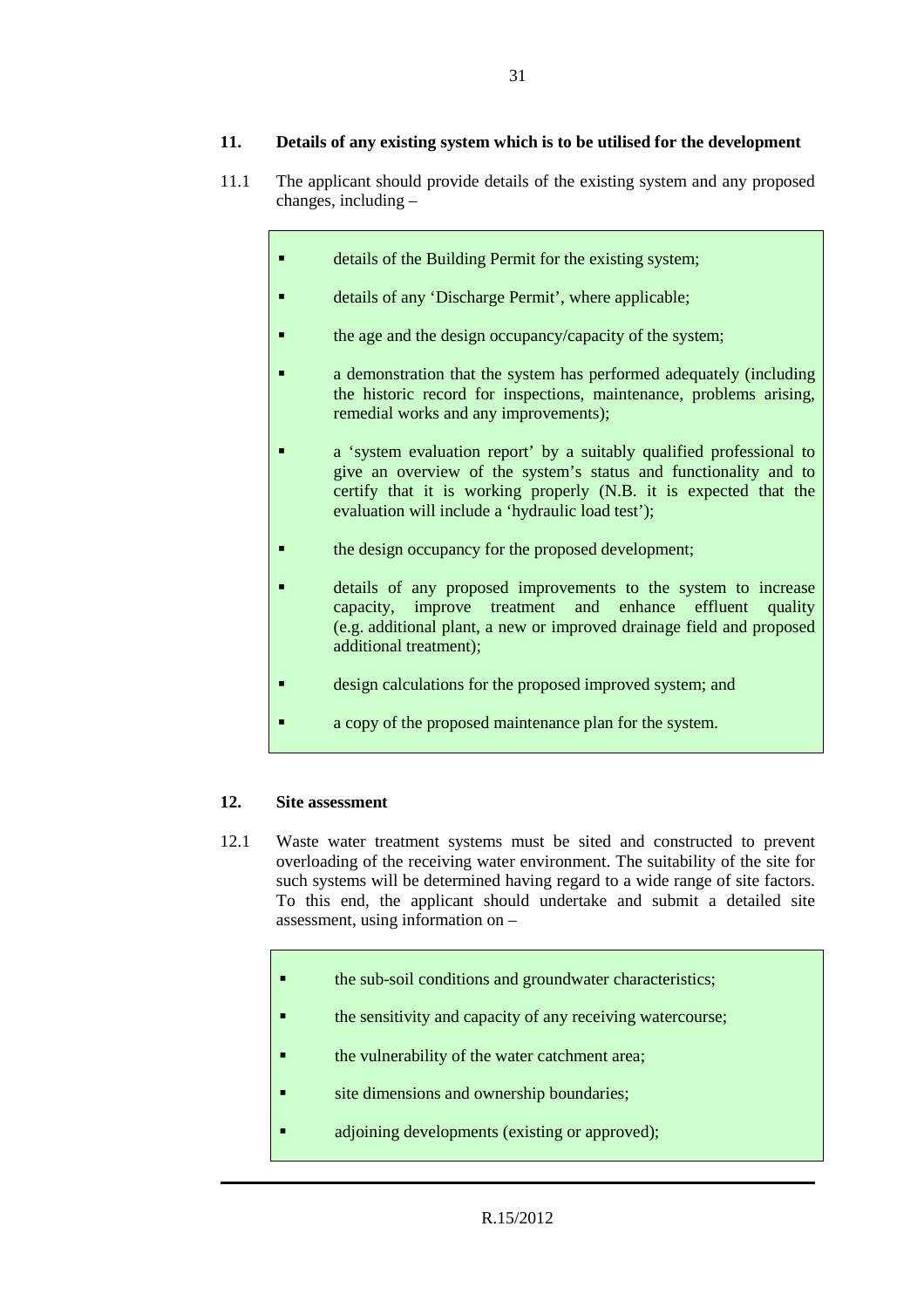| п | legal constraints (e.g. restrictive covenants, rights of way and land use<br>policy designations);                                                                                                                                                     |
|---|--------------------------------------------------------------------------------------------------------------------------------------------------------------------------------------------------------------------------------------------------------|
|   | infrastructure constraints (e.g. underground services,<br>roads.<br>driveways, paved areas);                                                                                                                                                           |
|   | topographical constraints (e.g. the steepness and direction of slopes;<br>proximity of rock to the surface; a high water table; waterlogged<br>ground; and the location of watercourses, ditches, wells, boreholes,<br>soakaways/drainage fields); and |
|   | other site constraints (e.g. existing ground contamination, made up<br>ground, artificially raised ground).                                                                                                                                            |

#### **Ground percolation tests**

- 12.2 As part of the site assessment, a 'percolation test' will be required to
	- establish the porosity of the ground;
	- establish if it is suitable to absorb the liquid effluent from a package treatment plant or septic tank efficiently and to remove the pollutants; and
	- determine the size of the drainage field area required.
- 12.3 The percolation test must be conducted by a suitably experienced person in accordance with BS 6297: 2007 and the technical guidance published in support of the Building Byelaws. The results of the test must be submitted with the application.
- 12.4 If the ground cannot properly accept the liquid effluent, the drainage field will become blocked and the system will fail. In such circumstances, a proposed non-mains sewage treatment system will be refused and other possible options will need to be explored.

#### **Trial holes (Trial pits)**

12.5 Trial holes will be necessary to inform the site assessment. These are used to determine soil conditions and also the level of the water table in winter. The water table must not rise to within 1 metre of the pipes of the drainage field if it is to work effectively during the winter months. For guidance on trial holes, applicants are referred to the technical guidance published in support of the Building Bye-laws.

#### **Site conditions and sewerage options**

12.6 Where the applicant/developer has access to a large enough area of land which is well-drained, relatively flat and sufficiently unconstrained to enable discharge of sewage effluent to a properly designed drainage field, consideration should be given to using a package sewage treatment system. However, in the event that this is deemed to be unreasonable, it may be an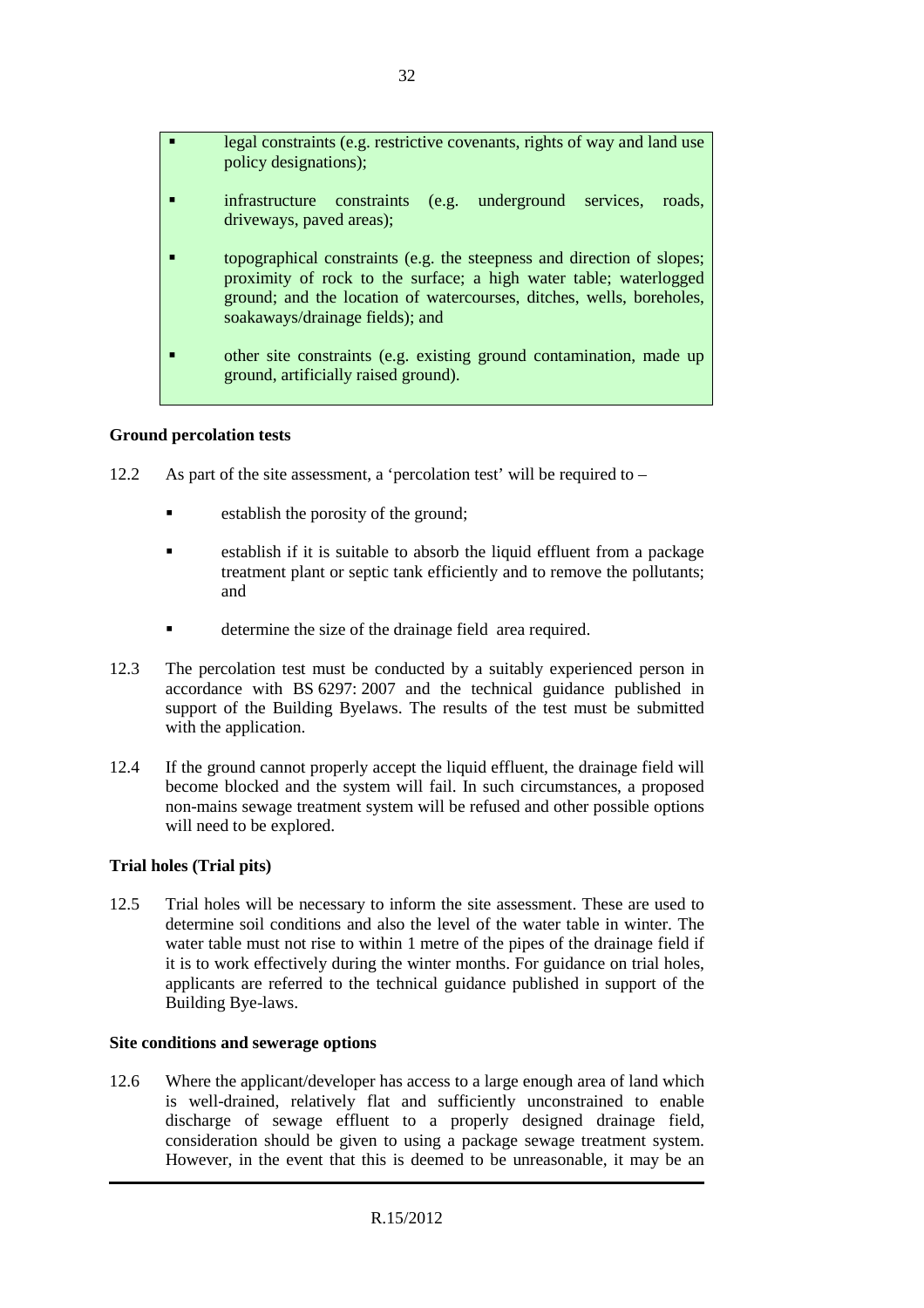option to consider the use of an existing septic tank, provided that it can be shown that –

- the scale of the proposed development is small (e.g. a small-scale extension or alteration to an existing dwelling);
- the existing septic tank system operates effectively; and
- improvements are made as appropriate to provide a properly designed drainage field.
- 12.7 Consideration of this option will need to take account of any groundwater or surrounding environment which is vulnerable to pollution (e.g. in locations where water is abstracted to supply drinking water).
- 12.8 In the absence of suitable land for a drainage field, the only possible options to a sewer are to use a tight tank (cesspool), or to discharge treated effluent to a watercourse. Given the sensitivity of watercourses to pollution and their limited capacity to absorb sewage effluent, the Building Bye-laws do not provide for this option and there will be a strong reluctance to watercourses being used for this purpose. However, this may be permitted in very exceptional cases where the discharge is from a package sewage treatment plant, which is able to achieve a very high standard of sewage effluent that can be accepted and diluted by the watercourse without risking harm to amenity, public health or the environment. This, in turn, is likely to require the incorporation of additional treatment of effluent, such as a constructed wetland, which exploits the natural treatment capacity of certain wetland plants (e.g. reed beds). Potential applicants proposing a discharge directly to a watercourse will need to provide Building Control with a convincing argument for relaxing the Building Bye-laws. They should also consult directly with Environmental Protection at an early stage. All such proposals will require a Discharge Permit and Environmental Protection will object where watercourses are considered to be particularly sensitive.

#### **13. Operating, monitoring and maintenance**

- 13.1 Island Plan Policy LWM2 requires that adequate provision is made for operating, monitoring and maintaining non-mains drainage systems. This is especially important for sewage treatment systems which require a stable environment to work well. The intentions of the policy in this respect are to ensure that the system continues to function effectively throughout its life and that potential problems set out earlier in this guidance are avoided. Accordingly, the 'Foul Sewer Assessment' should set out –
	- who will be responsible for operating, monitoring and maintaining the system (including, where appropriate, details of any proposed formal agreements to this effect);
	- the provisions made for operating the system (e.g. for regular desludging, substance control, prevention of surface water ingress,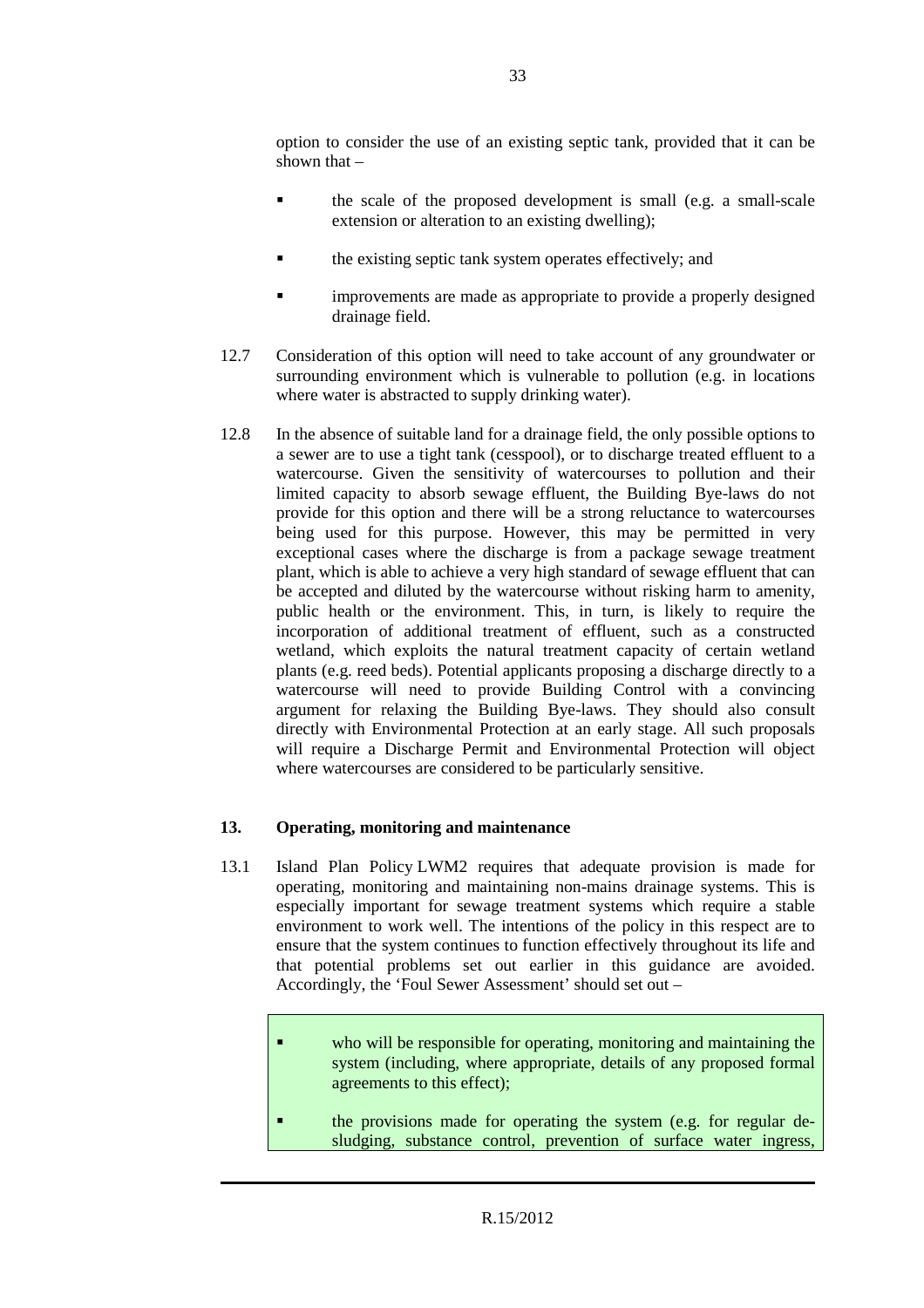|            | clearing blockages, maintaining vehicular access);                                                                                                                                                                                                                                                                                                                                                                                                                                                                                                                  |
|------------|---------------------------------------------------------------------------------------------------------------------------------------------------------------------------------------------------------------------------------------------------------------------------------------------------------------------------------------------------------------------------------------------------------------------------------------------------------------------------------------------------------------------------------------------------------------------|
|            | the provisions made for regular monitoring of the system. Monitoring<br>might, for example, include regular checks:                                                                                                                                                                                                                                                                                                                                                                                                                                                 |
|            | to look for signs of effluent overflow or blockage;                                                                                                                                                                                                                                                                                                                                                                                                                                                                                                                 |
|            | to establish that effluent discharge is free flowing and clear<br>(changes in colour and an increase in odour are signs of a<br>deterioration in quality);                                                                                                                                                                                                                                                                                                                                                                                                          |
|            | to determine effluent discharge quality (through sampling and<br>testing);                                                                                                                                                                                                                                                                                                                                                                                                                                                                                          |
|            | to measure liquid and solid levels in tanks;                                                                                                                                                                                                                                                                                                                                                                                                                                                                                                                        |
|            | to ensure that mechanical components are working correctly;                                                                                                                                                                                                                                                                                                                                                                                                                                                                                                         |
|            | to look for signs of external structural damage which might<br>lead to leakage of contents or ingress of water;                                                                                                                                                                                                                                                                                                                                                                                                                                                     |
|            | to look for signs of internal structural damage due to the<br>corrosive environment (e.g. deteriorating internal divisions,<br>metal struts and bolts and mortar joints); and                                                                                                                                                                                                                                                                                                                                                                                       |
|            | to look for signs of change in the surrounding environment<br>which might point to problems with the system (e.g. where<br>the ground is saturated with effluent, or where there are strong<br>odours or unexpected bacterial growth in a nearby<br>watercourse);                                                                                                                                                                                                                                                                                                   |
| etc.); and | the measures in place to warn of system failures (e.g. alarms and<br>telemetry might be fitted to warn of electrical failure, overloading,                                                                                                                                                                                                                                                                                                                                                                                                                          |
|            | the provisions for carrying out maintenance in accordance with the<br>manufacturer's instructions to keep the system functioning. (N.B. This<br>must be undertaken by an appropriately qualified and experienced<br>contractor and the applicant will need to provide evidence of a service<br>contract for this purpose. Details of the maintenance requirements will<br>also need to be set out in a durable notice to be fixed in a suitable<br>location within any building that discharges to the system, in<br>accordance with Building Bye-law requirements. |
|            | Depending on the nature and scale of the sewage treatment plant, applicants<br>may also be required to $-$                                                                                                                                                                                                                                                                                                                                                                                                                                                          |
|            | employ trained maintenance personnel;                                                                                                                                                                                                                                                                                                                                                                                                                                                                                                                               |
|            | prepare and submit a contingency plan, to include alarm responses<br>and plans for sewage containment during system failure and repairs.                                                                                                                                                                                                                                                                                                                                                                                                                            |
|            |                                                                                                                                                                                                                                                                                                                                                                                                                                                                                                                                                                     |

13.2 In order to demonstrate that the monitoring checks and maintenance have been properly carried out, owners are advised to keep records. The items addressed in the records might include –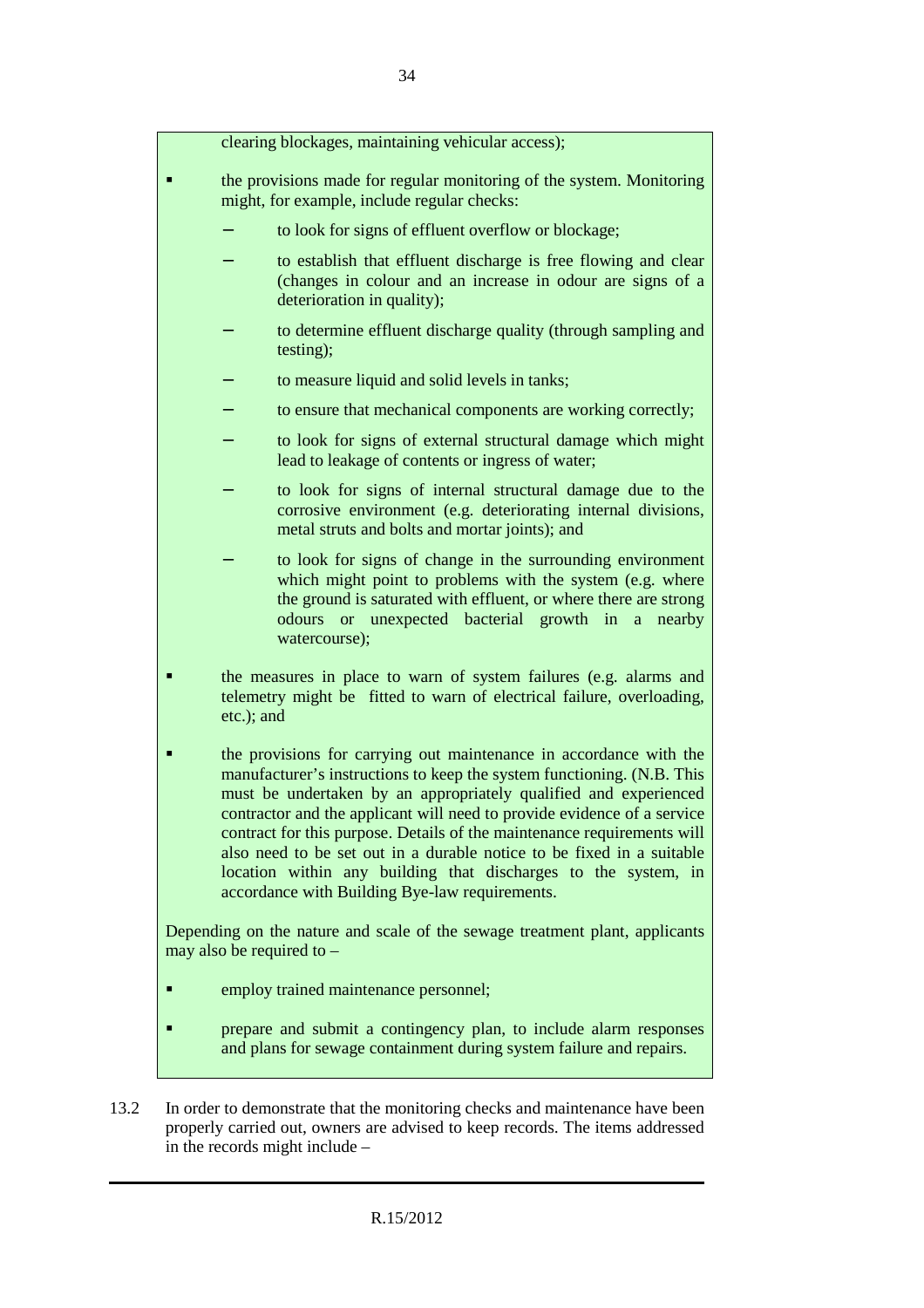- details of the type of system, manufacturer, installer, age, and the location of the system components;
- monthly liquid effluent levels;
- other items included in fortnightly/monthly inspections;
- dates of de-sludging/emptying;
- dates and details of other maintenance/servicing activities recommended by the manufacturer;
- dates and details of problems arising and any remedial works; and
- results of regular effluent testing.
- 13.3 If it becomes clear through monitoring that the system does not need regular emptying as anticipated or in accordance with the manufacturer's advice, this may be because the system is leaking. In such circumstances, there should be a thorough investigation. Where there is a leak it must be repaired quickly to reduce or obviate potentially serious pollution problems and the associated risks to the environment, amenity and public health.
- 13.4 It is very important to ensure that an alarm is fitted to a tight tank so that the owners are made aware when the tank needs emptying. Effluent levels should under no circumstances be checked by lifting the lid, because this will release toxic gases.

#### **14. Circumstances where a package treatment plant might be unreasonable**

- 14.1 If the proposed non-mains system is a tight-tank or an existing/upgraded septic tank, it will be necessary to provide written justification in the 'Foul Sewer Assessment' as to why a Package Sewage Treatment Plant is not considered reasonable. Each case will have to be considered on its merits, but it may be for example that –
	- the site dimensions, site constraints, or ground conditions do not allow for an acceptable drainage field;
	- **there** is evidence that an existing septic tank system can perform perfectly adequately for the purpose (either as it is, or with some upgrading);
	- the additional costs of a package treatment plant are not warranted, given the nature and scale of the proposed development;
	- **the flow of sewage from the proposed development and the degree of** maintenance is likely to be erratic/irregular (e.g. holiday accommodation) and would seriously impair the biological treatment process in a package plant;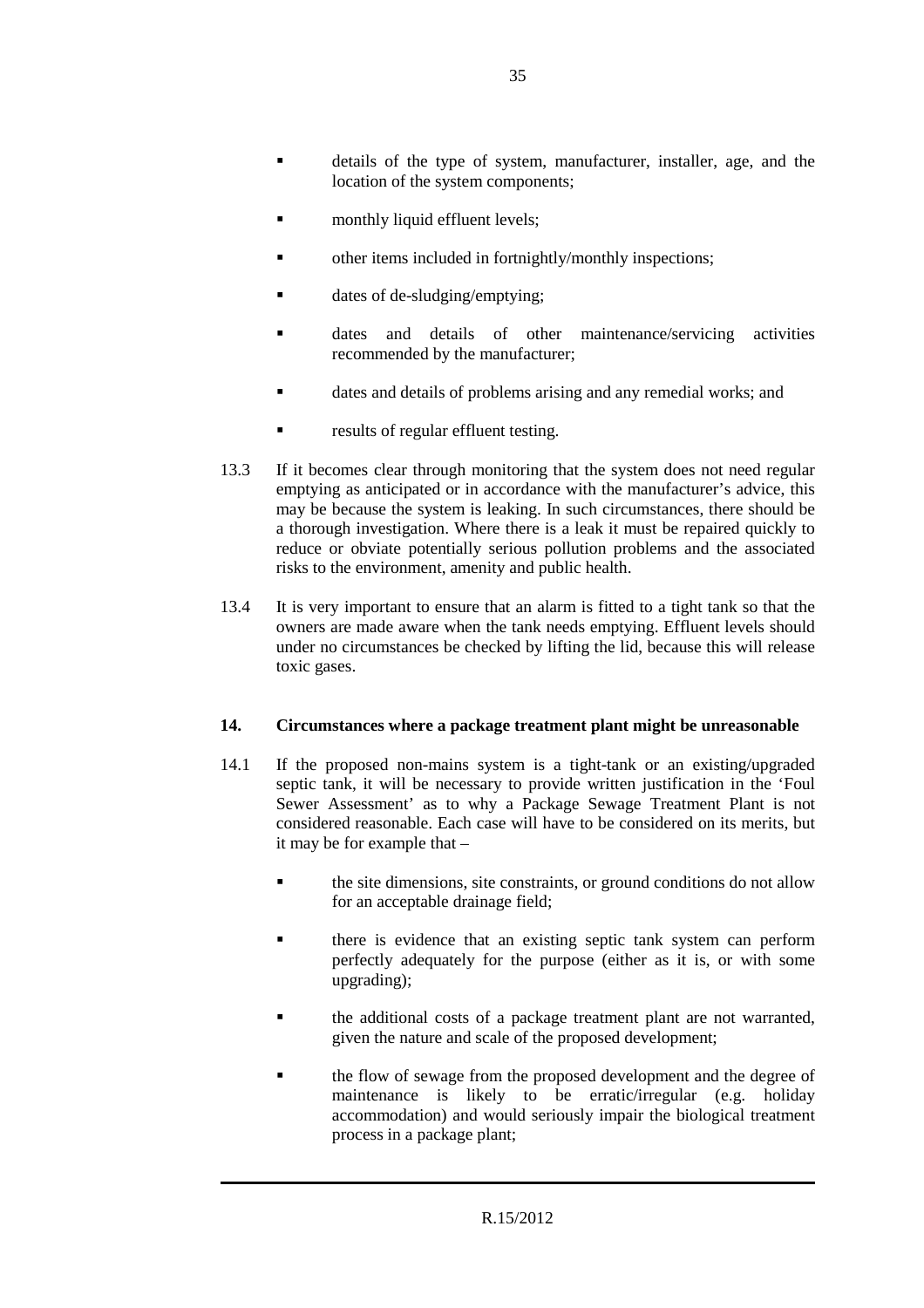- the site is in close proximity to an abstraction location for a drinking water supply;
- the biological treatment process in a package plant would not be sufficiently resilient to cope with the types of products that are likely to be put into the system.

#### **15. Demonstrating that the proposed system is satisfactory**

- 15.1 In order to demonstrate that the proposed non-mains system is satisfactory, the 'foul sewer assessment' must provide evidence to clearly show that there will be no adverse effects on the environment, amenity and public health. More specifically, the assessment should show that the proposed arrangements and associated effluent disposal system –
	- will not contravene the Building Bye-laws and required standards for design and construction; **u** will not adversely affect existing or potential surface or groundwater
	- sources used or likely to be used for public or private water supplies due to the percolation or run-off of sewage effluent (e.g. because of ground conditions or geological formations);
	- will not lead to a risk to public health or cause a nuisance;
	- will not lead to the entry of any poisonous, noxious, or polluting matter, or any solid waste matter into the water environment, to the detriment of water quality (i.e. having regard to site hydrology and geology);
	- **will not lead to raw or partially treated sewage entering into** receiving waters or onto land, to such an extent as to damage or undermine the environment and amenity value of the locality or any other area (including environmentally sensitive areas (ESA), Sites of Special Interest (SSI) and public open spaces;
	- are supported by evidence in the form of tests to show that the use of any soakaway/drainage field will be appropriate and that it will not be overloaded by effluent to the extent that it may lead to problems of ponding, sewage flooding, pollution, or nuisance (i.e. due to the quality or quantity of the new discharges by themselves, or cumulatively with existing discharges in the area).
- 15.2 The abovementioned factors to be included in the 'foul sewer assessment' are broadly in line with UK guidance, set out in DETR Circular 03/99 and the Building Bye-laws. If the evidence in relation to one or more of these factors demonstrates that a proposed development with a non-mains system is likely to lead to a significant environmental, amenity or public health problem in the area, this will normally be sufficient to justify refusal of planning permission for the development.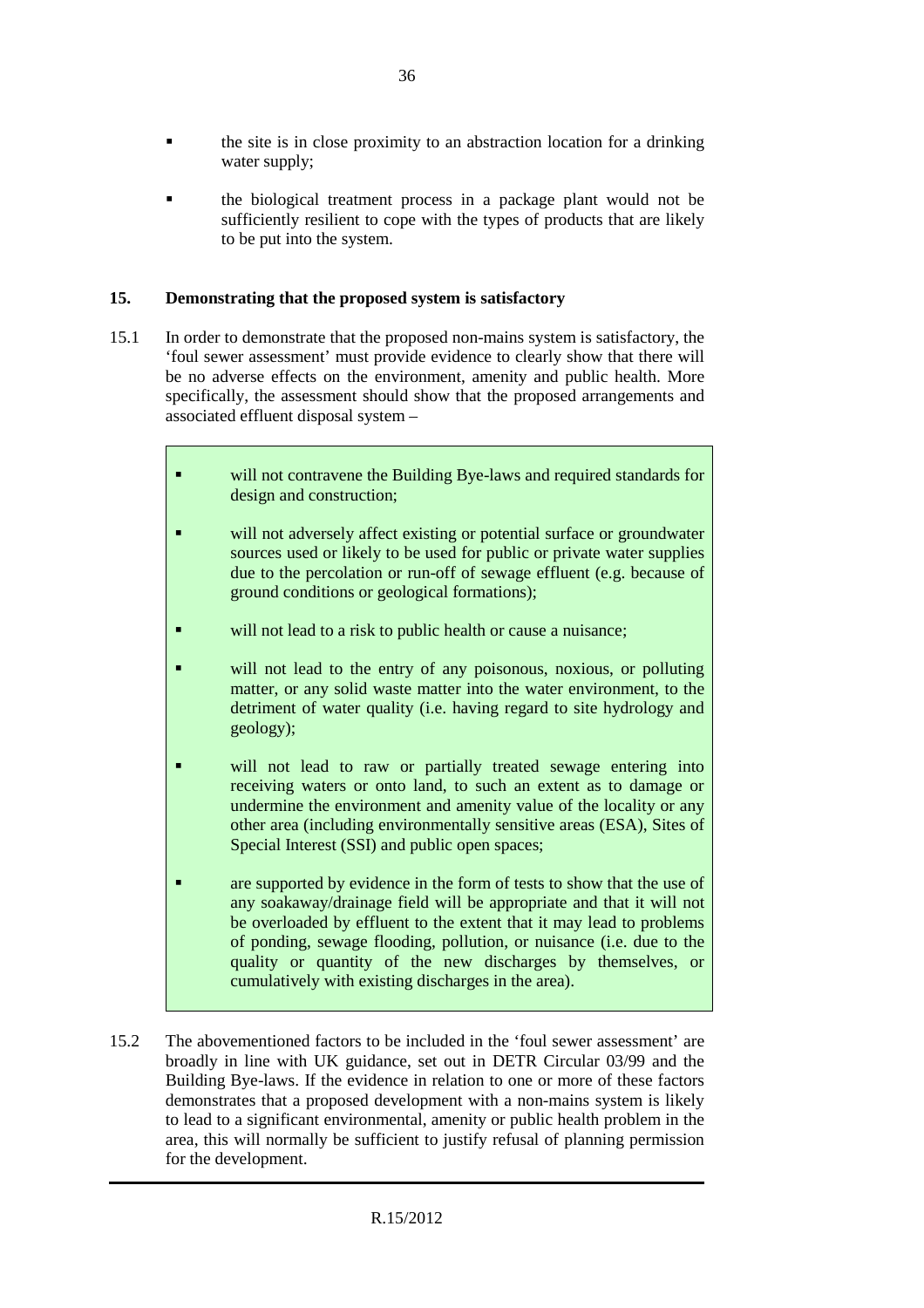15.3 To help demonstrate that the non-mains drainage system is acceptable the applicant must, in addition to the provision of a 'foul sewer assessment' document, provide the following information in support of the planning application –

#### *Plans/Drawings*

- Scaled plans showing the location of the nearest connection point to the public sewer and its relationship to the development site and any land in the applicant's ownership situated between the site and the public sewer, with the distance from the site boundary to the sewer stated.
- A site plan with dimensions showing the siting of any proposed or existing non-mains system (including the drainage field and point of discharge, if not to a drainage field) in relation to: the proposed development; land in the applicant's control; drainage ditches and watercourses in the immediate vicinity; and other key features/ constraints identified in the site assessment. *(N.B. The installation should be located on land within the application site or otherwise within the applicant's control, so that it is subject to any planning conditions relating to the development of the site.)*

#### *Occupancy*

• The potential number of persons occupying/using the proposed development (both permanent and temporary).

#### *Expected flow rates*

- The estimated expected flow of sewage effluent (in litres per day) that will need to be managed.
- The existing flow from any existing system that is to be utilised.

#### *Water abstraction*

- Details of the proposed water supply to the new development.
- Details of any wells or boreholes in the immediate area.

#### *Ground conditions (if discharge is to a drainage field)*

- The results of percolation tests and trial hole analysis.
- Details of constraints arising from the 'Site Assessment' (e.g. soil type, ground likely to be contaminated, artificially raised ground, land subject to flooding or high water table).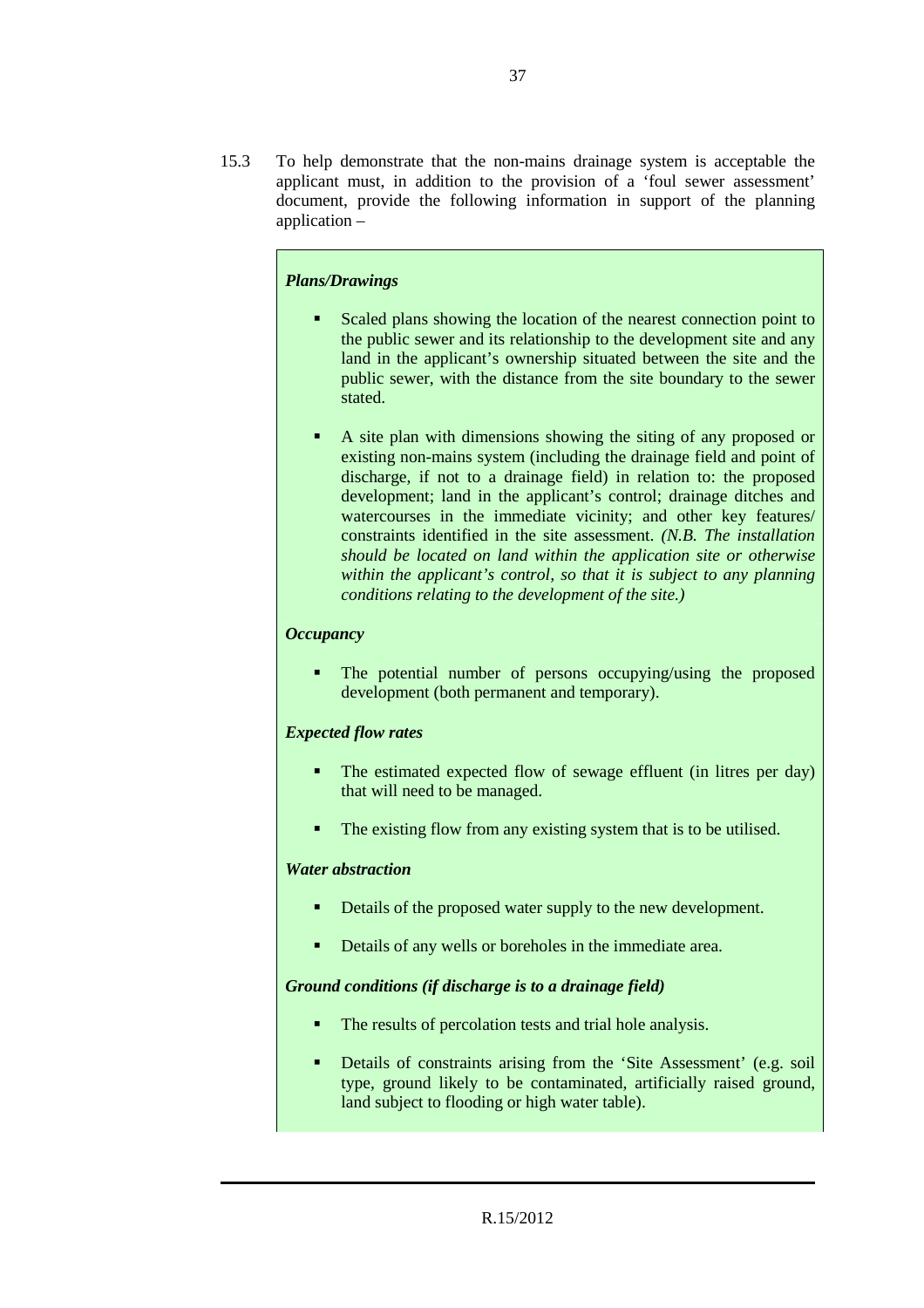#### *Drainage field distances and sizes*

Dimensioned drawing showing size and location of any proposed or existing drainage fields/soakaways and the distance of these from any building or watercourse.

#### *Siting of a tank/access arrangements*

 Dimensioned drawing showing the proposed tank is sited at least 7 metres from any building and has an adequate means of access for emptying and maintenance. Vehicular access for emptying can be achieved to within 30 metres without the contents being taken through a dwelling or place of work. (N.B. TTS should be consulted at the planning application stage for comments on access for tight tanks.)

#### **Flow calculations**

15.4 The size of any required non-mains sewage treatment system will depend on the number of people that could potentially occupy the site and their activities. Such information is necessary to calculate the amount of sewage effluent requiring treatment and the size of the system needed to treat the sewage effectively. The table below provides a basic guide to what might be the expected peak foul water flows arising from different development types.

| <b>Property type</b>           | Volume per person<br>(litres per day) |
|--------------------------------|---------------------------------------|
| Domestic                       | 180                                   |
| <b>Hotels and Guest Houses</b> | 300 per guest                         |
| <b>Restaurants</b>             | 30 if full meal luxury catering       |
| Campsites                      | 75                                    |
| School                         | 50 (without a canteen)                |
| Offices/Factory                | 50 (without a canteen)                |
| Offices/Factory                | 100 (with canteen)                    |
| <b>Public Houses</b>           | 12 per customer                       |
| Caravans                       | 100 if not serviced touring           |
| <b>Rest Homes</b>              | 350                                   |
| <b>Hospitals</b>               | 450                                   |

 *Source: Environment Agency*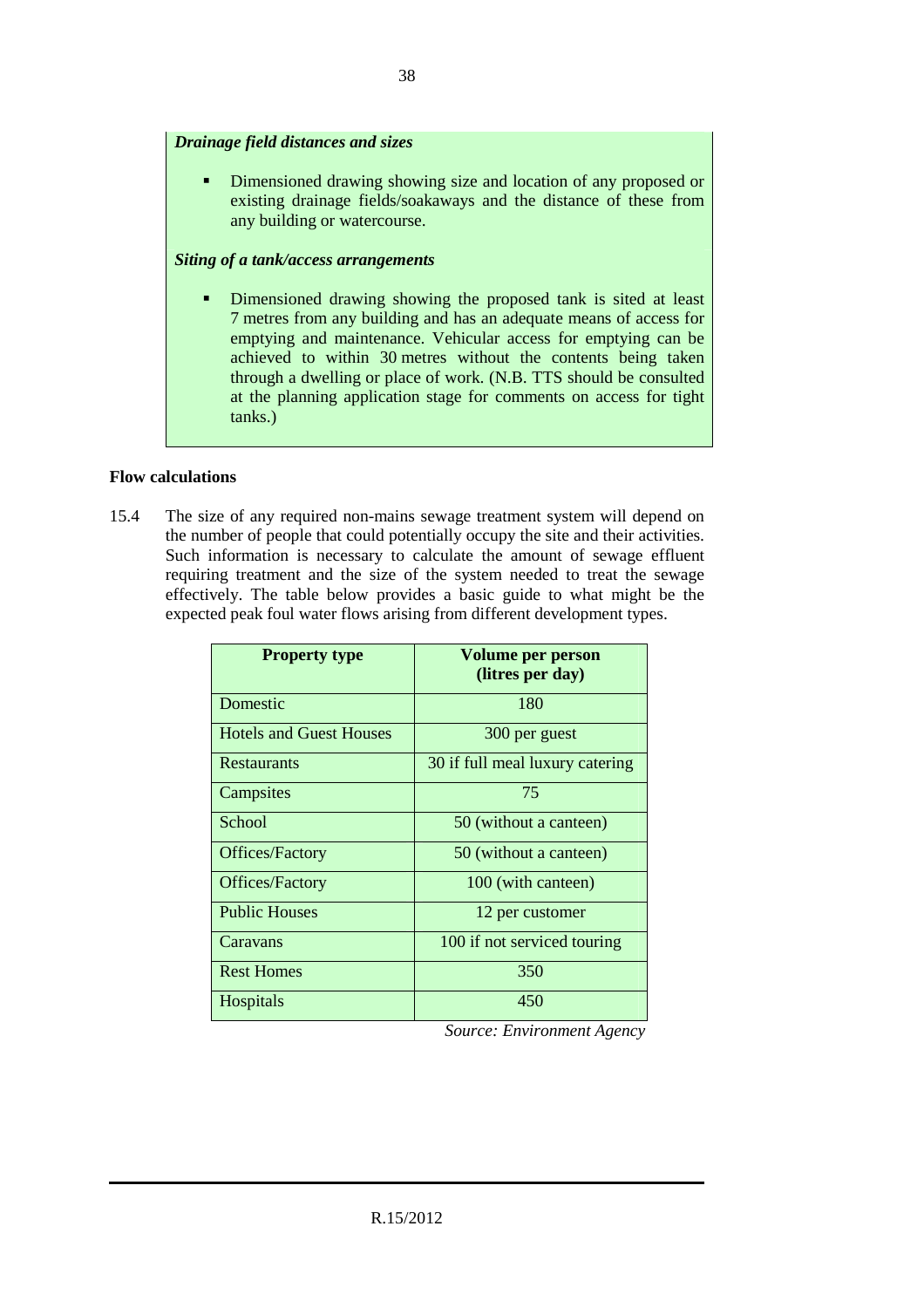#### **Minimum drainage field distances and requirements**

- 15.5 Drainage fields should be designed and constructed to ensure aerobic contact between the liquid effluent and the subsoil and they must be sited and designed as recommended in the technical guidance published in support of the Building Bye-law requirements. They should achieve the following minimum prescribed distances –
	- **10 metres from a watercourse or permeable drain;**
	- 50 metres from a ground water abstraction point for drinking water supply (e.g. well, borehole);
	- **15 metres from any building;**
	- **a** sufficient distance from any existing soakaways or drainage fields (including a roof/surface water soakaway); and
	- 2 metres from a boundary (N.B. drainage fields must not drain across the curtilage of any neighbouring property).
- 15.6 Other provisions for drainage fields include
	- drainage fields must be designed and constructed in accordance with the recommendations given in BS  $6297:2007 + A1:2008$ ;
	- **the drainage field must have a uniform gradient not steeper than** 1/200;
	- drainage fields should be downslope of groundwater sources;
	- no water supply pipes or underground services (other than those required by the system) should be within the drainage field area;
	- no access roads, driveways or paved areas should be within the drainage field area;
	- **the water table or bedrock must not be within 1 metre of the bottom** of any drainage field trench; and
	- **no rainwater must be allowed to enter the system.**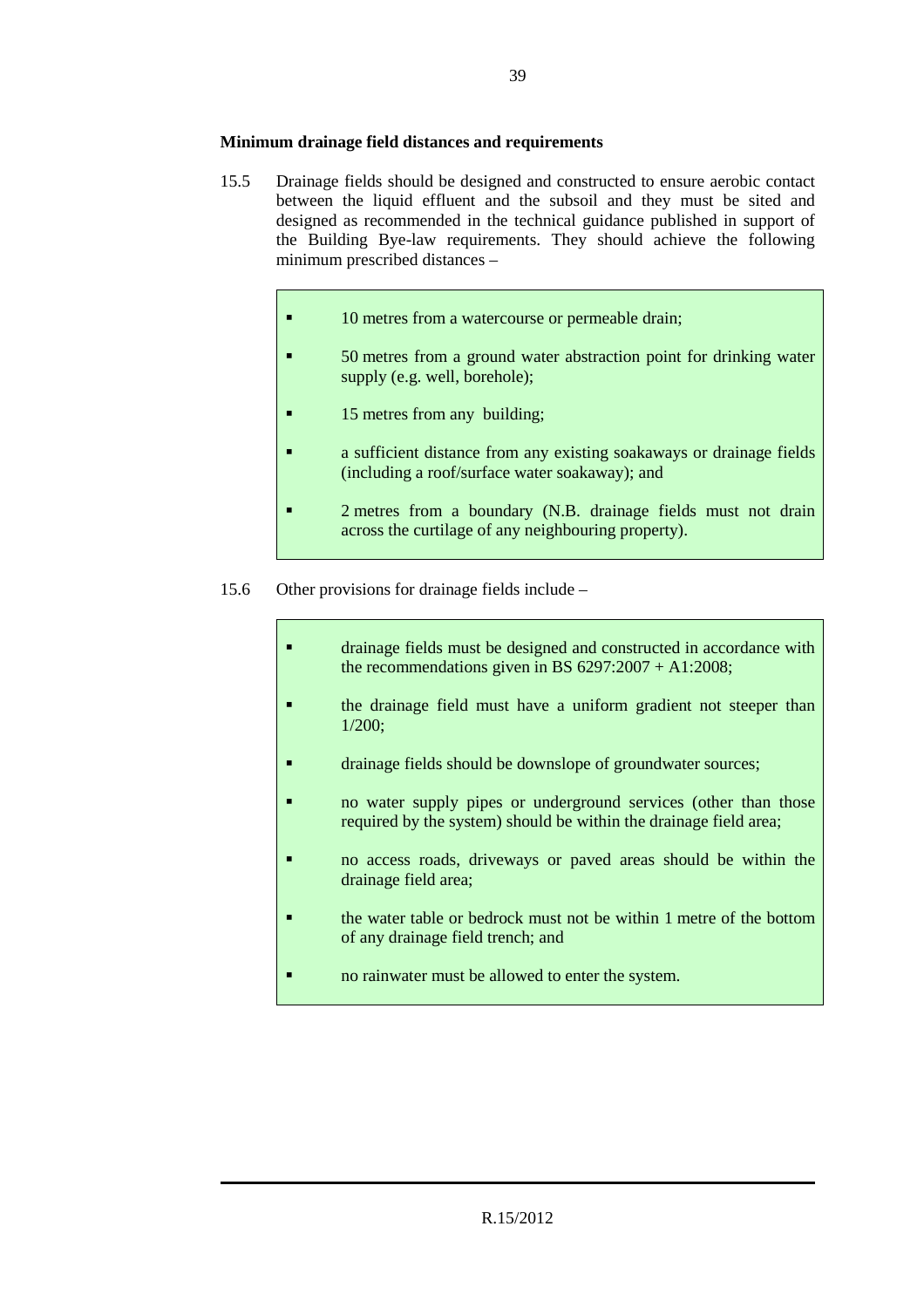#### **16. Selecting the best option for sewage treatment/disposal**

16.1 The following flowchart is provided by way of summary to assist applicants in choosing the best sewerage system for their proposed development. However, before making a final decision, applicants should have regard to the detailed guidance provided elsewhere in this document and should seek expert advice.

| Can you connect to the foul<br>sewer?<br>(i.e. because the site is in a<br>'sewer available area' and/or<br>connection is practicable and<br>economically feasible) | Yes<br>$\rightarrow$ | Connect to the public foul sewer,<br>following liaison with Transport<br>and Technical Services.                                                                                                                                                                                                                                                                                                                                                                                                                                                 |
|---------------------------------------------------------------------------------------------------------------------------------------------------------------------|----------------------|--------------------------------------------------------------------------------------------------------------------------------------------------------------------------------------------------------------------------------------------------------------------------------------------------------------------------------------------------------------------------------------------------------------------------------------------------------------------------------------------------------------------------------------------------|
| No <sub>1</sub>                                                                                                                                                     |                      |                                                                                                                                                                                                                                                                                                                                                                                                                                                                                                                                                  |
| Do you have access to a<br>large enough area of<br>suitable land for a drainage<br>field?                                                                           | Yes<br>$\rightarrow$ | Connect to a package sewage<br>treatment plant,<br>or for small-scale extensions and<br>alterations to existing dwellings<br>where a package plant would be<br>unreasonable, connect to an<br>adequate and suitably upgraded<br>septic tank with a properly<br>designed drainage field.                                                                                                                                                                                                                                                          |
| No <sub>1</sub>                                                                                                                                                     |                      |                                                                                                                                                                                                                                                                                                                                                                                                                                                                                                                                                  |
| Is there a watercourse it<br>might be possible to<br>discharge to?                                                                                                  | Yes<br>$\rightarrow$ | Connection to a suitable package<br>sewage treatment plant (with<br>appropriate additional treatment)<br>may be possible in very<br>exceptional circumstances, but<br>only where the level of treatment<br>is exceptionally high and there is<br>no risk of harming amenity,<br>health or the environment. In all<br>cases, applicants should consult<br>directly with Building Control<br>and Environmental Protection,<br>because there will be<br>requirements for both relaxation<br>of the Building Bye-laws and for<br>a Discharge Permit. |
| $\overline{\text{No}}\downarrow$                                                                                                                                    |                      |                                                                                                                                                                                                                                                                                                                                                                                                                                                                                                                                                  |
| Is a system with no effluent<br>discharge appropriate?                                                                                                              | Yes                  | For small-scale developments (as<br>set out in Policy LWM2),<br>connect to a tight tank.                                                                                                                                                                                                                                                                                                                                                                                                                                                         |
| No $\downarrow$                                                                                                                                                     |                      |                                                                                                                                                                                                                                                                                                                                                                                                                                                                                                                                                  |
| No sewage systems are<br>appropriate, so do not<br>develop here.                                                                                                    |                      |                                                                                                                                                                                                                                                                                                                                                                                                                                                                                                                                                  |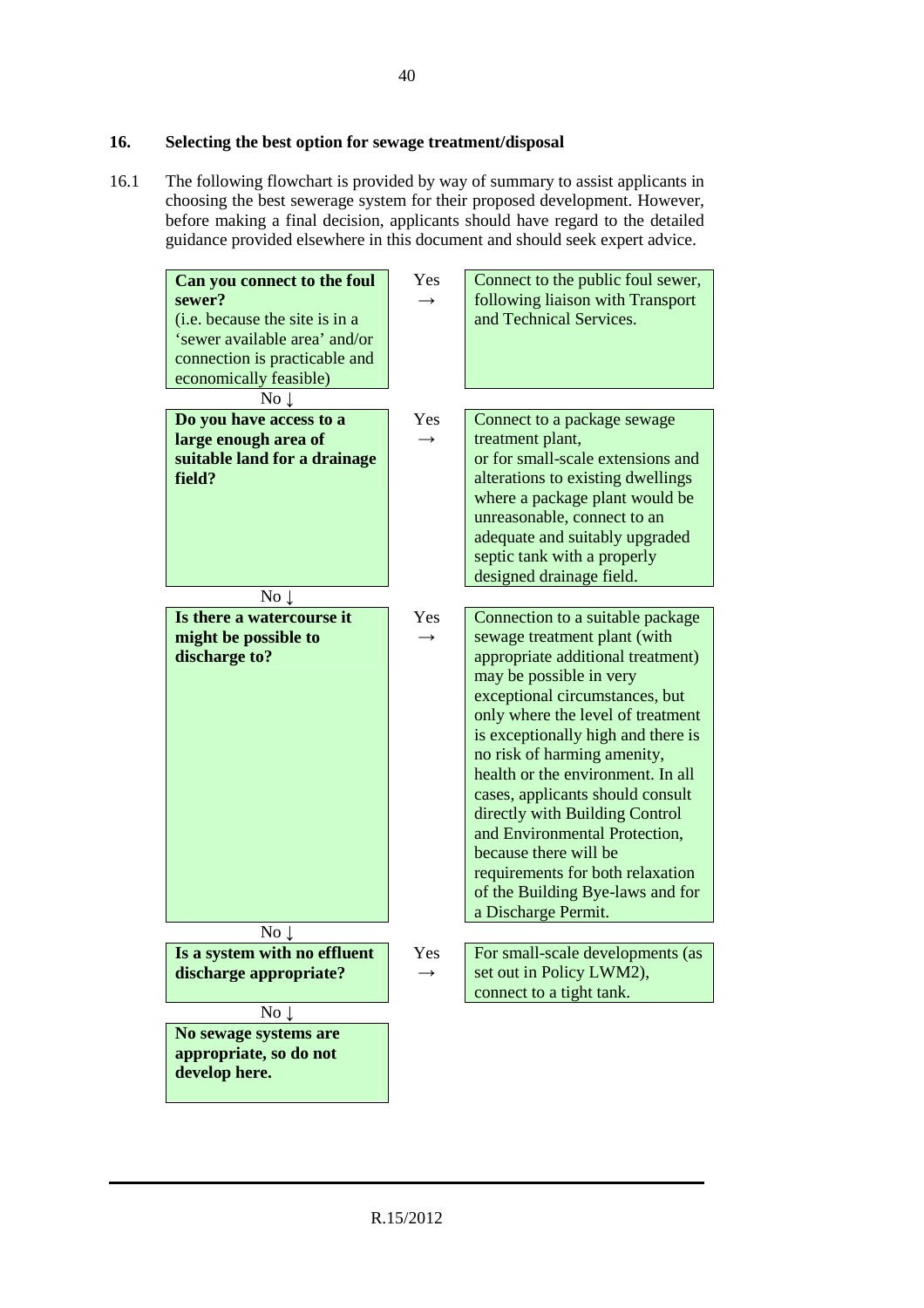#### **17. Building Bye-laws**

17.1 Any proposal that involves the provision of, or extension to, a private nonmains sewerage system will require approval under the Building Bye-laws. These set out particular requirements with respect to non-mains sewerage. The relevant bye-law and supporting technical guidance is available from Planning and Building Services and can be viewed and downloaded from the States of Jersey website (www.gov.je/PlanningBuilding). The requirements of the Building Bye-laws should be discussed with Building Control at an early stage and before a planning application which proposes a non-mains sewerage system is made.

#### **18. Water Pollution (Jersey) Law 2000**

- 18.1 This is the primary legislation protecting the water environment in Jersey. The Law makes it an offence for any person to cause or knowingly permit pollution of any 'controlled waters' and provides the Minister for Planning and Environment with powers to address any such pollution.
- 18.2 For existing non-mains drainage systems, if it is believed that the resulting discharge to 'Controlled Waters' may cause or have the potential to cause pollution, advice should be sought from Environmental Protection on whether to apply for a 'Discharge Permit'. 'Controlled Waters' include surface water streams, ponds and groundwater. Acting in accordance with the conditions of a discharge permit is a strong defence under the Law. For new systems and discharges, it is the applicant's responsibility to demonstrate that they will not cause pollution.

#### **19. Checklist**

19.1 This following checklist is provided to assist developers, designers, planning and building control officers to ensure that foul sewage arrangements for new developments are in accordance with Island Plan Policy LWM2 and the principles and requirements set out in this supplementary guidance. The list relates to the information that should be included with a planning application and is cross-referenced to the relevant paragraphs in the text, which are denoted by an arrow  $(\rightarrow)$ . Where the answer to any of these questions is "NO", your application should include a written explanation/justification.

#### **Connecting to the mains sewer**

| 1. Mains connection                                               | YES |  |
|-------------------------------------------------------------------|-----|--|
| Do you intend to connect to the mains sewer?                      |     |  |
| If YES,                                                           |     |  |
| Have you consulted with the Department of Transport and Technical |     |  |
| Services? $(\rightarrow 5.1)$                                     |     |  |
| Does your application include scaled plans showing:               |     |  |
| the nearest mains sewer connection point?<br>$\blacksquare$       |     |  |
| the proposed route of the drainage connection?<br>п               |     |  |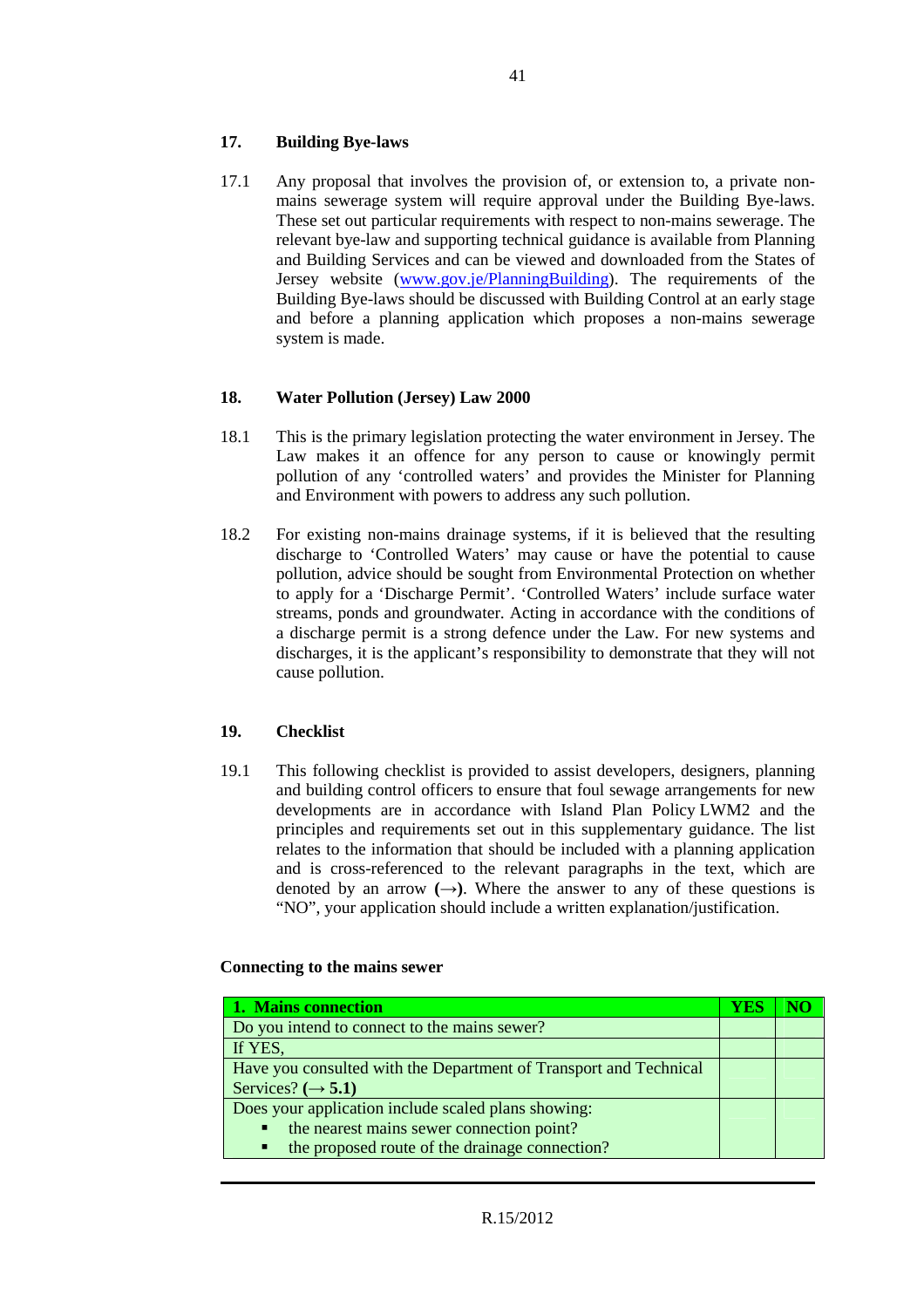| land not in the applicant's ownership in which drainage will        |  |
|---------------------------------------------------------------------|--|
| be placed and proof of agreement with the landowner?                |  |
| details of any required above ground pumping station/s<br>٠         |  |
| structures?                                                         |  |
| a dimensional distance from the development site boundary<br>п      |  |
| to the mains sewer?                                                 |  |
| the invert level of the proposed connection to the mains<br>٠       |  |
| sewer and the finished ground levels on site?                       |  |
| $(\rightarrow 5.6)$                                                 |  |
| Does your application include written confirmation from the         |  |
| Department of Transport and Technical Services that:                |  |
| the mains sewer is able to accept the sewage effluent from          |  |
| the development?                                                    |  |
| the proposals incorporate or make provision for any required<br>٠   |  |
| infrastructure improvements?                                        |  |
| there is agreement on the cost of making a connection and<br>٠      |  |
| any associated infrastructure improvements?                         |  |
| $(\rightarrow$ 5.4 and 5.6)                                         |  |
| Does your application include confirmation of agreements reached    |  |
| with the owner's of any land in separate ownership in which it is   |  |
| proposed to place drainage in order to connect to the public sewer? |  |
| $(\rightarrow 5.5)$                                                 |  |

#### **Connecting to non-mains drainage**

| 2. Non-mains connection                                               | <b>YES</b> | $\overline{\text{NO}}$ |
|-----------------------------------------------------------------------|------------|------------------------|
| Do you intend to connect to a non-mains foul drainage system?         |            |                        |
| If YES                                                                |            |                        |
| Have you undertaken a detailed site assessment (including ground      |            |                        |
| percolation tests and trial holes) to determine soil conditions,      |            |                        |
| groundwater characteristics, site constraints and other relevant site |            |                        |
| conditions? $(\rightarrow 12.1$ onwards)                              |            |                        |
| Have you submitted a 'Foul Sewer Assessment' with your                |            |                        |
| application? $(\rightarrow 8.1$ onwards)                              |            |                        |
| Does your application include scaled plans showing:                   |            |                        |
| the nearest mains sewer connection point, its relationship to         |            |                        |
| the site and any land in the applicant's ownership between the        |            |                        |
| site and the mains sewer?                                             |            |                        |
| a dimensional distance from the site boundary to the mains<br>п       |            |                        |
| sewer?                                                                |            |                        |
| the siting of any proposed or existing non-mains system<br>٠          |            |                        |
| (including the drainage field, any additional treatment, or the       |            |                        |
| point of discharge) in relation to:                                   |            |                        |
| the proposed development?                                             |            |                        |
| land in the applicant's control?<br>$\overline{\phantom{a}}$          |            |                        |
| drainage ditches and water courses?<br>٠                              |            |                        |
| existing buildings?<br>٠                                              |            |                        |
| other key features identified in the site assessment?                 |            |                        |
| $(\rightarrow 9.1$ and 15.3)                                          |            |                        |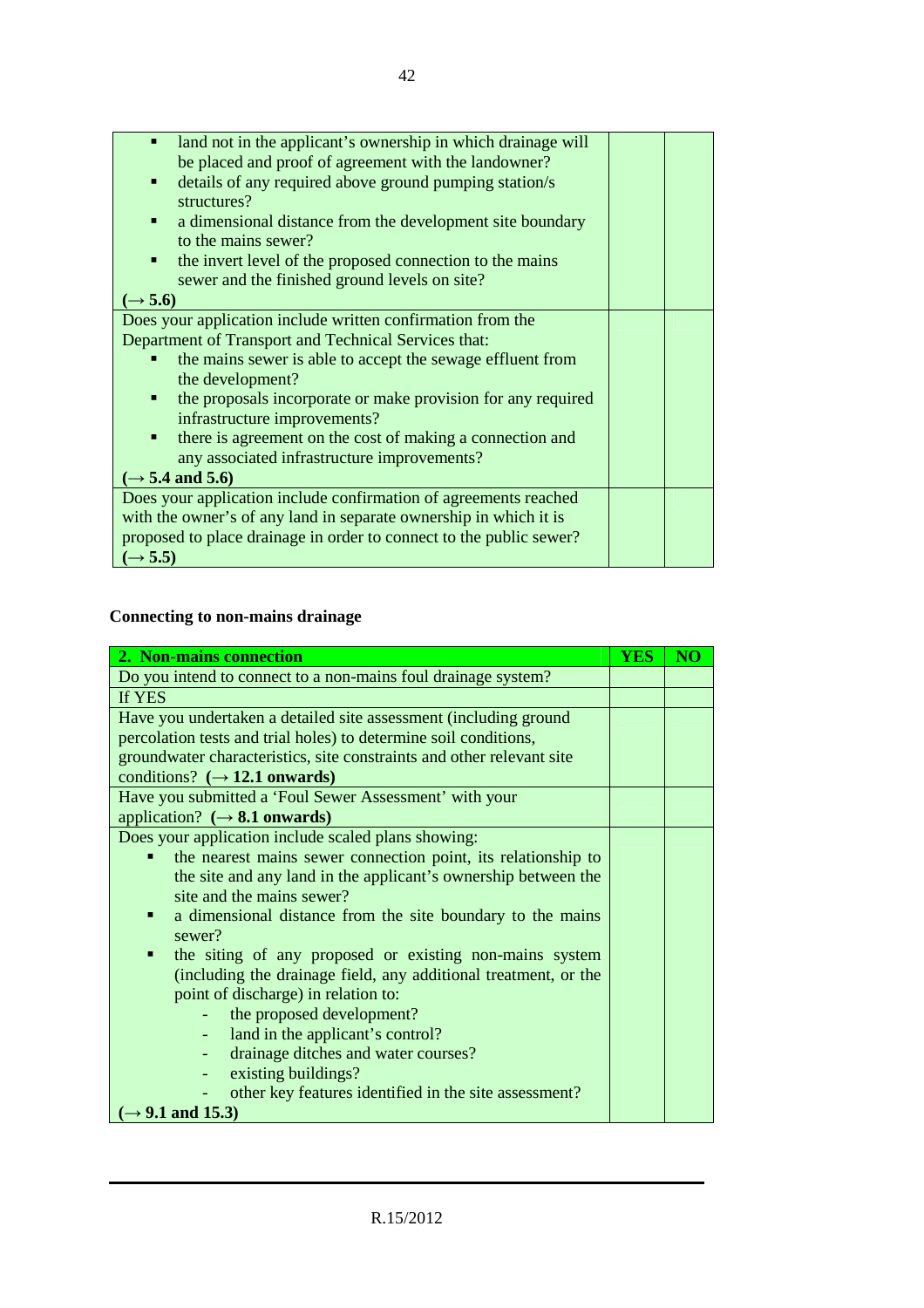| Does your application include estimates of:                                 |  |
|-----------------------------------------------------------------------------|--|
| potential occupancy for the new proposal?<br>$\blacksquare$                 |  |
| the total flow of sewage to be managed in litres per day?<br>$\blacksquare$ |  |
| $(\rightarrow 15.3 \text{ and } 15.4)$                                      |  |
| N.B. If the proposal is to utilise an existing system, it will also be      |  |
| necessary to estimate the total existing flow in litres per day.            |  |
| Does your application include details of the existing and proposed          |  |
| water supply for the new development and properties in the                  |  |
| immediate vicinity (e.g. public mains supply, wells, boreholes)?            |  |
| $(\rightarrow 12.1, 12.7, \text{ and } 15.3)$                               |  |

| 3. Foul Sewer Assessment (FSA)                                                     | <b>YES</b> | NO <sub></sub> |
|------------------------------------------------------------------------------------|------------|----------------|
| Does the FSA include a written explanation of why all the available                |            |                |
| options for connection to the mains sewer are either impracticable or              |            |                |
| economically unfeasible? $(\rightarrow 8.1, 8.2 \text{ and } 9.1 \text{ onwards})$ |            |                |
| Where mains connection is regarded as economically unfeasible, does                |            |                |
| the FSA provide:                                                                   |            |                |
| estimates of the 'construction costs' by a suitably qualified                      |            |                |
| person?                                                                            |            |                |
| the estimated cost of providing connection to the mains sewer<br>Ξ                 |            |                |
| and of providing a private sewage treatment system                                 |            |                |
| (confirmed in a report by a suitably qualified person)?                            |            |                |
| confirmation that the cost of connection to the public sewer<br>٠                  |            |                |
| will exceed 10% of all the construction costs of the approved                      |            |                |
| new development up to £500,000, plus 5% of all construction                        |            |                |
| costs above £500,000, plus the cost of a private treatment                         |            |                |
| system combined (subject to the minimum premium of £5,000                          |            |                |
| at 2012 prices).                                                                   |            |                |
| evidence that the cost of connection to the public sewer will<br>٠                 |            |                |
| not exceed the cost of a private treatment system by £5,000 at                     |            |                |
| 2012 prices (where the proposal is to simply replace an                            |            |                |
| existing non-mains system)?                                                        |            |                |
| $(\rightarrow 9.6 \text{ to } 9.11)$                                               |            |                |
| Does the FSA also include:                                                         |            |                |
| details of the proposed non-mains foul drainage system?                            |            |                |
| a sufficiently detailed site assessment and the results of<br>Ξ                    |            |                |
| ground condition analysis?                                                         |            |                |
| measures that will be put in place to operate, monitor and<br>Ξ                    |            |                |
| maintain the proposed drainage system?                                             |            |                |
| provision for the future replacement of the drainage field,<br>Ξ                   |            |                |
| where applicable?                                                                  |            |                |
| sufficient information to demonstrate that the proposed<br>Ξ                       |            |                |
| system is satisfactory and will not create or add to a pollution                   |            |                |
| problem (i.e. giving rise to adverse effects on the                                |            |                |
| environment, amenity and public health)?                                           |            |                |
| $(\rightarrow 8.2, 10.1, 11.1, 12.1 - 12.8, 13.1 - 13.4, and 15.1 onwards)$        |            |                |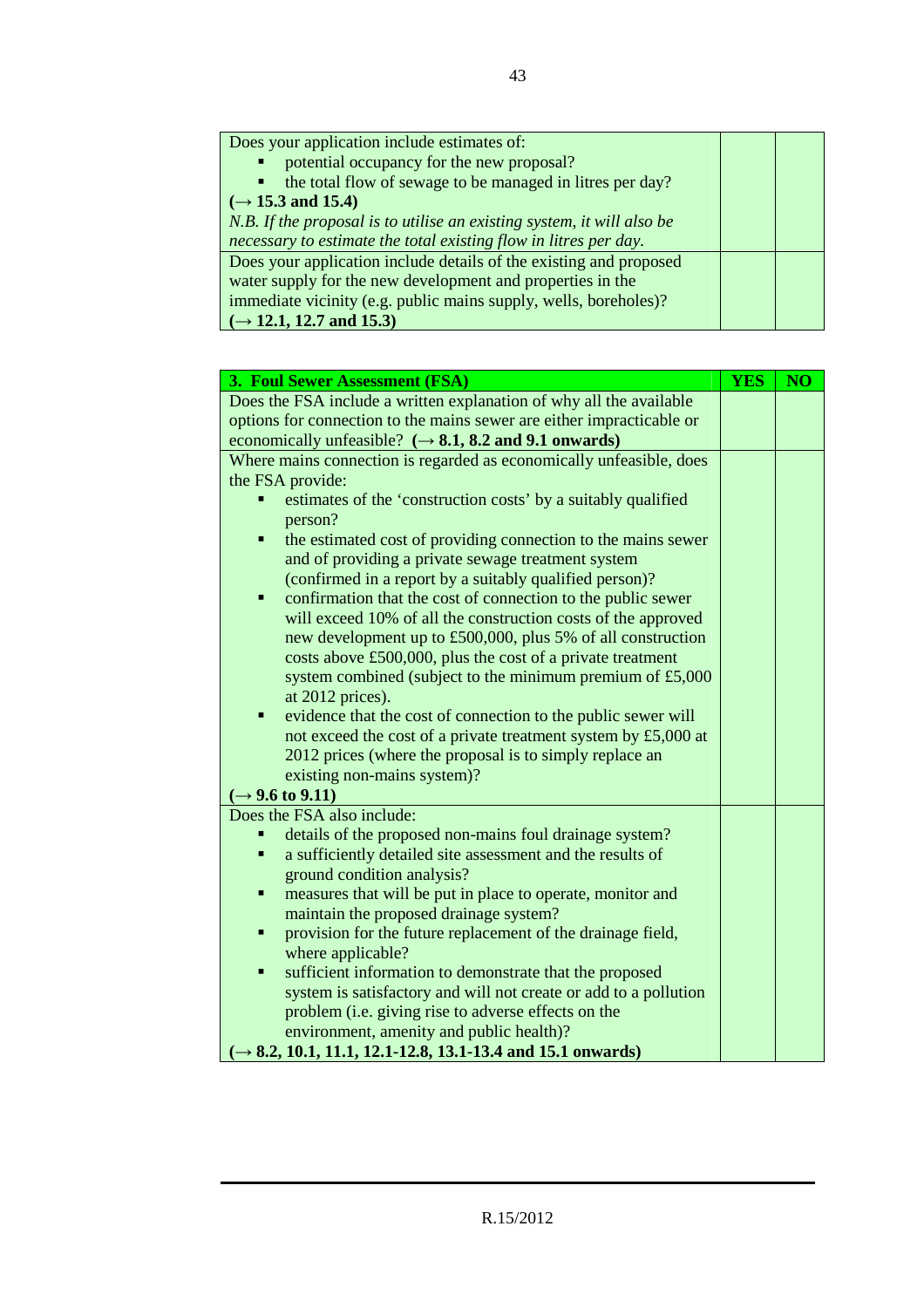#### **4. Package Treatment Plants**

Does your application include supporting information details, including:

- the type of system proposed and the manufacturer?<br>■ a conv of the test certificate confirming compliance
- a copy of the test certificate confirming compliance with EN 12566-3-2005?
- **PERFORMANCE RESULTS** FOR THE PLANT SHOWING THE TREATMENT PERFORMANCE PROPERTY?
- e design occupancy for the plant?
- **provision made for operating the plant during power failure?**<br> **e** design calculations for the drainage field and any additional t
- design calculations for the drainage field and any additional treatment?

 $\rightarrow$  10.1)

| <b>5. Tight tanks/cesspools</b>                                  | Y ES |  |
|------------------------------------------------------------------|------|--|
| If you are proposing to use a tight tank (cesspool):             |      |  |
| have you provided written justification for its use in<br>٠      |      |  |
| preference to more sustainable methods of non-mains foul         |      |  |
| drainage disposal (e.g. a package treatment plant)?              |      |  |
| are the proposals 'small-scale', as defined in Policy LWM2?<br>٠ |      |  |
| $\rightarrow$ 2.1, 4.1, 6.11, 6.12 and 12.8)                     |      |  |

| <b>6. Septic Tanks</b>                                                        | <b>YES</b> | $\overline{\text{NO}}$ |
|-------------------------------------------------------------------------------|------------|------------------------|
| If you are proposing to use an existing septic tank:                          |            |                        |
| are the proposals 'small-scale', involving a small extension or               |            |                        |
| alteration to an existing dwelling?                                           |            |                        |
| and have you provided:                                                        |            |                        |
| written justification for its use in preference to a package                  |            |                        |
| treatment plant, or tight tank?                                               |            |                        |
| the Building Permit reference number?                                         |            |                        |
| the reference number for any Discharge Permit issued by the<br>$\blacksquare$ |            |                        |
| Environment Department, where applicable?                                     |            |                        |
| details of the design occupancy /capacity of the system?<br>$\blacksquare$    |            |                        |
| evidence that the existing system has been performing<br>$\blacksquare$       |            |                        |
| adequately?                                                                   |            |                        |
| a 'system evaluation report' by a suitably qualified<br>٠                     |            |                        |
| professional?                                                                 |            |                        |
| details of proposed improvements to the system to increase in<br>٠            |            |                        |
| the capacity of the tank (i.e. to cater for the potential increase            |            |                        |
| in occupancy and flow rates)?                                                 |            |                        |
| details of proposed improvements to the system to enhance<br>$\blacksquare$   |            |                        |
| treatment levels and effluent quality (e.g. additional plant, a               |            |                        |
| new or improved drainage field and proposed additional                        |            |                        |
| treatment)?                                                                   |            |                        |
| $(\rightarrow 2.1, 4.1, 6.19, 6.20, 8.2, 11.1, 14.1)$                         |            |                        |

| <b>7. Ground Conditions Tests</b>                                         | YES | NO |
|---------------------------------------------------------------------------|-----|----|
| Have you submitted a copy of the percolation test results with the        |     |    |
| application? $(\rightarrow 8.2, 12.1 \text{ to } 12.4 \text{ and } 15.3)$ |     |    |
| Have you submitted the results of a trial hole/s at the site to establish |     |    |
| that the proposed drainage field will be above any standing               |     |    |
| groundwater? ( $\rightarrow$ 8.2, 12.1, 12.5 and 15.3)                    |     |    |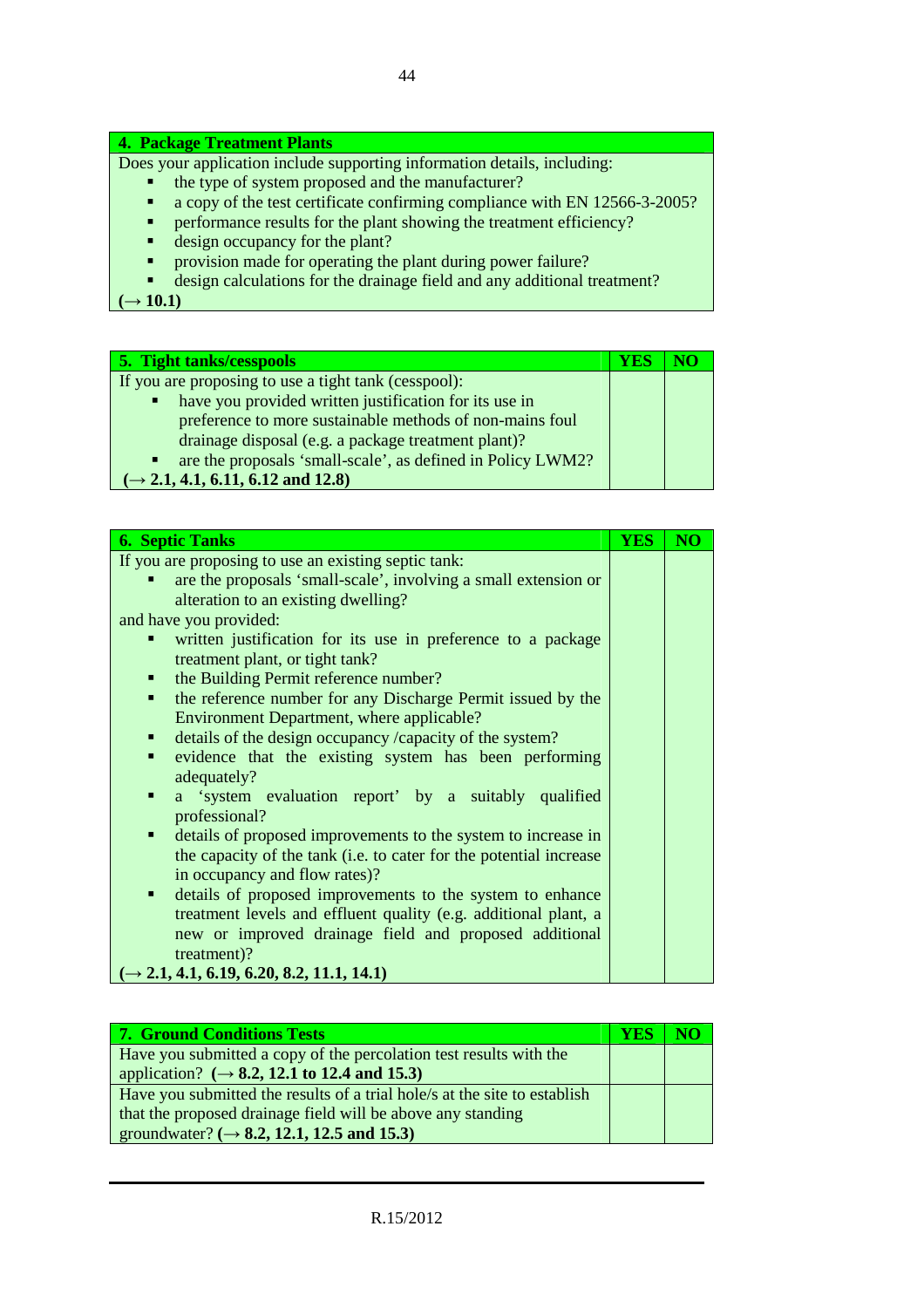| 8. Siting of drainage field/discharge from a septic tank, or                   | YES |  |
|--------------------------------------------------------------------------------|-----|--|
| package treatment plant, or other secondary treatment                          |     |  |
| Will it be at least 10m from a watercourse, or permeable drain?                |     |  |
| $(\rightarrow 15.5)$                                                           |     |  |
| Will it be at least 50m from a ground water abstraction point for              |     |  |
| drinking water supply (e.g. well, borehole)? $(\rightarrow 15.5)$              |     |  |
| N.B. This includes supplies to neighbouring properties.                        |     |  |
| Will it be at least 15m from any building? $(\rightarrow 15.5)$                |     |  |
| Will it be a sufficient distance from any existing soakaways or                |     |  |
| drainage fields (including roof/surface water soakaways)? $(\rightarrow 15.5)$ |     |  |
| N.B. Applications should indicate where any existing soakaways, or             |     |  |
| drainage fields are within $50m$ – including those on neighbouring             |     |  |
| property.                                                                      |     |  |
| Will it be at least 2m from a property boundary? $(\rightarrow 15.5)$          |     |  |
| Is the drainage field area free of water supply pipes or underground           |     |  |
| services (other than those required by the system)? $(\rightarrow 15.6)$       |     |  |
| Is the drainage field area free of access roads, driveways, or paved           |     |  |
| areas? $(\rightarrow 15.6)$                                                    |     |  |

| 9. Siting of package treatment plant, septic tank, or tight tank?      | YES |  |
|------------------------------------------------------------------------|-----|--|
| Is it at least 7m from any building? $(\rightarrow 15.3)$              |     |  |
| Will there be adequate vehicular access for emptying and               |     |  |
| maintenance within 30m? ( $\rightarrow$ 15.3)                          |     |  |
| Can the plant, or tank be maintained or emptied without the contents   |     |  |
| being taken through a dwelling, or place of work? $(\rightarrow 15.3)$ |     |  |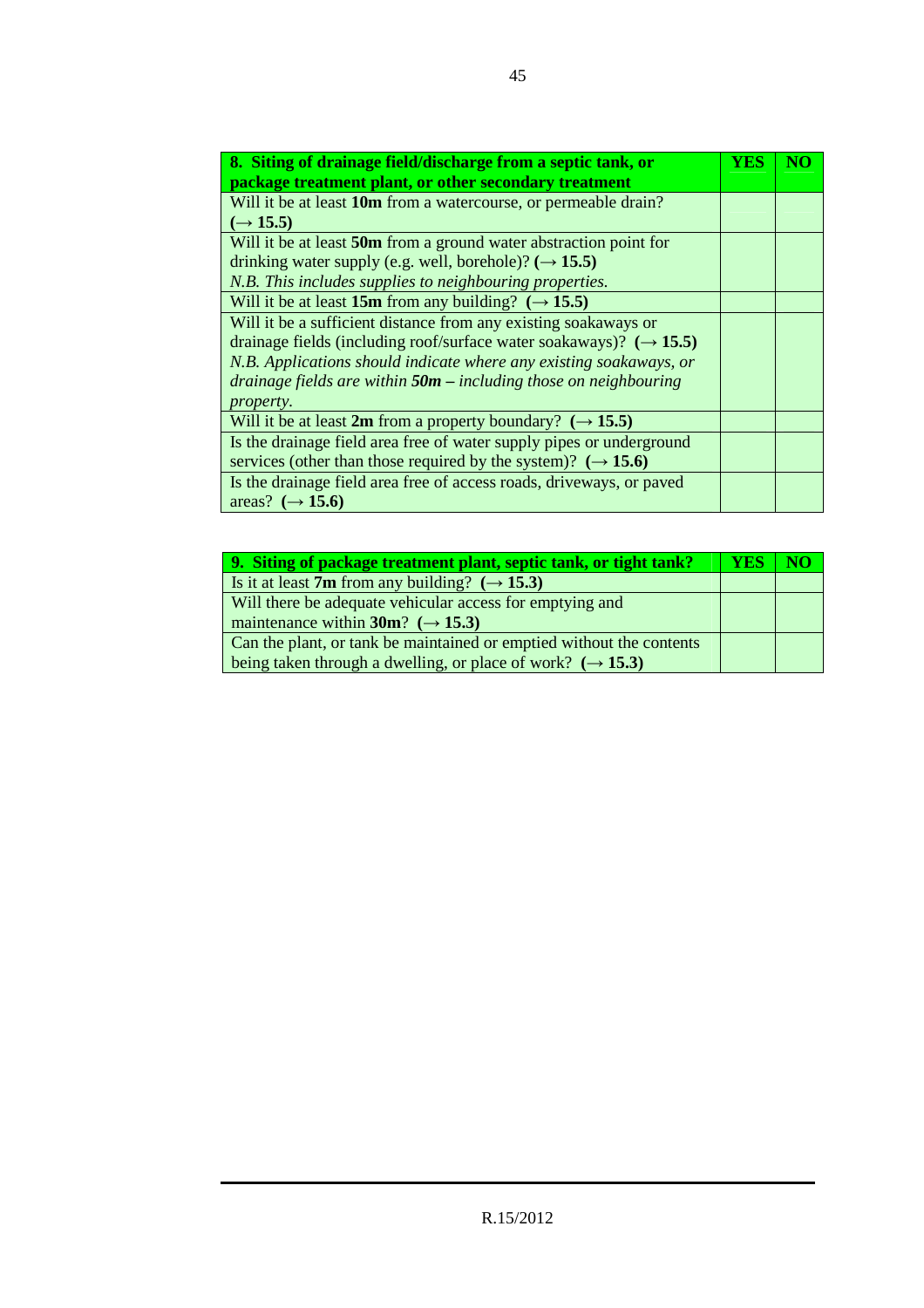#### **GLOSSARY**

**Cesspool –** see 'Tight tank'.

**Controlled waters** – territorial waters adjacent to Jersey, coastal waters, inland waters (including lakes, marsh lands, ponds, reservoirs, streams, surface water sewers, surface water drains and wetlands) and groundwater.

**Constructed wetlands** – artificially engineered systems designed to simulate the water quality improvement functions of natural wetlands to treat and contain run-off pollutants and decrease loadings to surface waters through natural biological processes (e.g. a reed-bed system).

**Discharge Permit** – a legal requirement under Article 21 of the 'Water Pollution (Jersey) Law 2000, where any person other than the Minister wishes to make an introduction into 'controlled waters' that would otherwise be a pollution offence under Article 17 (i.e. anything other than clean, uncontaminated surface water).

**Drainage field** – a system of shallow sub-surface irrigation pipes which allow effluent into the surrounding aerated layers of soil where biological treatment takes place.

**Drainage mounds** – these are essentially drainage fields placed above the natural surface of the ground in elevated mounds of earth, which provide an aerated layer of soil to treat effluent discharge. They are sometimes used where the subsoil is occasionally waterlogged, but where drainage fields would otherwise be suitable.

**Effluent** – an outflow or discharge of liquid waste from a sewage system.

**Foul sewerage assessment** – a full drainage assessment required for all applications where the proposed development involves the disposal of foul sewage effluent other than to the public sewer. This must demonstrate why the development cannot connect to the public mains sewer system and show that the alternative means of disposal are satisfactory. The assessment will include details of the method of storage, treatment and disposal of foul sewage. It should also include a full assessment of the site, its location and suitability for storing, transporting and treating sewage (see Section 8).

**Non-mains sewerage systems** – package sewage treatment plants and septic tanks with associated drainage fields and other additional treatment as appropriate; and tight tanks (cesspools).

Package sewage treatment plant – a system which offers varying degrees of biological sewage treatment and involves the production of effluent which is disposed of to ground by soakage, or in some jurisdictions, direct to a watercourse. There are many varieties of package plant and all involve settling the solids before or after a biological treatment stage.

**Percolation test** – a test required for the purposes of the Building Byelaws, if an applicant wants to use a drainage field to dispose of effluent from a package sewage treatment plant or an existing septic tank. The test will confirm whether the area is suitable for the required soakage and will determine the size of the drainage area needed.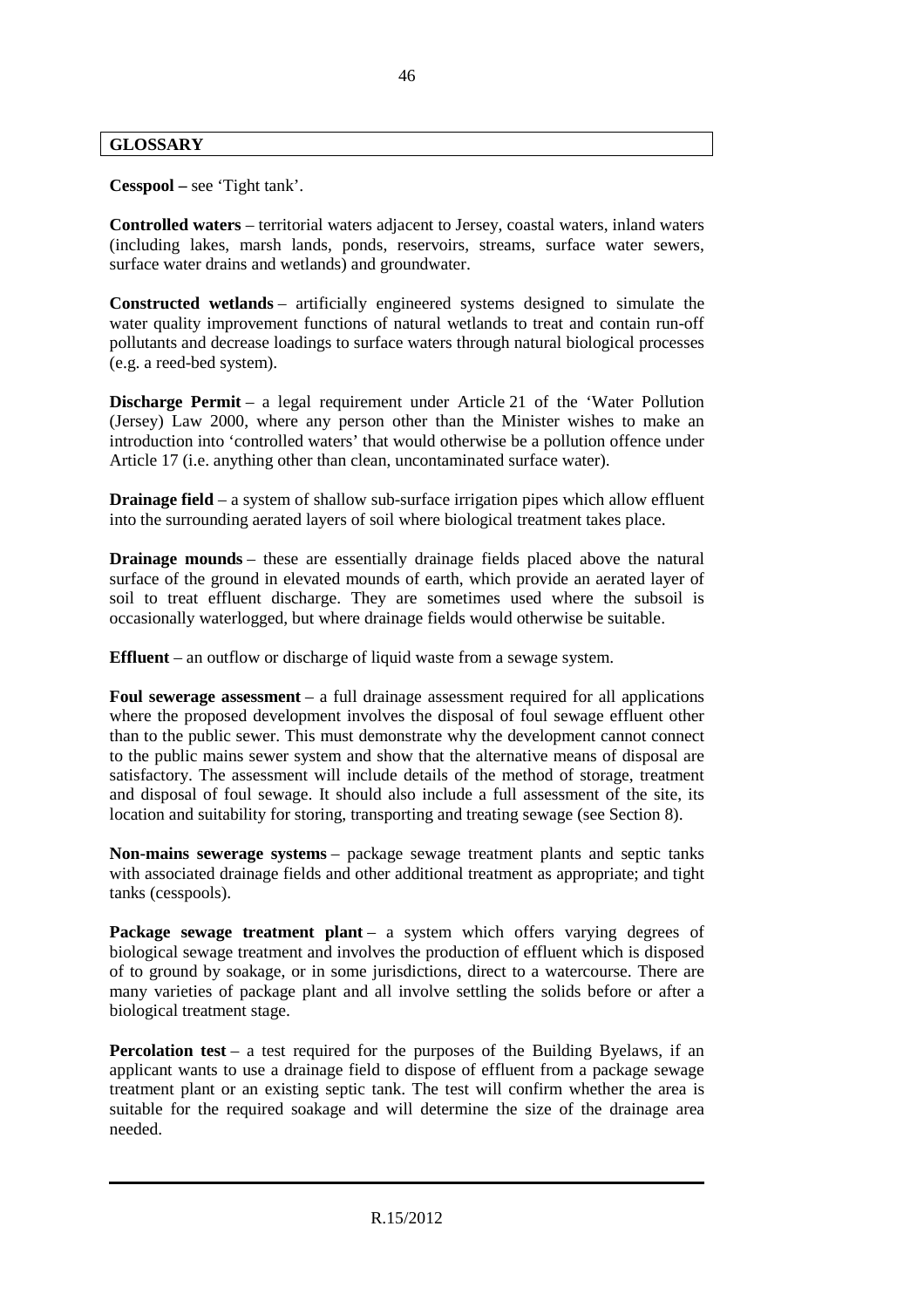**Private sewage treatment plant** – a small sewage treatment works (including a package sewage treatment plant or a septic tank with associated soakage arrangements and other additional treatment, as appropriate) which is owned and operated by a community, business or household. These generally conform to the same operational and environmental standards as the sewage works operated by the States.

**Telemetry** – technology for automatic measurement and transmission of data to receiving monitoring stations for recording and analysis.

**Tight tank (cesspool)** – a watertight tank, installed underground, for the storage of sewage. No treatment is involved. It relies on road transport for the removal of raw sewage.

**Septic tank** – an unpowered two- or three-chamber system, which retains sewage from a property for sufficient time to allow the solids to form into sludge at the base of the tank, where it is partially broken down. The remaining liquid in the tank then drains from the tank by means of an outlet pipe and is normally disposed of by soakage in the ground.

**Sewer available area** – area of land served by an existing public sewer.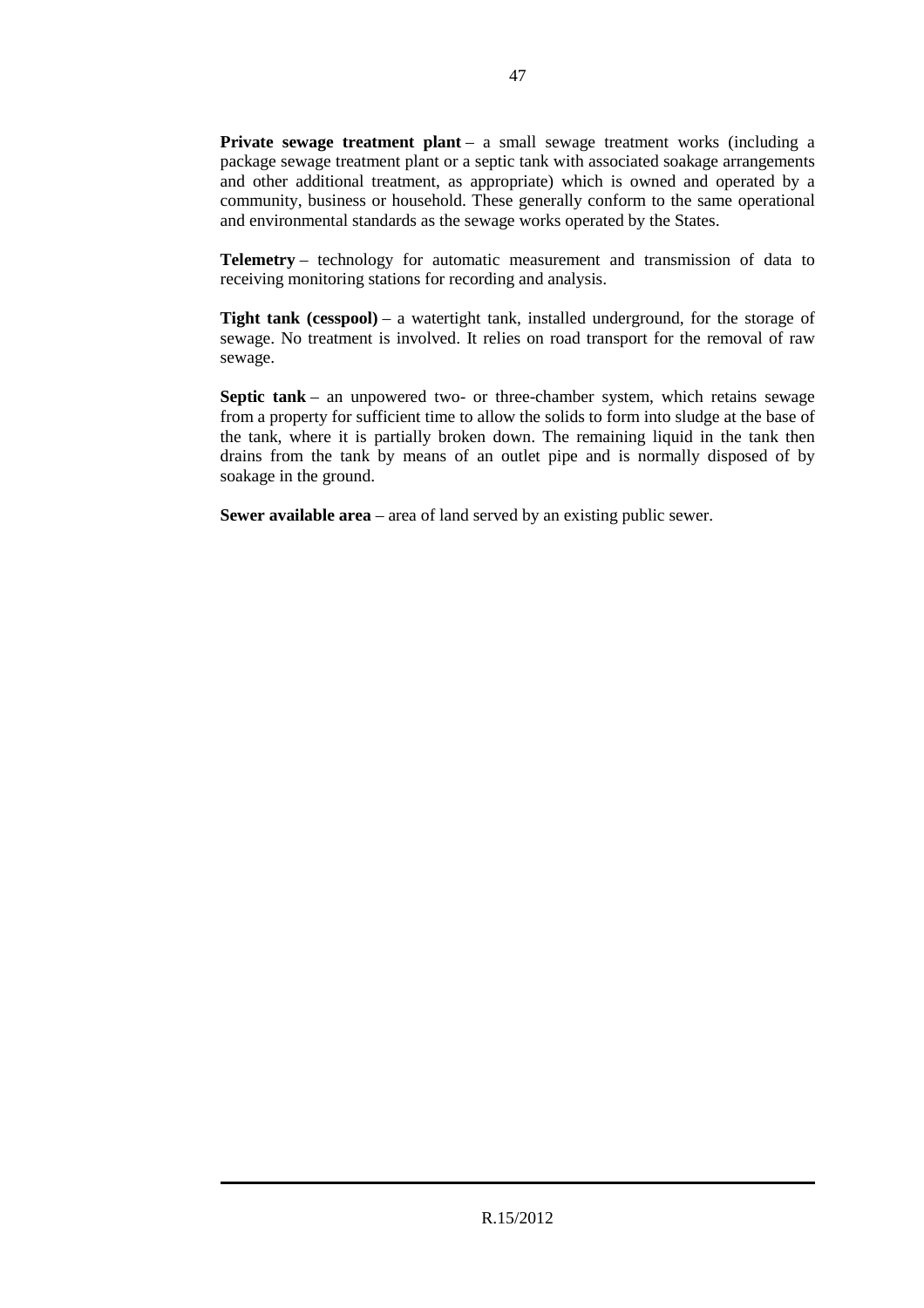#### **REFERENCES**

*Island Plan* (June 2011)

*The Building Regulations 2000, Drainage and Waste Disposal – Approved Document H* (Amended Jersey Version), *2002*, www.gov.je/PlanningBuilding

*The Building Bye-laws (Jersey) 2007,* www.gov.je/PlanningBuilding

#### **Other Useful Documents**

*BS 6297: Code of Practice for the design and installation of drainage fields for use in wastewater treatment, 2007,* British Standards Institute (available from the Stationary Office, www.tsoshop.co.uk)

*BS EN 12566-1: Small wastewater treatment systems for up to 50PT – Part 1: Prefabricated septic tanks, 2000*  (available from the Stationary Office, www.tsoshop.co.uk)

*BS EN 12566-3: Small wastewater treatment systems for up to 50PT – Part 3: Packaged and/or site assembled domestic wastewater treatment plants, 2005* (available from the Stationary Office, www.tsoshop.co.uk)

*Building Research Establishment Good Building Guide No. 42, Reed Beds, 2001*, British Research Establishment (available online, www.brebokshop.com)

*Circular 03/99: Planning requirement in respect of the use of non-main sewerage incorporating septic tanks in new development, 1999*, Department of Environment, Transport and the Regions

(available from the Stationary Office, www.tsoshop.co.uk)

*Pollution Prevention Guidelines – Treatment and disposal of sewage where no foul sewer is available: PPG 4, 2010,* Environment Agency (available online, www.environment-agency.gov.uk)

*The British Water Code of Practice – A guide for users of small wastewater treatment systems,* British Water, (available online, www.britishwater.co.uk)

*The British Water Code of Practice – Guide to desludging of small wastewater treatment plants,* British Water, (available online, www.britishwater.co.uk)

*The British Water Code of Practice – Maintenance and servicing small wastewater treatment plants (Package Plants) up to 50PE and larger systems up to 1,000PE,*  British Water, (available online, www.britishwater.co.uk)